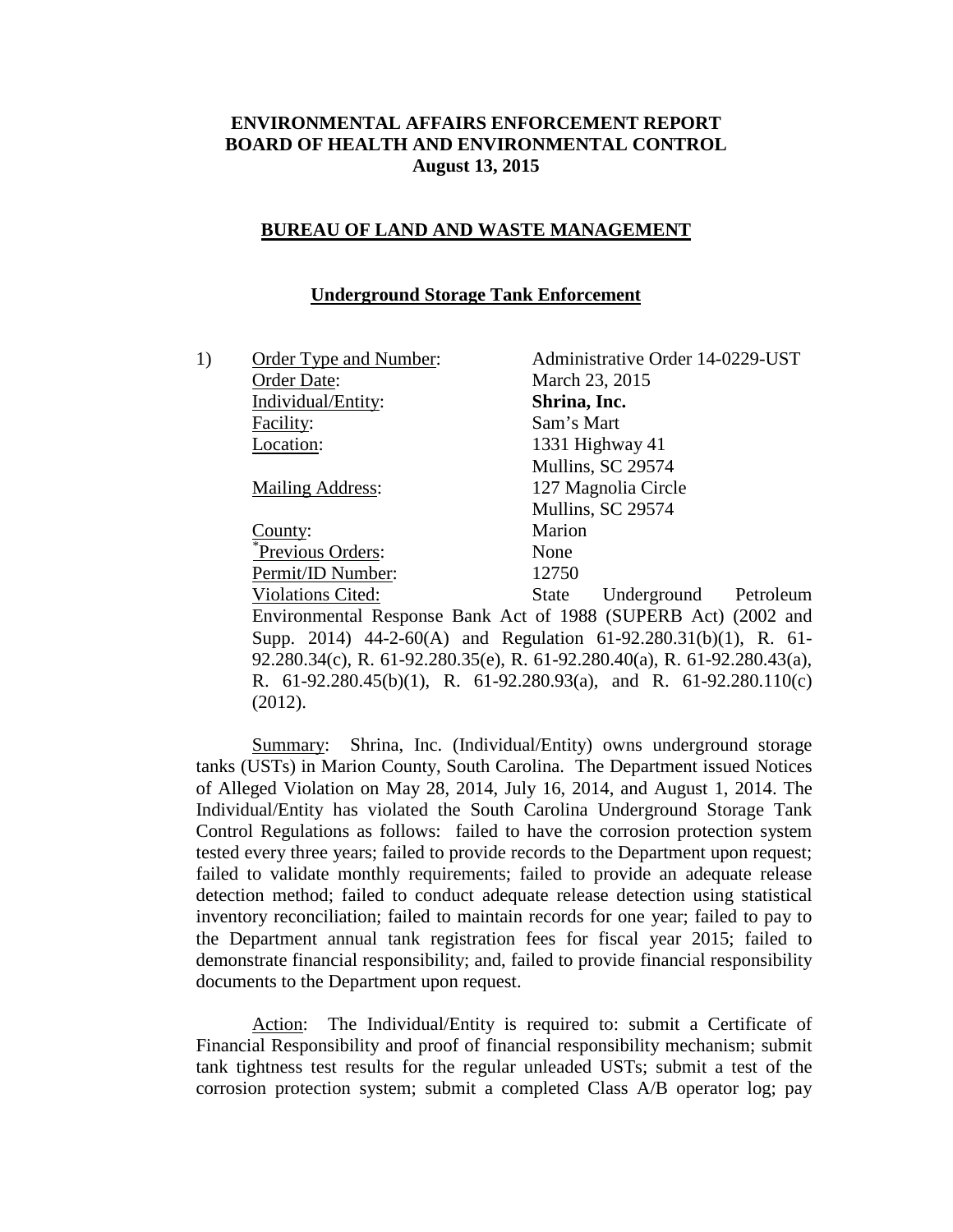outstanding annual tank registration fees and associated late fees for fiscal year 2015 in the amount of nine hundred sixty-eight dollars (\$968.00); and, pay a civil penalty in the amount of fourteen thousand, seven hundred fifty dollars **(\$14,750.00)**.

| 2) | Order Type and Number:                        | Administrative Order 14-0231-UST                               |
|----|-----------------------------------------------|----------------------------------------------------------------|
|    | Order Date:                                   | March 23, 2015                                                 |
|    | Individual/Entity:                            | Papa Oil, LLC                                                  |
|    | Facility:                                     | Corner Stop 52                                                 |
|    | Location:                                     | 22477 Highway 76 East                                          |
|    |                                               | Laurens, SC 29360                                              |
|    | <b>Mailing Address:</b>                       | 2055 Saint Andrews Court                                       |
|    |                                               | Franklin, IN 46131-8331                                        |
|    | County:                                       | Laurens                                                        |
|    | Previous Orders:                              | None                                                           |
|    | Permit/ID Number:                             | 17226                                                          |
|    | <b>Violations Cited:</b>                      | State Underground Petroleum                                    |
|    |                                               | Environmental Response Bank Act of 1988 (SUPERB Act) (2002 and |
|    |                                               | Supp. 2014) 44-2-60(A) and Regulation 61-92.280.34(c), R. 61-  |
|    | 92.280.35(e), and, R. 61-92.280.35(f) (2012). |                                                                |
|    |                                               |                                                                |

Summary: Papa Oil, LLC (Individual/Entity) owns and operates underground storage tanks (USTs) in Laurens County, South Carolina. The Department issued Notices of Alleged Violation on July 17, 2014, and August 4, 2014. The Individual/Entity has violated the South Carolina Underground Storage Tank Control Regulations as follows: failed to provide records to the Department upon request; failed to validate monthly requirements; failed to provide an adequate release detection method; failed to visit each assigned facility once per quarter; and, failed to pay annual tank registration fees for fiscal year 2015.

Action: The Individual/Entity is required to: submit a completed Class A/B operator log; pay outstanding annual tank registration fees and associated late fees for fiscal year 2015 in the amount of one thousand, nine hundred thirty-six dollars (\$1,936.00); and, pay a civil penalty in the amount of two thousand, five hundred fifty dollars **(\$2,550.00)**.

Order Date: March 23, 2015 Individual/Entity: **JTKT, LLC**

Mailing Address: P.O. Box 686

3) Order Type and Number: Administrative Order 15-0012-UST Facility: **JTKT**, LLC d.b.a. Jenny's Location: C2A Buckwater Parkway at Pinellas Drive, Bluffton, SC 29910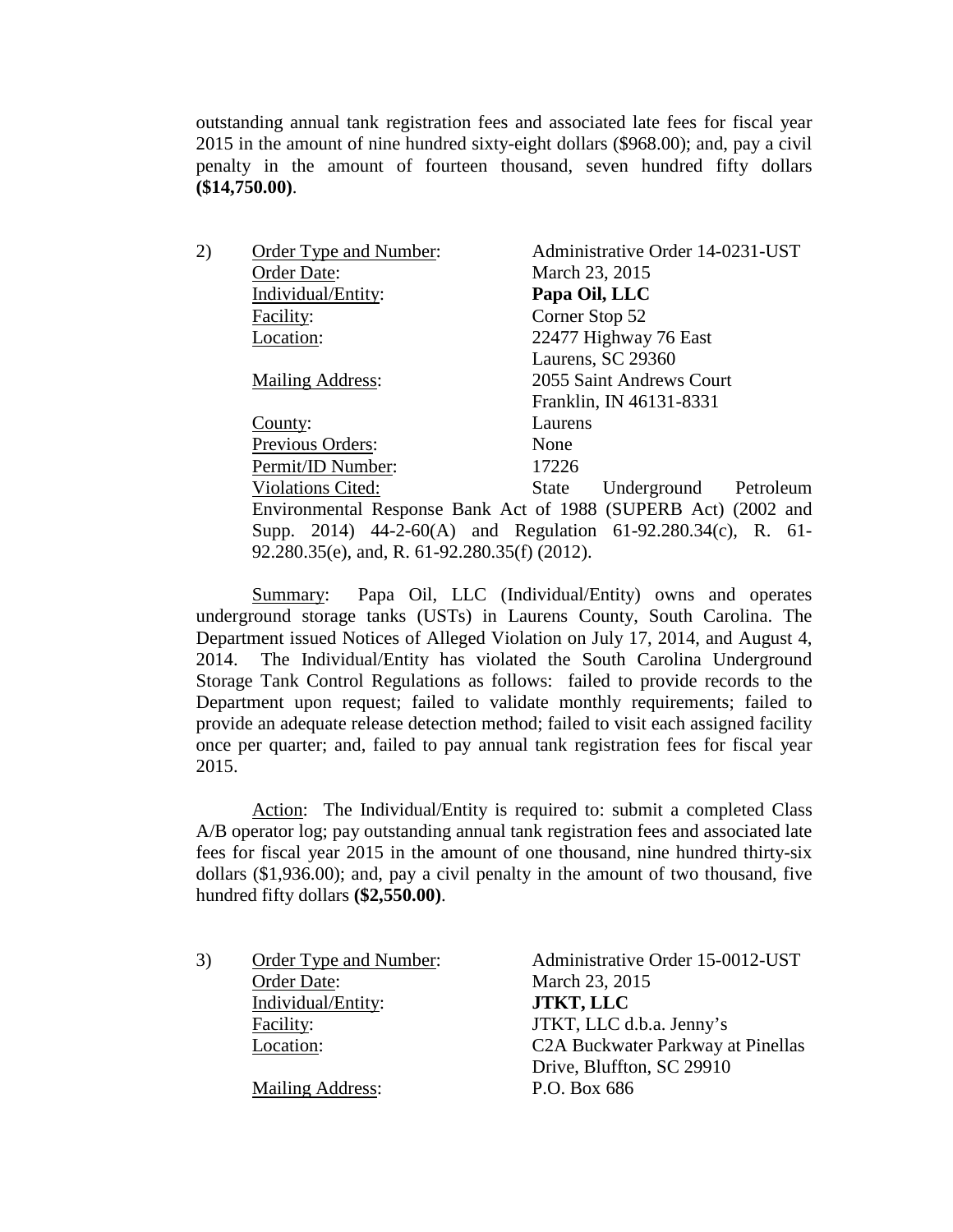|                                                                      |                 | Bluffton, SC 29910-0686     |  |
|----------------------------------------------------------------------|-----------------|-----------------------------|--|
| County:                                                              | <b>Beaufort</b> |                             |  |
| <b>Previous Orders:</b>                                              | None            |                             |  |
| Permit/ID Number:                                                    | 19515           |                             |  |
| <b>Violations Cited:</b>                                             |                 | State Underground Petroleum |  |
| Environmental Response Bank Act of 1988 (SUPERB Act) (2002 and       |                 |                             |  |
| Supp. 2014) and Regulation 61-92.280.93(a), and, R. 61-92.280.110(c) |                 |                             |  |
| (2012).                                                              |                 |                             |  |

Summary: JTKT, LLC (Individual/Entity) owns and operates underground storage tanks (USTs) in Laurens County, South Carolina. A Notice of Alleged Violation was issued on November 17, 2014. The Individual/Entity has violated the South Carolina Underground Storage Tank Control Regulations as follows: failed to demonstrate financial responsibility and failed to provide financial responsibility documentation to the Department upon request.

Action: The Individual/Entity is required to: submit a completed Certificate of Financial Responsibility and proof of financial responsibility mechanism; and, pay a civil penalty in the amount of two thousand, five hundred dollars **(\$2,500.00)**.

| 4) | Order Type and Number:          | Consent Order 14-0272-UST                                             |
|----|---------------------------------|-----------------------------------------------------------------------|
|    | Order Date:                     | April 23, 2015                                                        |
|    | Individual/Entity:              | James L. Polk, Sr. d.b.a. Polk's                                      |
|    |                                 | Muffler & Brake                                                       |
|    | Facility:                       | Polk's Muffler & Brake                                                |
|    | Location:                       | 101 Elm Street West                                                   |
|    |                                 | Hampton, SC 29924                                                     |
|    | <b>Mailing Address:</b>         | P.O. Box 95                                                           |
|    |                                 | Hampton, SC 29924-0095                                                |
|    | County:                         | Hampton                                                               |
|    | Previous Orders:                | None                                                                  |
|    | Permit/ID Number:               | 12565                                                                 |
|    | <b>Violations Cited:</b>        | State Underground<br>Petroleum                                        |
|    |                                 | Environmental Response Bank Act of 1988 (SUPERB Act) (2002 and        |
|    |                                 | Supp. 2014) Section $44-2-60(A)$ , and the South Carolina Underground |
|    |                                 | Storage Tank Control Regulation 61-92.280.93(a) and R.61-             |
|    | $91.280.110(c)$ , (Supp. 2012). |                                                                       |

Summary: James L. Polk, Sr. d.b.a. Polk's Muffler & Brake (Individual/Entity) owns underground storage tanks (USTs) located in Hampton, South Carolina. On October 16, 2014, a Notice of Alleged Violation was issued. The Individual/Entity has violated the South Carolina Underground Storage Tank Control Regulation as follows: failed to pay annual tank registration fees and failed to provide financial responsibility for an UST system.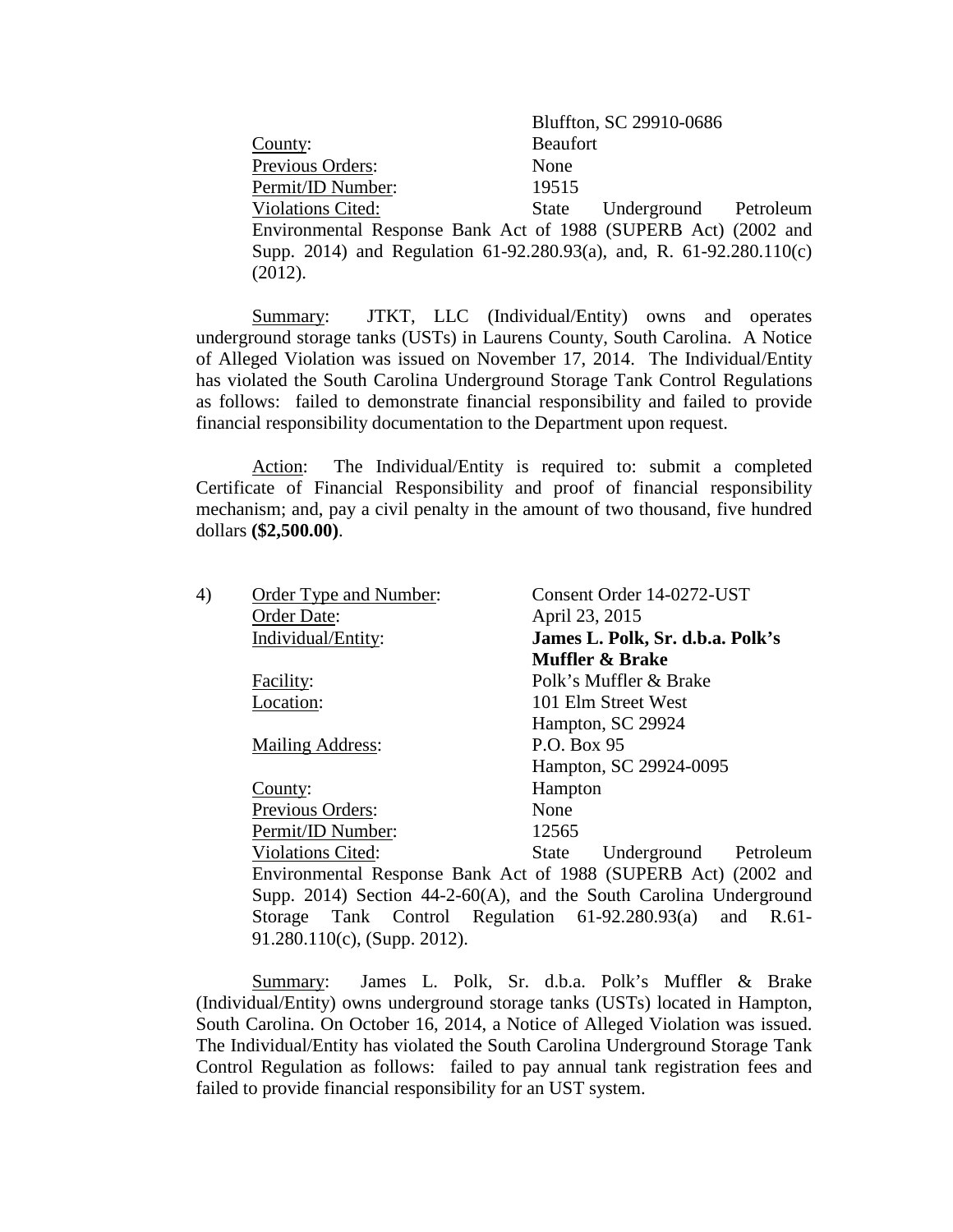Action: The Individual/Entity is required to: pay annual tank registration fees in the amount of four hundred eighty-four dollars (\$484.00) and pay a civil penalty in the amount of three hundred sixty dollars (**\$360.00**).

| 5) | Order Type and Number:                              | Consent Order 14-0277-UST                                             |
|----|-----------------------------------------------------|-----------------------------------------------------------------------|
|    | Order Date:                                         | April 9, 2015                                                         |
|    | Individual/Entity:                                  | <b>Delphine Felder</b>                                                |
|    | Facility:                                           | Ryan Pressley d.b.a. J Way Trucking                                   |
|    |                                                     | Co, LLC                                                               |
|    | Location:                                           | 415 Carolina Springs Road                                             |
|    |                                                     | North Augusta, SC 29841-8820                                          |
|    | <b>Mailing Address:</b>                             | 122 Rice Street                                                       |
|    |                                                     | Barnwell, SC 29812                                                    |
|    | County:                                             | Aiken                                                                 |
|    | Previous Orders:                                    | None                                                                  |
|    | Permit/ID Number:                                   | 14786                                                                 |
|    | <b>Violations Cited:</b>                            | State Underground Petroleum                                           |
|    |                                                     | Environmental Response Bank Act of 1988 (SUPERB Act) and the South    |
|    |                                                     | Carolina Underground Storage Tank Control Regulation 61-92.280.70(c), |
|    | R. 61-92.280.93(a), and, R.61-92.280.110(c) (2012). |                                                                       |

Summary: Delphine Felder (Individual/Entity) owns underground storage tanks (USTs) in Aiken County, South Carolina. A Notice of Alleged violation was issued on October 29, 2014. The Individual/Entity has violated the South Carolina Underground Storage Tank Control Regulations as follows: failed to permanently close an UST system that has been temporarily closed for greater than 12 months; failed to demonstrate financial responsibility; and, failed to provide financial responsibility records to the Department upon request.

Action: The Individual/Entity is required to: submit a completed Certificate of Financial Responsibility and proof of financial responsibility mechanism; submit a completed Tank and Sludge disposal form and permanently close the USTs; upon closure of the UST systems, submit an UST Closure and Assessment Report; and, pay a civil penalty in the amount of four thousand, three hundred fifty dollars **(\$4,350.00)**.

| 6) | Order Type and Number:  | Consent Order 15-0050-UST    |
|----|-------------------------|------------------------------|
|    | Order Date:             | April 1, 2015                |
|    | Individual/Entity:      | Macpica, Inc.                |
|    | Facility:               | <b>Plantation Station</b>    |
|    | Location:               | 111 Lighthouse Road          |
|    |                         | Hilton Head Island, SC 29928 |
|    | <b>Mailing Address:</b> | Same                         |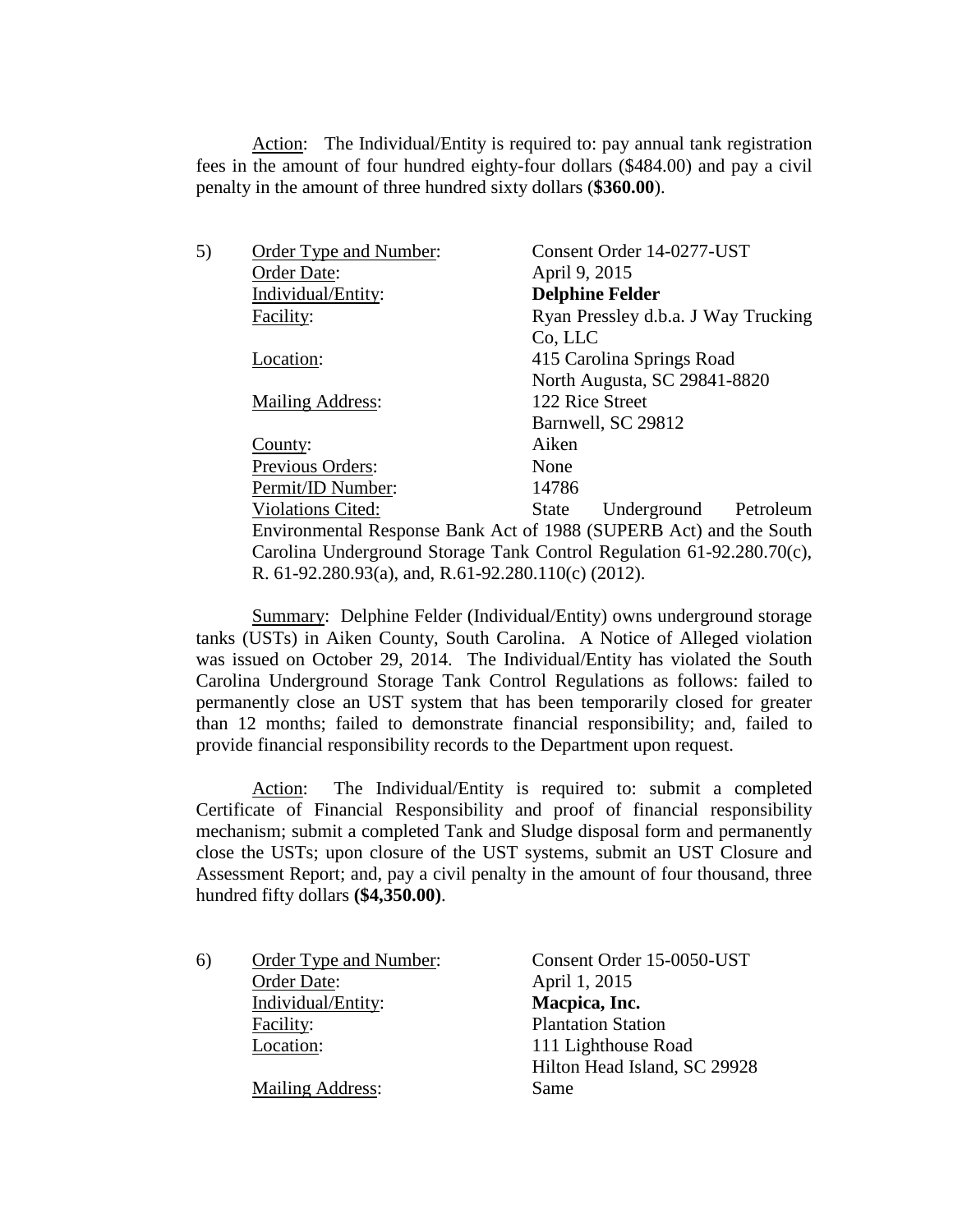| County:                                                                | <b>Beaufort</b> |                             |  |
|------------------------------------------------------------------------|-----------------|-----------------------------|--|
| <b>Previous Orders:</b>                                                | None            |                             |  |
| Permit/ID Number:                                                      | 18038           |                             |  |
| <b>Violations Cited:</b>                                               |                 | State Underground Petroleum |  |
| Environmental Response Bank Act of 1988 (SUPERB Act) (Supp. 2014)      |                 |                             |  |
| and the South Carolina Underground Storage Tank Control Regulation 61- |                 |                             |  |
| 92.280.20(c)(1)(ii) (2012).                                            |                 |                             |  |

Summary: Macpica, Inc. (Individual/Entity) owns and operates underground storage tanks (USTs) in Beaufort County, South Carolina. A routine compliance inspection was conducted on February 2, 2015. The Individual/Entity has violated the South Carolina Underground Storage Tank Control Regulations as follows: failed to equip an underground storage tank system with overfill protection.

Action: The Individual/Entity is required to: pay a civil penalty in the amount of one thousand dollars **(\$1,000.00)**. The violation was corrected prior to the issuance of the Order.

| 7) | Order Type and Number:                | Consent Order 14-0084-UST                                            |
|----|---------------------------------------|----------------------------------------------------------------------|
|    | Order Date:                           | May 1, 2015                                                          |
|    | Individual/Entity:                    | <b>Isaac Pressley</b>                                                |
|    | Facility:                             | North Kingstree Shell                                                |
|    | Location:                             | 945 Eastland Avenue                                                  |
|    |                                       | Kingstree, SC 29556                                                  |
|    | <b>Mailing Address:</b>               | 705 East Main Street                                                 |
|    |                                       | Kingstree, SC 29556                                                  |
|    | County:                               | Williamsburg                                                         |
|    | Previous Orders:                      | None                                                                 |
|    | Permit/ID Number:                     | 09099                                                                |
|    | <b>Violations Cited:</b>              | Underground<br>Petroleum<br>State                                    |
|    |                                       | Environmental Response Bank Act of 1988 (SUPERB Act) (2002 and       |
|    |                                       | Supp. 2013), and the South Carolina Underground Storage Tank Control |
|    | Regulation 61-92.280.65 (Supp. 2012). |                                                                      |

Summary: Isaac Pressley (Individual/Entity) owned underground storage tanks (USTs) located in Kingstree, South Carolina. On April 18, 2014, the Department issued a Notice of Alleged Violation. The Individual/Entity has violated the South Carolina Underground Storage Tank Control Regulation as follows: failed to determine the full extent of a release in accordance with a schedule established by the Department.

Action: The Individual/Entity is required to: submit a State Lead form to the Department; pay a civil penalty in the amount of six thousand dollars **(\$6,000.00)** in accordance with the terms of a promissory note to cover the cost of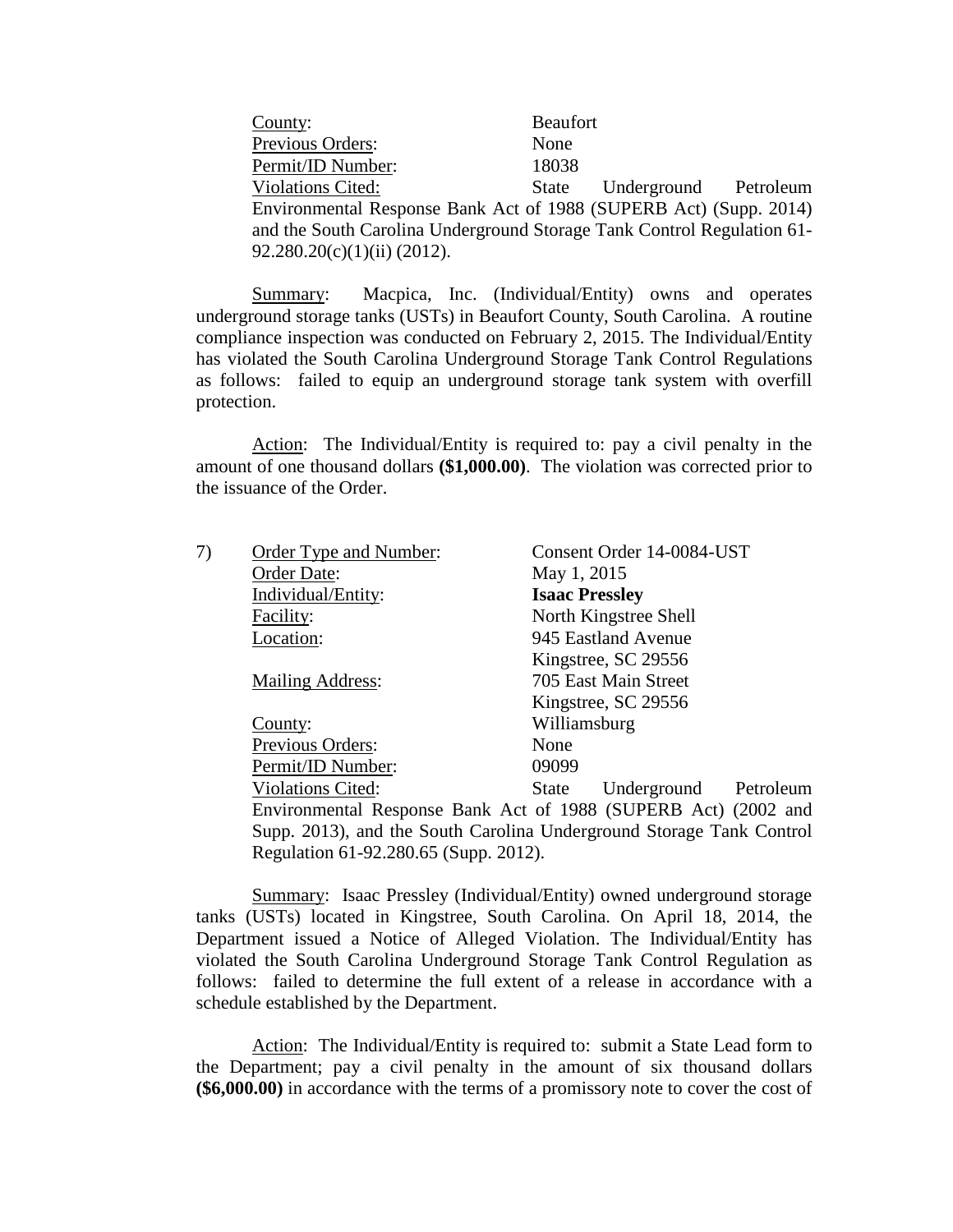a Tier I Assessment; and pay a stipulated penalty in the amount of six thousand, four hundred five dollars (\$6,405.00) should any requirement of the Order not be met.

| 8) | <b>Order Type and Number:</b>         | Consent Order 14-0265-UST                                            |
|----|---------------------------------------|----------------------------------------------------------------------|
|    | Order Date:                           | May 1, 2015                                                          |
|    | Individual/Entity:                    | <b>Rickey Faulkenberry</b>                                           |
|    | Facility:                             | <b>Former Mikes Transmission</b>                                     |
|    | Location:                             | 401 North Pearl Street                                               |
|    |                                       | Pageland, SC 29728                                                   |
|    | Mailing Address:                      | P.O. Box 133                                                         |
|    |                                       | Pageland, SC 29728                                                   |
|    | County:                               | Chesterfield                                                         |
|    | Previous Orders:                      | AO 10-0274-UST (\$4,826.00)                                          |
|    | Permit/ID Number:                     | 02219                                                                |
|    | <b>Violations Cited:</b>              | Underground<br>Petroleum<br>State                                    |
|    |                                       | Environmental Response Bank Act of 1988 (SUPERB Act) (2002 and       |
|    |                                       | Supp. 2013), and the South Carolina Underground Storage Tank Control |
|    | Regulation 61-92.280.65 (Supp. 2012). |                                                                      |

Summary: Rickey Faulkenberry (Individual/Entity) owned underground storage tanks (USTs) located in Pageland, South Carolina. On October 3, 2014, the Department issued a Notice of Alleged Violation because a Site Specific Work Plan for a Tier I Assessment and subsequent Tier I Assessment Report had not been submitted to the Department. The Individual/Entity has violated the South Carolina Underground Storage Tank Control Regulation as follows: failed to determine the full extent of a release in accordance with a schedule established by the Department.

Action: The Individual/Entity is required to: submit a State Lead form to the Department; pay civil penalty in the amount of five thousand, five hundred sixty-five dollars **(\$5,565.00)** in accordance with the terms of a promissory note to cover the cost of a Tier I Assessment; pay a stipulated penalty in the amount of six thousand, six hundred eighty-five dollars (\$6,685.00) should any requirement of the Order not be met.

9) Order Type and Number: Consent Order 15-0051-UST Order Date: May 18, 2015 Individual/Entity: **Haridarshan, LLC** Facility: AAA Corporation Location: 5273 South Main Street

Cowpens, SC 29330 Mailing Address: 406 South Logan Street Gaffney, SC 29341-1609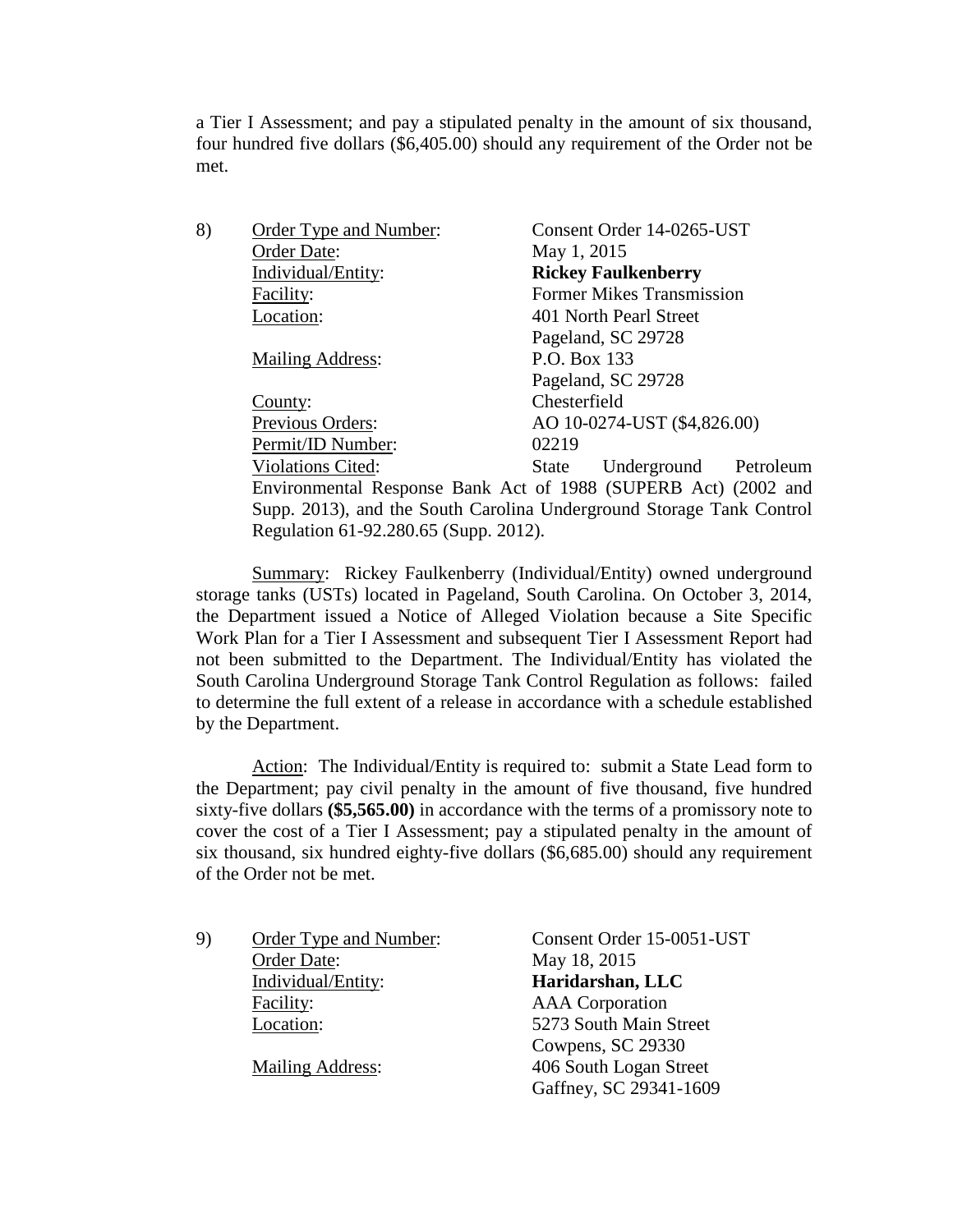| County:                                                                  | Spartanburg |                             |  |
|--------------------------------------------------------------------------|-------------|-----------------------------|--|
| Previous Orders:                                                         | None        |                             |  |
| Permit/ID Number:                                                        | 08599       |                             |  |
| <b>Violations Cited:</b>                                                 |             | State Underground Petroleum |  |
| Environmental Response Bank Act of 1988 (SUPERB Act) (2002 and           |             |                             |  |
| Supp. 2013), and the South Carolina Underground Storage Tank Control     |             |                             |  |
| Regulation 61-92.280.31(b), R.61-92.280.34(c), R.61-92.280.41(b)(1)(ii), |             |                             |  |
| and R.61-92.280.44(a) (Supp. 2012).                                      |             |                             |  |

Summary: Haridarshan, LLC (Individual/Entity) owns and operates underground storage tanks (USTs) located in Cowpens, South Carolina. On December 31, 2014, the Department conducted a routine inspection. The Individual/Entity has violated the South Carolina Underground Storage Tank Control Regulation as follows: failed to have the corrosion protection system inspected by a qualified tester every three years; failed to conduct an annual line tightness test on pressurized line; and, failed to conduct an annual test of line leak detectors.

Action: The Individual/Entity is required to: submit current corrosion protection system test results, line tightness and line leak detector test results; and, pay a civil penalty in the amount of one thousand, five hundred fifteen dollars **(\$1,515.00)**.

| 10) | Order Type and Number:                                               |                    | Consent Order 15-0054-UST |           |
|-----|----------------------------------------------------------------------|--------------------|---------------------------|-----------|
|     | Order Date:                                                          | May 1, 2015        |                           |           |
|     | Individual/Entity:                                                   | <b>Mamta Patel</b> |                           |           |
|     | Facility:                                                            | Epco Food Mart     |                           |           |
|     | Location:                                                            |                    | 1000 East Liberty Street  |           |
|     |                                                                      |                    | <b>Marion, SC 29571</b>   |           |
|     | <b>Mailing Address:</b>                                              |                    | 3945 Goldsboro Road       |           |
|     |                                                                      | Wade, NC 28395     |                           |           |
|     | County:                                                              | Marion             |                           |           |
|     | <b>Previous Orders:</b>                                              | None               |                           |           |
|     | Permit/ID Number:                                                    | 18713              |                           |           |
|     | <b>Violations Cited:</b>                                             | State              | Underground               | Petroleum |
|     | Environmental Response Bank Act of 1988 (SUPERB Act) (2002 and       |                    |                           |           |
|     | Supp. 2013), and the South Carolina Underground Storage Tank Control |                    |                           |           |
|     | Regulation 61-92.280.93(a) and R.61-92.280.110(c) (Supp. 2012).      |                    |                           |           |

Summary: Mamta Patel (Individual/Entity) owns and operates underground storage tanks (USTs) located in Marion, South Carolina. On January 5, 2015, the Department issued a Notice of Alleged Violation based on a file review. The Individual/Entity has violated the South Carolina Underground Storage Tank Control Regulation as follows: failed to provide a Certificate of Financial Responsibility for an UST system; and, failed to demonstrate financial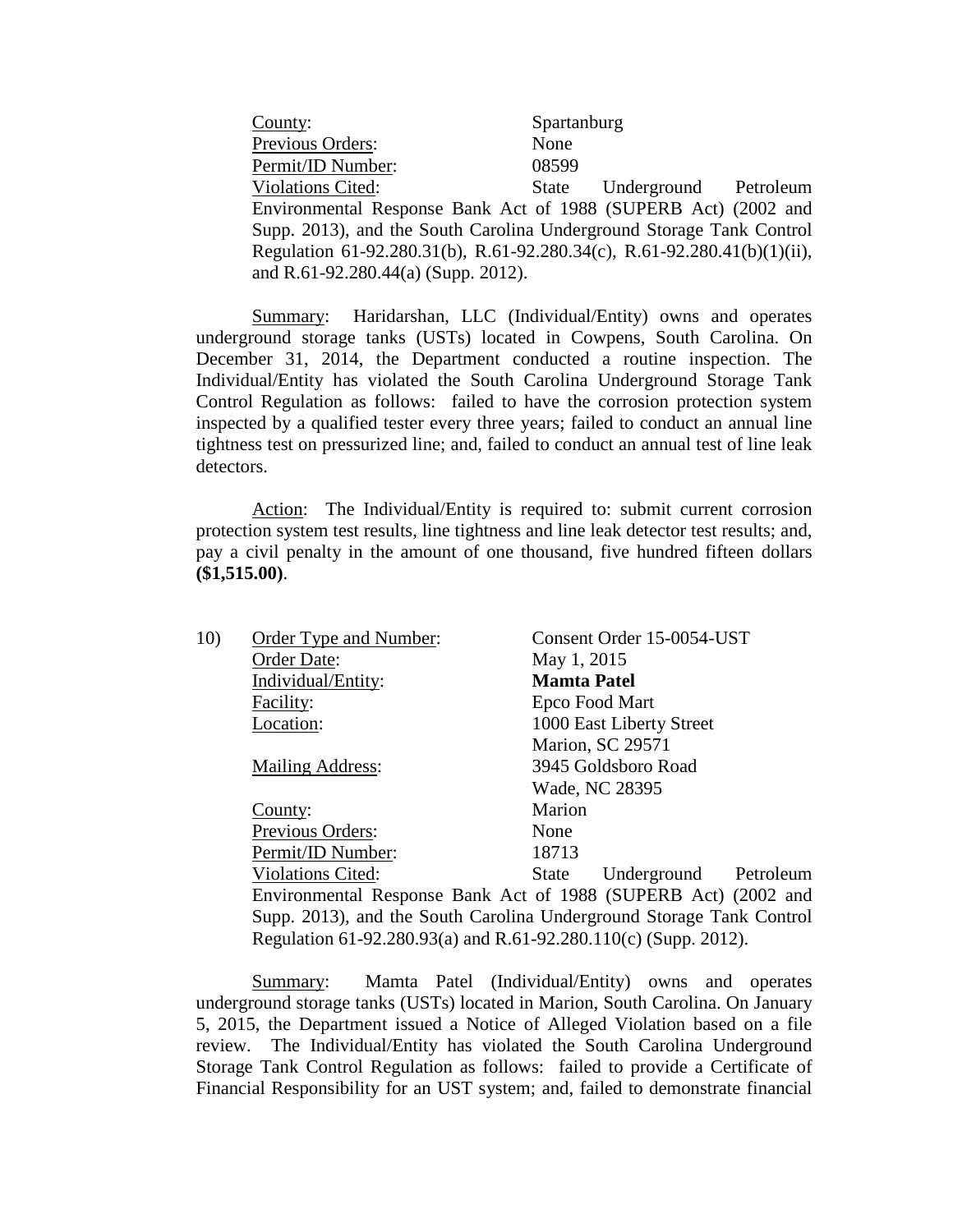responsibility for an UST system.

Action: The Individual/Entity is required to: submit a completed Certificate of Financial Responsibility and proof of a financial mechanism; and, pay a civil penalty in the amount of three hundred sixty dollars **(\$360.00)**.

| 11) | Order Type and Number:                         | Consent Order 15-0071-UST                                              |
|-----|------------------------------------------------|------------------------------------------------------------------------|
|     | Order Date:                                    | May 1, 2015                                                            |
|     | Individual/Entity:                             | <b>Shree Ganesh Properties 2, LLC</b>                                  |
|     | Facility:                                      | Shree Ganesh Property 2                                                |
|     | Location:                                      | 2560 North Pleasantburg Drive                                          |
|     |                                                | Greenville, SC 29609-3031                                              |
|     | <b>Mailing Address:</b>                        | Same                                                                   |
|     | County:                                        | Greenville                                                             |
|     | Previous Orders:                               | None                                                                   |
|     | Permit/ID Number:                              | 04250                                                                  |
|     | <b>Violations Cited:</b>                       | State Underground Petroleum                                            |
|     |                                                | Environmental Response Bank Act of 1988 (SUPERB Act) (Supp. 2014)      |
|     |                                                | and the South Carolina Underground Storage Tank Control Regulation 61- |
|     |                                                | 92.280.34(c), R.61-92.280.40(a), R.61-92.280.41(b)(1)(ii), R.61-       |
|     | 92.280.44(a), and R.61-92.280.45(b)(1) (2012). |                                                                        |
|     |                                                |                                                                        |

Summary: Shree Ganesh Properties 2, LLC (Individual/Entity) owns and operates underground storage tanks (USTs) in Beaufort County, South Carolina. On January 22, 2015, a routine inspection was conducted. The Individual/Entity violated the South Carolina Underground Storage Tank Control Regulations as follows: failed to provide records to the Department upon request; failed to provide an accurate release detection method; failed to conduct an annual tightness test on pressurized lines; failed to conduct an annual test of automatic line leak detectors; and, failed to maintain monitoring records for one year.

Action: The Individual/Entity is required to: submit line tightness and line leak detector function test results for the kerosene UST; and, pay a civil penalty in the amount of one thousand, seven hundred five dollars **(\$1,705.00)**.

| 12) | Order Type and Number:  | Consent Order 15-0074-UST |
|-----|-------------------------|---------------------------|
|     | Order Date:             | May 1, 2015               |
|     | Individual/Entity:      | Holly Hill Mart, Inc.     |
|     | Facility:               | Holly Hill Mart           |
|     | Location:               | 8704 Old State Road       |
|     |                         | Holly Hill, SC 29059      |
|     | <b>Mailing Address:</b> | P.O. Box 153              |
|     |                         | Holly Hill, SC 29059      |
|     | County:                 | Orangeburg                |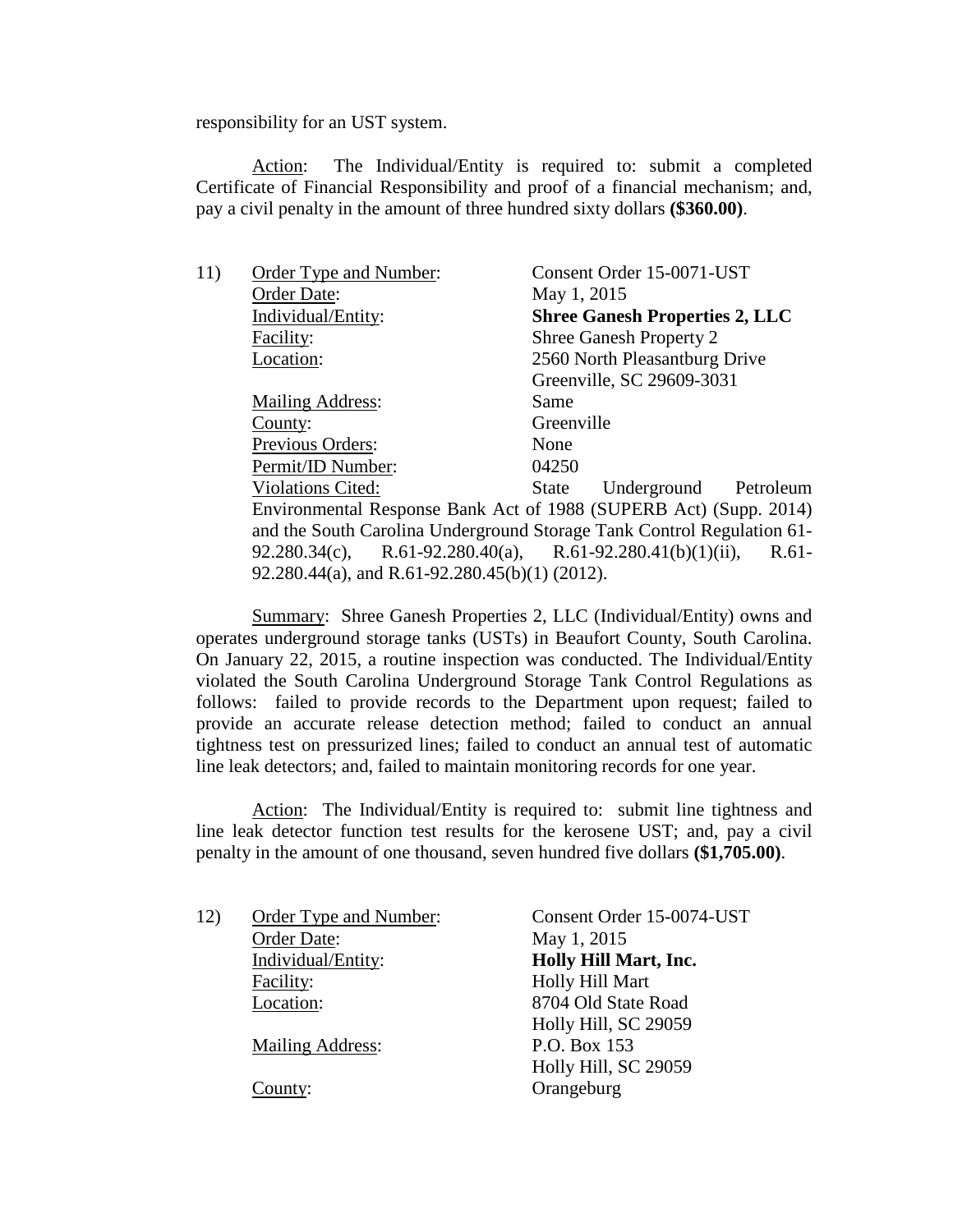| Previous Orders:                                                         | None  |                             |  |
|--------------------------------------------------------------------------|-------|-----------------------------|--|
| Permit/ID Number:                                                        | 12066 |                             |  |
| <b>Violations Cited:</b>                                                 |       | State Underground Petroleum |  |
| Environmental Response Bank Act of 1988 (SUPERB Act) (2002 and           |       |                             |  |
| Supp. 2013), and the South Carolina Underground Storage Tank Control     |       |                             |  |
| Regulation 61-92.280.20(c), R.61-92.280.34(c), R.61-92.280.40(a)(2), and |       |                             |  |
| R.61-92.280.43(d) (Supp. 2012).                                          |       |                             |  |

Summary: Holly Hill Mart, Inc. (Individual/Entity) owns and operates underground storage tanks (USTs) located in Holly Hill, South Carolina. On January 7, 2015, and March 2, 2015, inspections were conducted. The Individual/Entity violated the South Carolina Underground Storage Tank Control Regulation as follows: failed to use an adequate overfill prevention system for a permitted UST; failed to provide records to the Department upon request; failed to properly maintain release detection equipment; and, failed to conduct proper release detection using an automatic tank gauge.

Action: The Individual/Entity is required to: submit proof that the automatic tank gauge has been repaired and is functioning properly and pay a civil penalty in the amount of seven hundred dollars **(\$700.00)**. The overfill prevention device was installed prior to the issuance of the Order.

| 13) | Order Type and Number:                                               |                  | Consent Order 15-0078-UST |           |
|-----|----------------------------------------------------------------------|------------------|---------------------------|-----------|
|     | Order Date:                                                          | May 1, 2015      |                           |           |
|     | Individual/Entity:                                                   |                  | Joseph R. Heyward, Sr.    |           |
|     | Facility:                                                            | Palmetto Express |                           |           |
|     | Location:                                                            |                  | 184 Augusta Road          |           |
|     |                                                                      | Warrenville, SC  |                           |           |
|     | Mailing Address:                                                     |                  | 126 Jumper Road           |           |
|     |                                                                      |                  | Prosperity, SC 29127      |           |
|     | County:                                                              | Aiken            |                           |           |
|     | <b>Previous Orders:</b>                                              | None             |                           |           |
|     | Permit/ID Number:                                                    | 19604            |                           |           |
|     | <b>Violations Cited:</b>                                             | State            | Underground               | Petroleum |
|     | Environmental Response Bank Act of 1988 (SUPERB Act) (2002 and       |                  |                           |           |
|     | Supp. 2013), and the South Carolina Underground Storage Tank Control |                  |                           |           |
|     | Regulation 61-92.280.93(a) and R.61-92.280.110(c) (Supp. 2012).      |                  |                           |           |

Summary: Joseph R. Heyward, Sr. (Individual/Entity) owns underground storage tanks (USTs) located in Warrenville, South Carolina. On February 11, 2015, the Department issued a Notice of Alleged Violation based on a file review. The Individual/Entity violated the South Carolina Underground Storage Tank Control Regulation as follows: failed to provide a Certificate of Financial Responsibility for an UST system; and, failed to demonstrate financial responsibility for an UST system.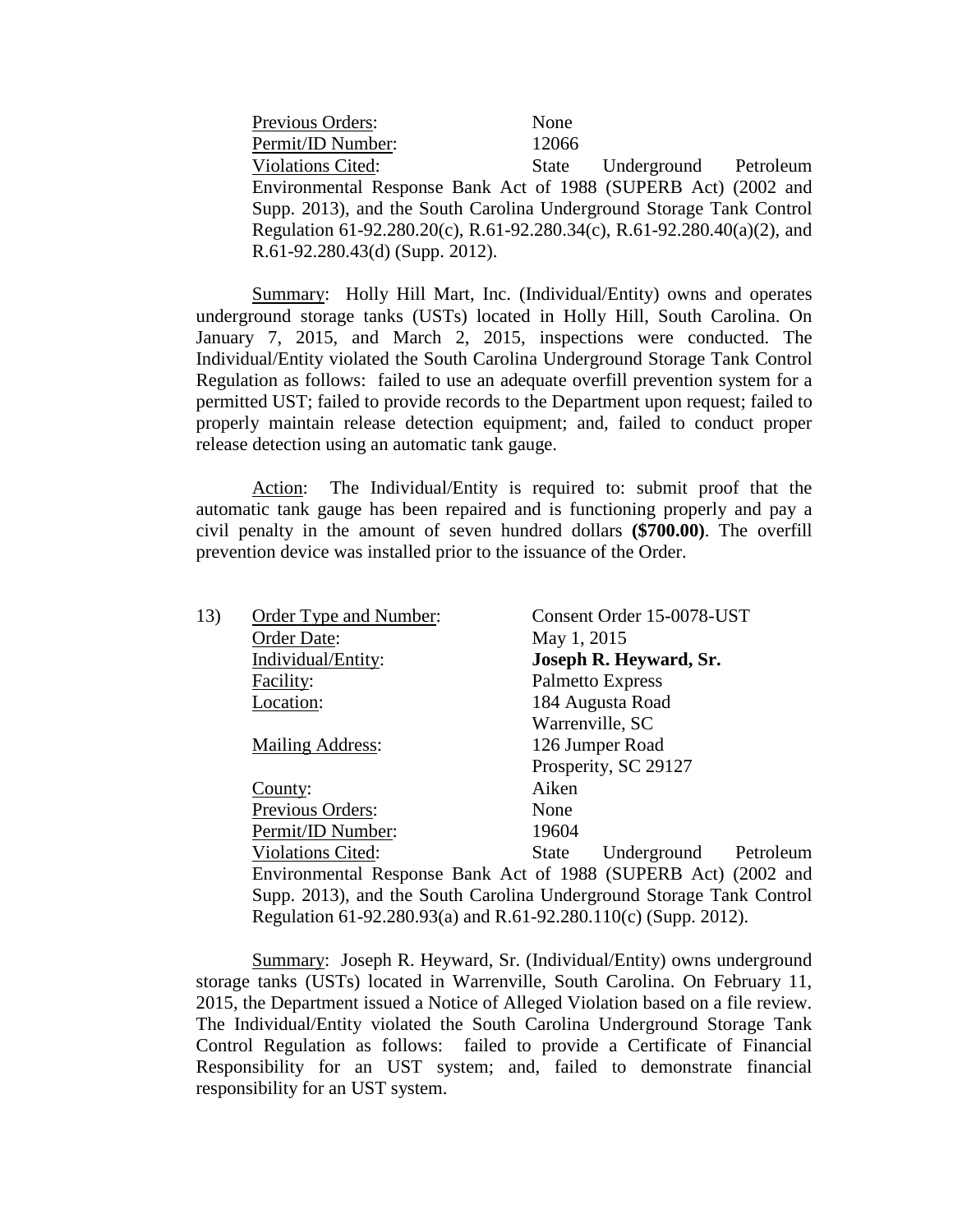Action: The Individual/Entity is required to: submit a completed Certificate of Financial Responsibility; submit proof of a financial mechanism; and, pay a civil penalty in the amount of six hundred dollars **(\$600.00)**.

| 14) | Order Type and Number:                          | Consent Order 15-0088-UST                                            |
|-----|-------------------------------------------------|----------------------------------------------------------------------|
|     | Order Date:                                     | May 7, 2015                                                          |
|     | Individual/Entity:                              | <b>Stop N Save, Inc.</b>                                             |
|     | Facility:                                       | Stop N Save 5                                                        |
|     | Location:                                       | 5901 North Main Street                                               |
|     |                                                 | Columbia, SC 29203                                                   |
|     | <b>Mailing Address:</b>                         | 1715 Leesburg Rd.                                                    |
|     |                                                 | Columbia, SC 29209                                                   |
|     | County:                                         | Richland                                                             |
|     | Previous Orders:                                | None                                                                 |
|     | Permit/ID Number:                               | 07912                                                                |
|     | <b>Violations Cited:</b>                        | Underground<br>Petroleum<br>State                                    |
|     |                                                 | Environmental Response Bank Act of 1988 (SUPERB Act) (2002 and       |
|     |                                                 | Supp. 2013), and the South Carolina Underground Storage Tank Control |
|     | Regulation 61-92.280.20(c)(1)(ii) (Supp. 2012). |                                                                      |
|     |                                                 |                                                                      |

Summary: Stop N Save, Inc. (Individual/Entity) owns and operates underground storage tanks (USTs) located in Columbia, South Carolina. On March 23, 2015, a routine inspection was conducted. The Individual/Entity violated the South Carolina Underground Storage Tank Control Regulation as follows: failed to use an adequate overfill prevention system for an UST.

Action: The Individual/Entity is required to: pay a civil penalty in the amount of five hundred dollars (**\$500.00**). The violation was corrected prior to the issuance of the Order.

| 15) | Order Type and Number:   | Consent Order 15-0091-UST                                      |
|-----|--------------------------|----------------------------------------------------------------|
|     | Order Date:              | May 28, 2015                                                   |
|     | Individual/Entity:       | Sunoco, Inc.                                                   |
|     | Facility:                | Sunoco 0616-1368                                               |
|     | Location:                | 10600 Dorchester Road                                          |
|     |                          | Summerville, SC 29485                                          |
|     | <b>Mailing Address:</b>  | 10 Industrial Highway, Building G,                             |
|     |                          | $2nd$ Floor, Lester, PA 19029-1001                             |
|     | County:                  | Dorchester                                                     |
|     | Previous Orders:         | None                                                           |
|     | Permit/ID Number:        | 12206                                                          |
|     | <b>Violations Cited:</b> | Underground Petroleum<br><b>State</b>                          |
|     |                          | Environmental Response Bank Act of 1988 (SUPERB Act) (2002 and |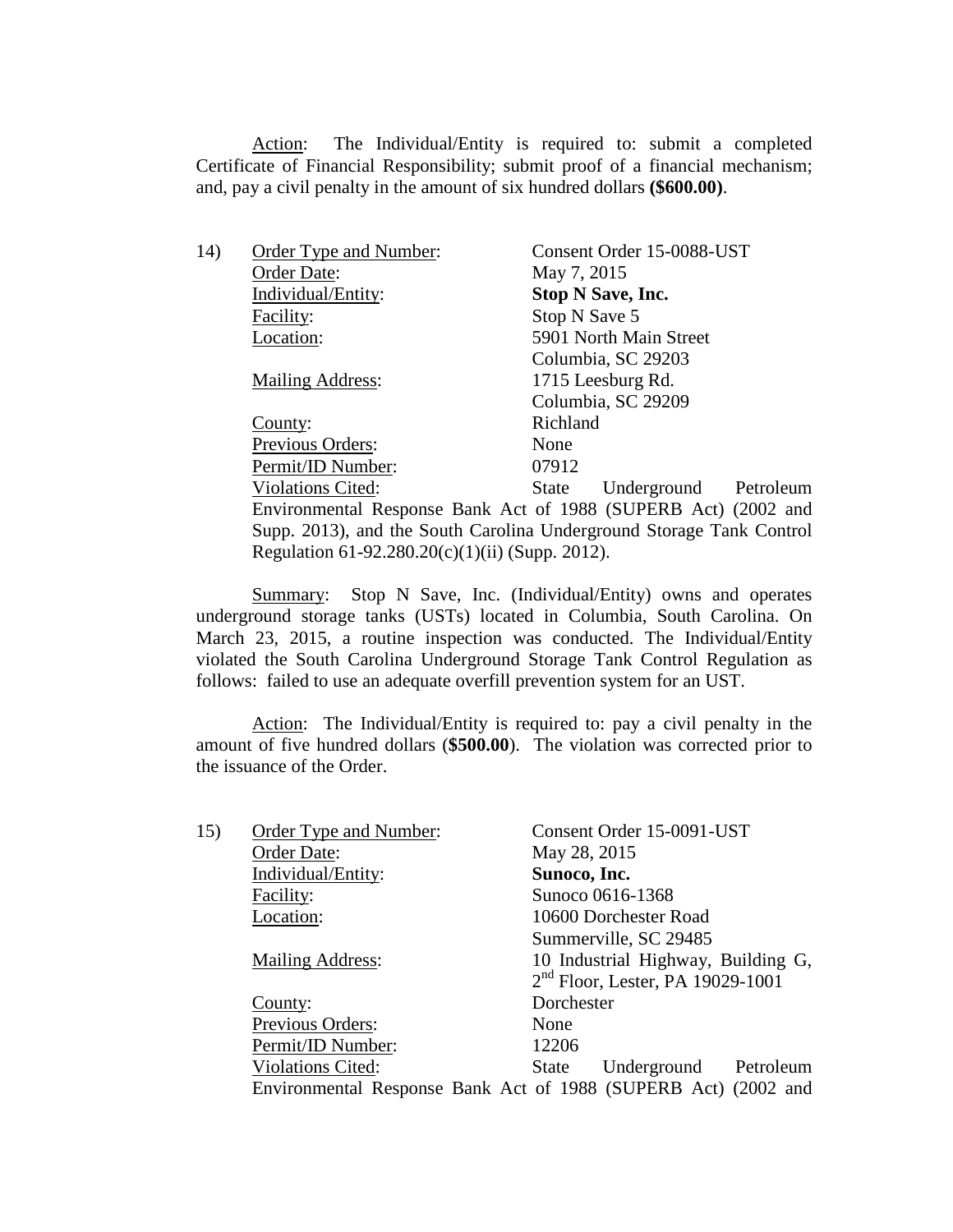Supp. 2014), and the South Carolina Underground Storage Tank Control Regulation 61-92.280.41(b)(1)(i); and, 61-92.280.44(a) (Supp. 2012).

Summary: Sunoco, Inc. (Individual/Entity) owns and operates underground storage tanks (USTs) in Dorchester County, South Carolina. On April 8, 2015, a routine inspection was conducted. The Individual/Entity violated the South Carolina Underground Storage Tank Control Regulation as follows: failed to equip a pressurized line with an automatic line leak detector; and, failed to install a leak detector on a pressurized line.

Action: The Individual/Entity is required to: pay a civil penalty in the amount of one thousand dollars **(\$1,000.00)**. All violations were corrected prior to the issuance of the Order.

| 16) | Order Type and Number:                   | Consent Order 15-0093-UST                                            |
|-----|------------------------------------------|----------------------------------------------------------------------|
|     | Order Date:                              | May 28, 2015                                                         |
|     | Individual/Entity:                       | <b>Premier Petroleum, Inc.</b>                                       |
|     | Facility:                                | Ganesh Food Mart 2                                                   |
|     | Location:                                | 422 South Main Street                                                |
|     |                                          | Belton, SC 29627                                                     |
|     | <b>Mailing Address:</b>                  | 2145 Duluth Highway, Suite A,                                        |
|     |                                          | Duluth, GA 30097                                                     |
|     | County:                                  | Anderson                                                             |
|     | Previous Orders:                         | None                                                                 |
|     | Permit/ID Number:                        | 00440                                                                |
|     | <b>Violations Cited:</b>                 | State Underground Petroleum                                          |
|     |                                          | Environmental Response Bank Act of 1988 (SUPERB Act) (2002 and       |
|     |                                          | Supp. 2014), and the South Carolina Underground Storage Tank Control |
|     | Regulation 61-92.280.23(j) (Supp. 2012). |                                                                      |

Summary: Premier Petroleum, Inc. (Individual/Entity) supplies petroleum or petroleum products to underground storage tanks (USTs) located at Ganesh Food Mart 2 in Anderson County, South Carolina. On March 12, 2015, the Department implemented Delivery Prohibition on the USTs for unresolved violations issued during a routine compliance inspection. On April 7, 2015, the Department conducted a site visit and discovered that an introduction of petroleum or petroleum products into USTs which were under Delivery Prohibition had taken place. The Individual/Entity violated the South Carolina Underground Storage Tank Control Regulation as follows: failed to maintain a UST in accordance with Delivery Prohibition by delivery or acceptance of product into a tank where the Department has imposed Delivery Prohibition.

Action: The Individual/Entity is required to: pay a civil penalty in the amount of one thousand dollars **(\$1,000.00)**. All violations were corrected prior to the issuance of the Order.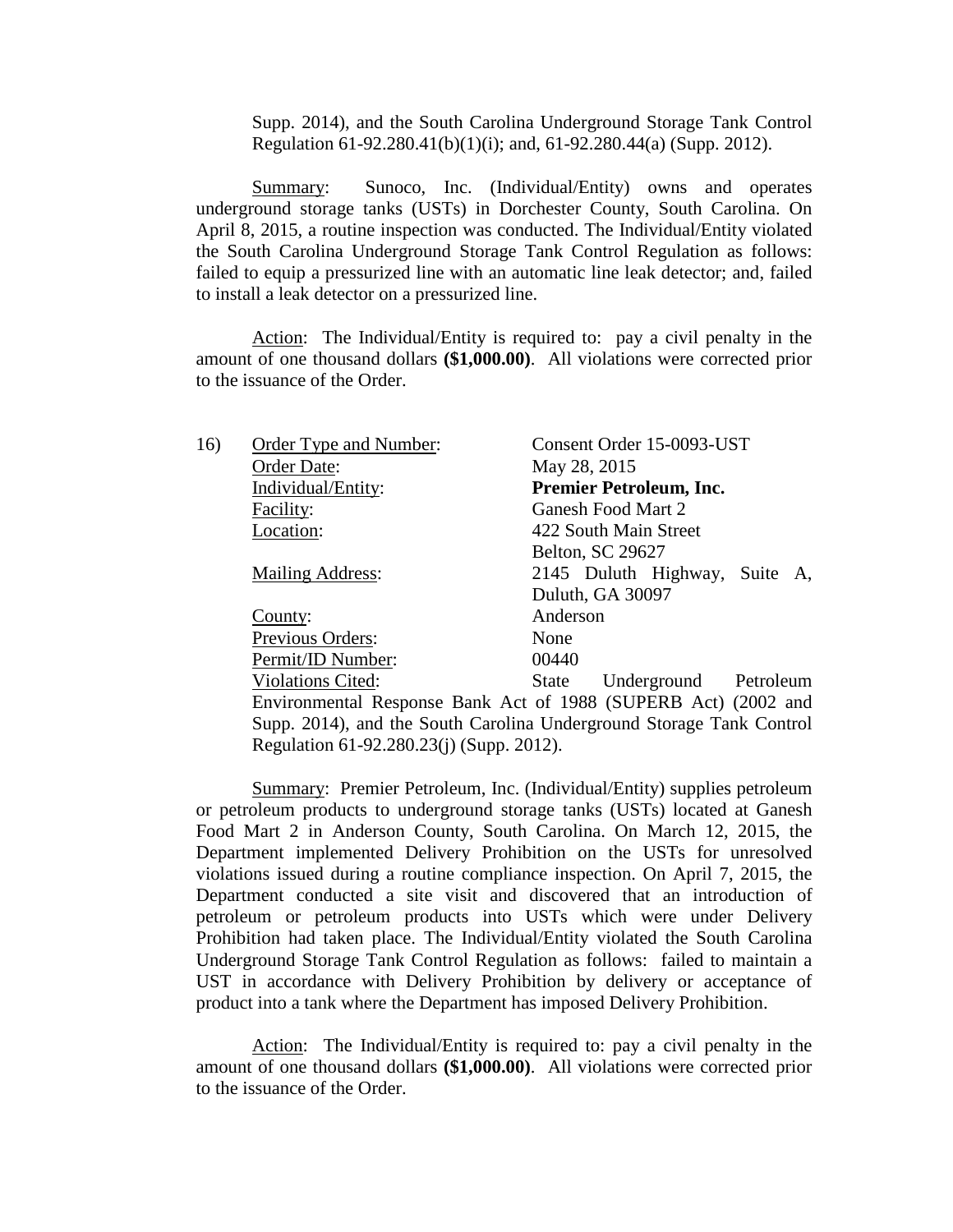| 17) | Order Type and Number:   | Consent Order 15-0094-UST                                      |
|-----|--------------------------|----------------------------------------------------------------|
|     | Order Date:              | May 28, 2015                                                   |
|     | Individual/Entity:       | <b>Action Ventures, LLC</b>                                    |
|     | Facility:                | Ganesh Food Mart 2                                             |
|     | Location:                | 422 South Main Street                                          |
|     |                          | Belton, SC 29627                                               |
|     | <b>Mailing Address:</b>  | 2145 Duluth Highway, Suite A,                                  |
|     |                          | Duluth, GA 30097                                               |
|     | County:                  | Anderson                                                       |
|     | Previous Orders:         | None                                                           |
|     | Permit/ID Number:        | 00440                                                          |
|     | <b>Violations Cited:</b> | Underground Petroleum<br><b>State</b>                          |
|     |                          | Environmental Response Bank Act of 1988 (SUPERB Act) (2002 and |

Environmental Response Bank Act of 1988 (SUPERB Act) (2002 and Supp. 2014), and the South Carolina Underground Storage Tank Control Regulation 61-92.280.23(j) (Supp. 2012).

Summary: Action Ventures, LLC (Individual/Entity) owns and operates underground storage tanks (USTs) in Anderson County, South Carolina. On March 12, 2015, the Department implemented Delivery Prohibition on the USTs for unresolved violations issued during a routine compliance inspection. On April 7, 2015, the Department conducted a site visit and discovered that an introduction of petroleum or petroleum products into USTs which were under Delivery Prohibition had taken place. The Individual/Entity violated the South Carolina Underground Storage Tank Control Regulation as follows: failed to maintain a UST in accordance with Delivery Prohibition by delivery or acceptance of product into a tank where the Department has imposed Delivery Prohibition.

Action: The Individual/Entity is required to: pay a civil penalty in the amount of one thousand dollars **(\$1,000.00)**. All violations were corrected prior to the issuance of the Order.

| 18) | Order Type and Number:  | Consent Order 15-0115-UST         |
|-----|-------------------------|-----------------------------------|
|     | Order Date:             | June 24, 2015                     |
|     | Individual/Entity:      | <b>Enmark Station, Inc.</b>       |
|     | Facility:               | Enmark 857                        |
|     | Location:               | 125 Mathews Drive                 |
|     |                         | Hilton Head Island, SC 29926-2027 |
|     | <b>Mailing Address:</b> | P.O. Box 576                      |
|     |                         | Savannah, GA 31402-0576           |
|     | County:                 | <b>Beaufort</b>                   |
|     | Previous Orders:        | None                              |
|     | Permit/ID Number:       | 12808                             |
|     |                         |                                   |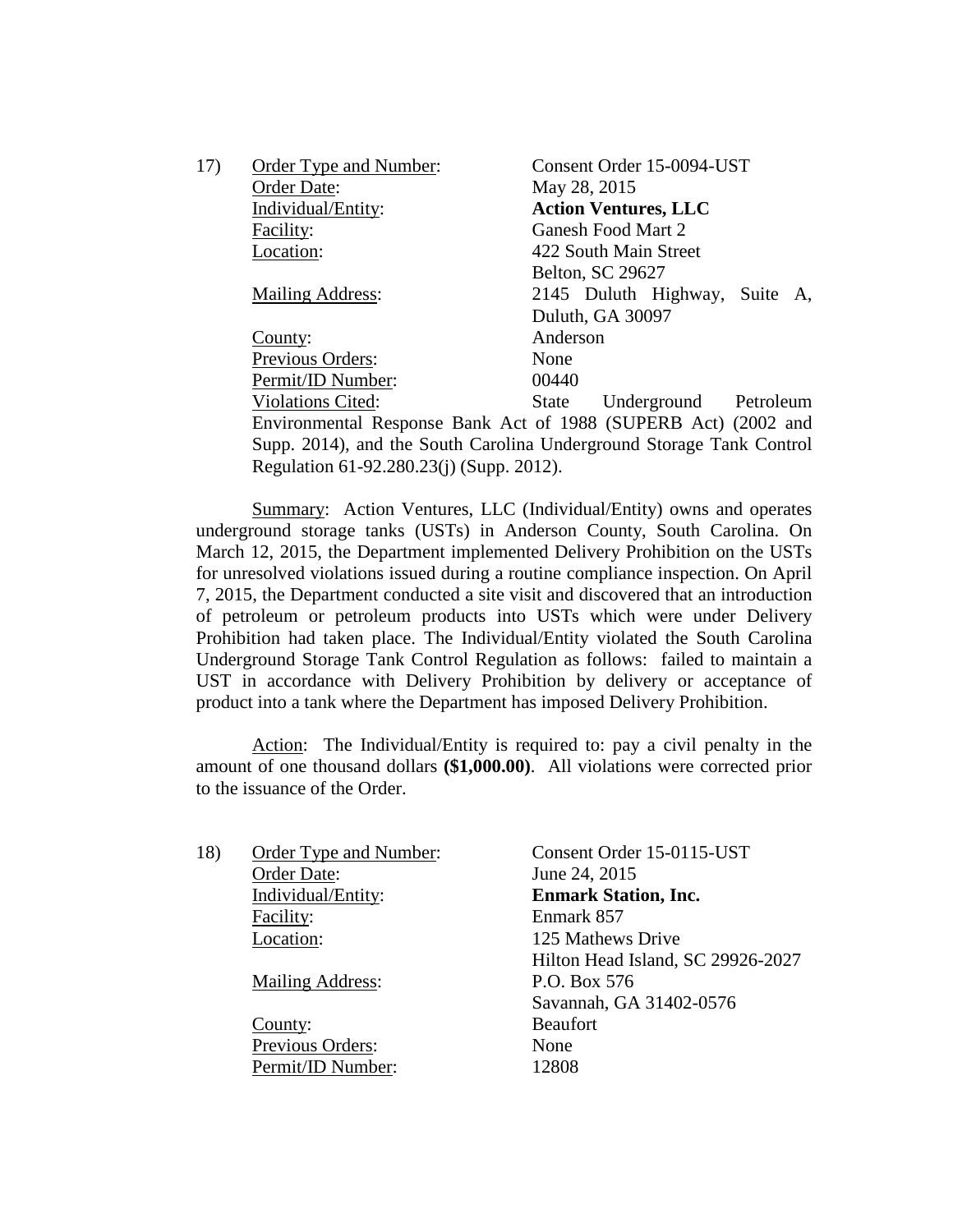Violations Cited: State Underground Petroleum Environmental Response Bank Act of 1988 (SUPERB Act) (Supp. 2014) and the South Carolina Underground Storage Tank Control Regulation 61- 92.280.20(c)(1)(ii) (2012).

Summary: Enmark Station, Inc. (Individual/Entity) owns and operates underground storage tanks (USTs) in Beaufort County, South Carolina. An inspection was conducted on April 23, 2015. The Individual/Entity has violated the South Carolina Underground Storage Tank Control Regulations as follows: failed to equip an underground storage tank system with overfill protection.

Action: The Individual/Entity is required to: pay a civil penalty in the amount of five hundred dollars **(\$500.00)**.The violation was corrected prior to the issuance of the Order.

| 19) | Order Type and Number:                    | Consent Order 15-0120-UST                                            |
|-----|-------------------------------------------|----------------------------------------------------------------------|
|     | Order Date:                               | June 24, 2015                                                        |
|     | Individual/Entity:                        | Orange Heaven, Inc.                                                  |
|     | Facility:                                 | Jetco                                                                |
|     | Location:                                 | 106 East Cedar Rock Street                                           |
|     |                                           | Pickens, SC 29671                                                    |
|     | <b>Mailing Address:</b>                   | Same                                                                 |
|     | County:                                   | Pickens                                                              |
|     | Previous Orders:                          | None                                                                 |
|     | Permit/ID Number:                         | 07285                                                                |
|     | <b>Violations Cited:</b>                  | Underground Petroleum<br>State                                       |
|     |                                           | Environmental Response Bank Act of 1988 (SUPERB Act) (2002 and       |
|     |                                           | Supp. 2014), and the South Carolina Underground Storage Tank Control |
|     | Regulation 61-92.280.20(c)(1)(ii) (2012). |                                                                      |
|     |                                           |                                                                      |

Summary: Orange Heaven, Inc. (Individual/Entity) owns and operates underground storage tanks (USTs) in Pickens County, South Carolina. On April 21, 2015, the Department conducted an inspection and issued a Notice of Alleged Violation (NOAV). The Individual/Entity has violated the South Carolina Underground Storage Tank Control Regulation as follows: failed to equip an underground storage tank system with adequate overfill protection.

Action: The Individual/Entity is required to: submit proof that the offroad diesel UST has been equipped with adequate overfill protection and pay a civil penalty in the amount of one thousand dollars **(\$1,000.00)**.

| 20) | Order Type and Number: | Consent Order 15-0126-UST       |
|-----|------------------------|---------------------------------|
|     | Order Date:            | June 24, 2015                   |
|     | Individual/Entity:     | <b>Sprint Food Stores, Inc.</b> |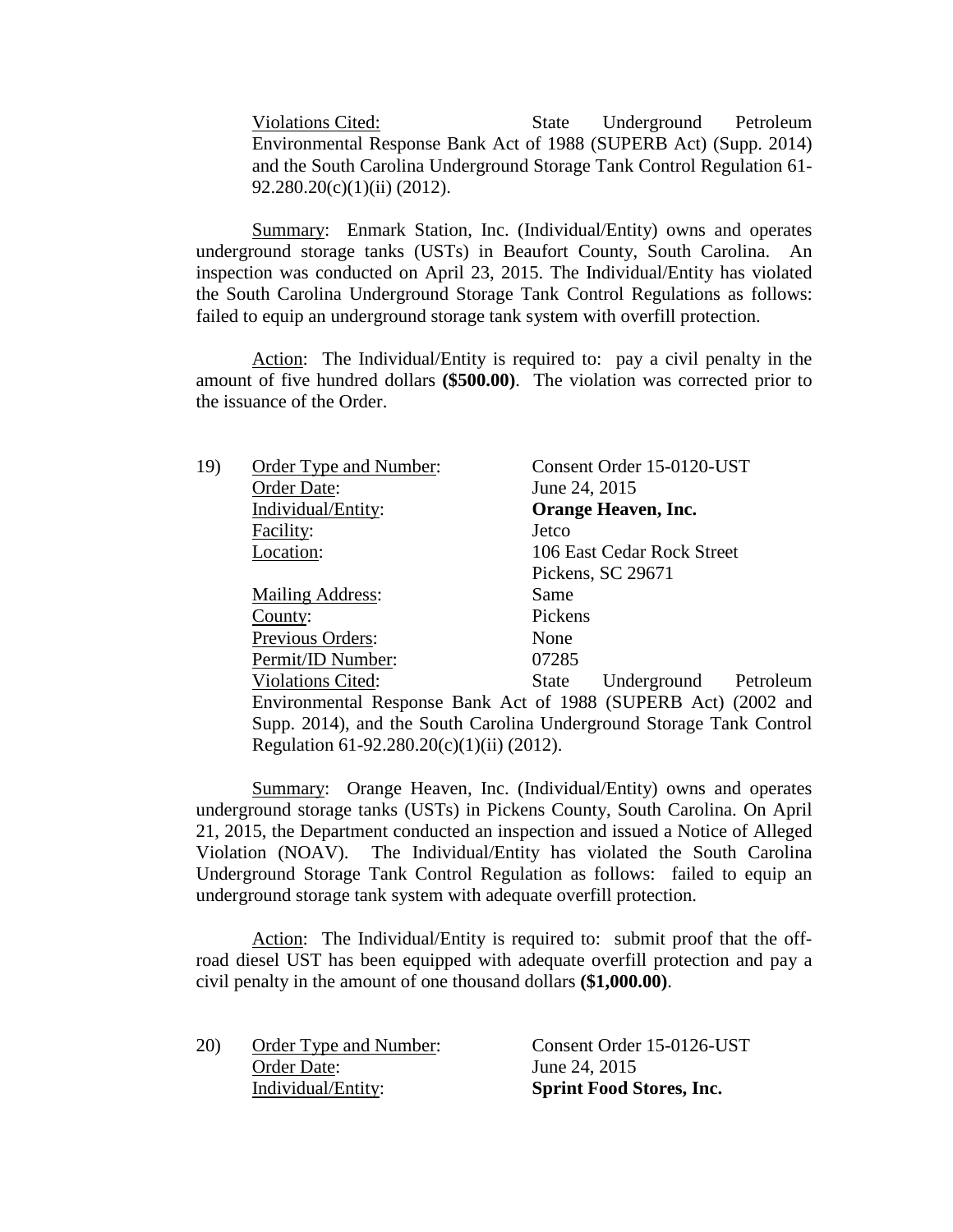| Facility:                   | Sprint Food Stores, Inc.                                               |
|-----------------------------|------------------------------------------------------------------------|
| Location:                   | 921 East Pine Log Road                                                 |
|                             | Aiken, SC 29803                                                        |
| <b>Mailing Address:</b>     | P.O. Box 556                                                           |
|                             | Wrens, GA 30833                                                        |
| County:                     | Aiken                                                                  |
| Previous Orders:            | None                                                                   |
| Permit/ID Number:           | 19433                                                                  |
| <b>Violations Cited:</b>    | Underground Petroleum<br>State                                         |
|                             | Environmental Response Bank Act of 1988 (SUPERB Act) (Supp. 2014)      |
|                             | and the South Carolina Underground Storage Tank Control Regulation 61- |
| 92.280.20(c)(1)(ii) (2012). |                                                                        |

Summary: Sprint Food Stores, Inc. (Individual/Entity) owns and operates underground storage tanks (USTs) in Aiken County, South Carolina. An inspection was conducted on May 5, 2015. The Individual/Entity has violated the South Carolina Underground Storage Tank Control Regulations as follows: failed to equip an underground storage tank system with overfill protection.

Action: The Individual/Entity is required to: pay a civil penalty in the amount of five hundred dollars **(\$500.00)**.The violation was corrected prior to the issuance of the Order.

# **Hazardous Waste Enforcement**

| 21) | Order Type and Number:                                     | Consent Order 15-15-HW                                                 |
|-----|------------------------------------------------------------|------------------------------------------------------------------------|
|     | Order Date:                                                | April 1, 2015                                                          |
|     | Individual/Entity:                                         | <b>The Crown Group Company</b>                                         |
|     | Facility:                                                  | The Crown Group Company -                                              |
|     |                                                            | Greenville                                                             |
|     | Location:                                                  | 101 Milledge Drive                                                     |
|     |                                                            | Greenville, SC 29605                                                   |
|     | <b>Mailing Address:</b>                                    | Same                                                                   |
|     | County:                                                    | Greenville                                                             |
|     | Previous Orders:                                           | None                                                                   |
|     | Permit/ID Number:                                          | SCR 000 776 955                                                        |
|     | <b>Violations Cited:</b>                                   | The South Carolina Hazardous                                           |
|     |                                                            | Waste Management Act §44-56-130(2); The South Carolina Hazardous       |
|     |                                                            | Waste Management Regulation 61-79.262.34(a)(3), R. 61-79.262.34(a)(2), |
|     |                                                            | R. 61-79.265.173(a), R. 61-79.262.90, R. 61-79.265.35, R. 61-          |
|     |                                                            | 79.262.41(a), R. 61-79.265.16(d)(1-4), R. 61-79.262.40(b), R. 61-      |
|     | 79.265.54(d), R. 61-79.265.37(a)(1-4), R. 61-79.265.15(d). |                                                                        |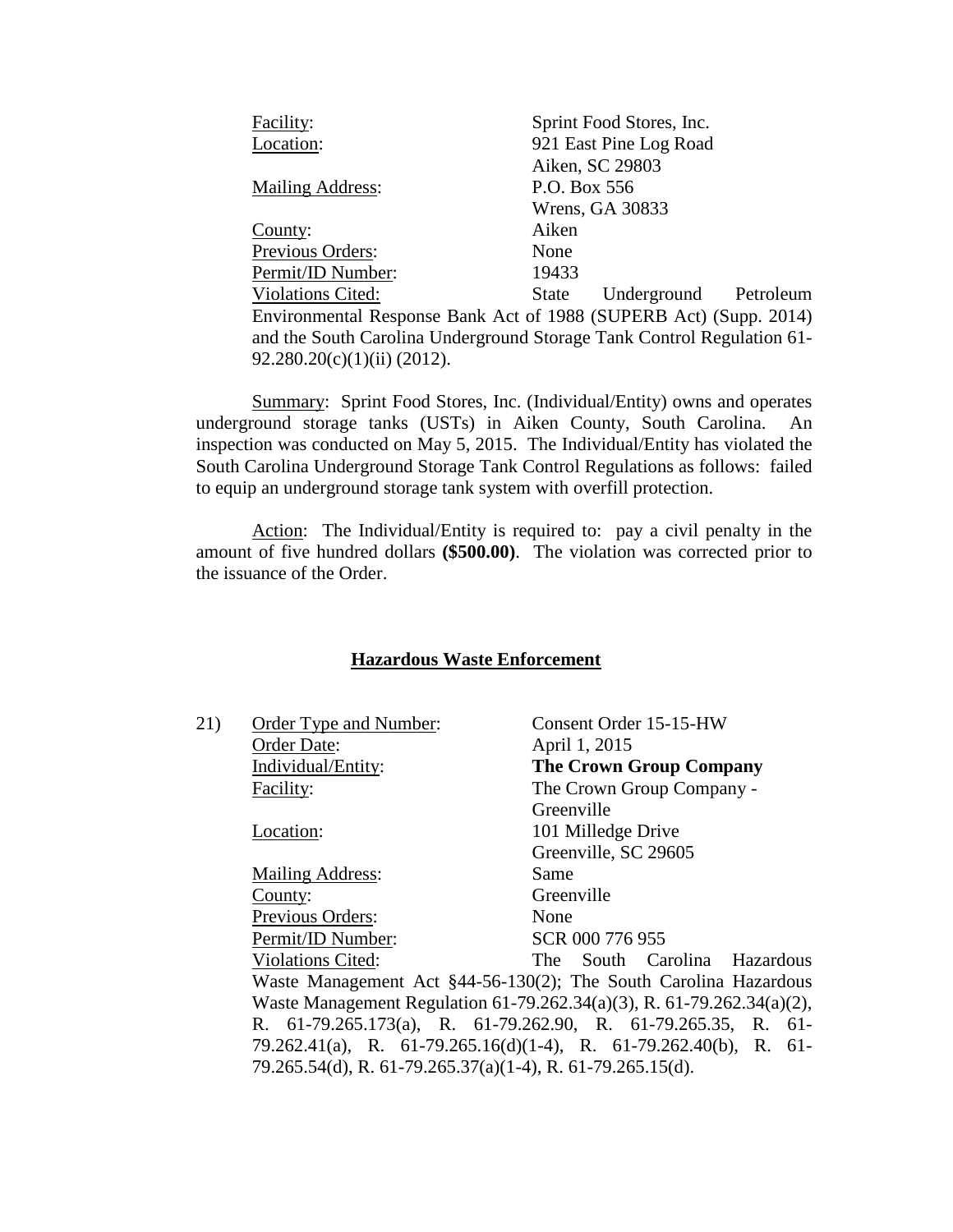Summary: The Crown Group Company (Individual/Entity) performs surface coating of automotive parts at a facility in Greenville, South Carolina. On October 2, 2014, the Department conducted an inspection of the facility. The Individual/Entity has violated the Hazardous Waste Management Regulations as follows: failed to ensure that each container is labeled or marked clearly with the EPA hazardous waste number and the words "Hazardous Waste: federal laws prohibit improper disposal;" failed to ensure that the date upon which each period of accumulation begins is clearly marked and visible for inspection on each container; failed to ensure that a container holding hazardous waste is closed during storage except when necessary to add or remove waste; failed to ensure clean up of any hazardous waste discharge that occurs; failed to ensure adequate aisle space; failed to prepare and submit a written report to the Department within 30 days of the end of each quarter; failed to maintain the following documents and records: job title, name of employee, and a written job description for each position related to hazardous waste management and a written job description of introductory and continuing job training for each position and records of that training for each employee; failed to keep a copy of each Quarterly Report onsite for at least three years; failed to keep a copy of the manifest onsite for at least three years; failed to review and immediately amend the contingency plan when the list of emergency coordinators change; failed to ensure that arrangements are made to familiarize local emergency response teams and local hospitals with the facility and designate a primary emergency authority; and, failed to record inspections, including the date and time of the inspection, in a log and keep the records for at least three years.

Action: The Individual/Entity is required to: ensure hazardous waste containers and discharges are managed according to the regulations; ensure that hazardous waste employee training records, quarterly reports and manifests are managed according to the regulations; ensure that the contingency plan is managed in accordance with the regulations; and, pay a civil penalty in the amount of eight thousand, five hundred seventy-nine dollars (**\$8,579.00**).

| 22) | Order Type and Number:   | Consent Order 15-16-HW                                               |
|-----|--------------------------|----------------------------------------------------------------------|
|     | Order Date:              | April 14, 2015                                                       |
|     | Individual/Entity:       | <b>Wilbert Plastic Services</b>                                      |
|     | Facility:                | <b>Wilbert Plastic Services</b>                                      |
|     | Location:                | 2930 Greenville Highway                                              |
|     |                          | Easley, SC 29640                                                     |
|     | <b>Mailing Address:</b>  | Same                                                                 |
|     | County:                  | Pickens                                                              |
|     | Previous Orders:         | None                                                                 |
|     | Permit/ID Number:        | SCD 982126146                                                        |
|     | <b>Violations Cited:</b> | The South Carolina Hazardous                                         |
|     |                          | Waste Management Act $\S$ 44-56-130(2); the South Carolina Hazardous |
|     | Waste<br>Management      | Regulations<br>R.61-79.262.34(a)(2),                                 |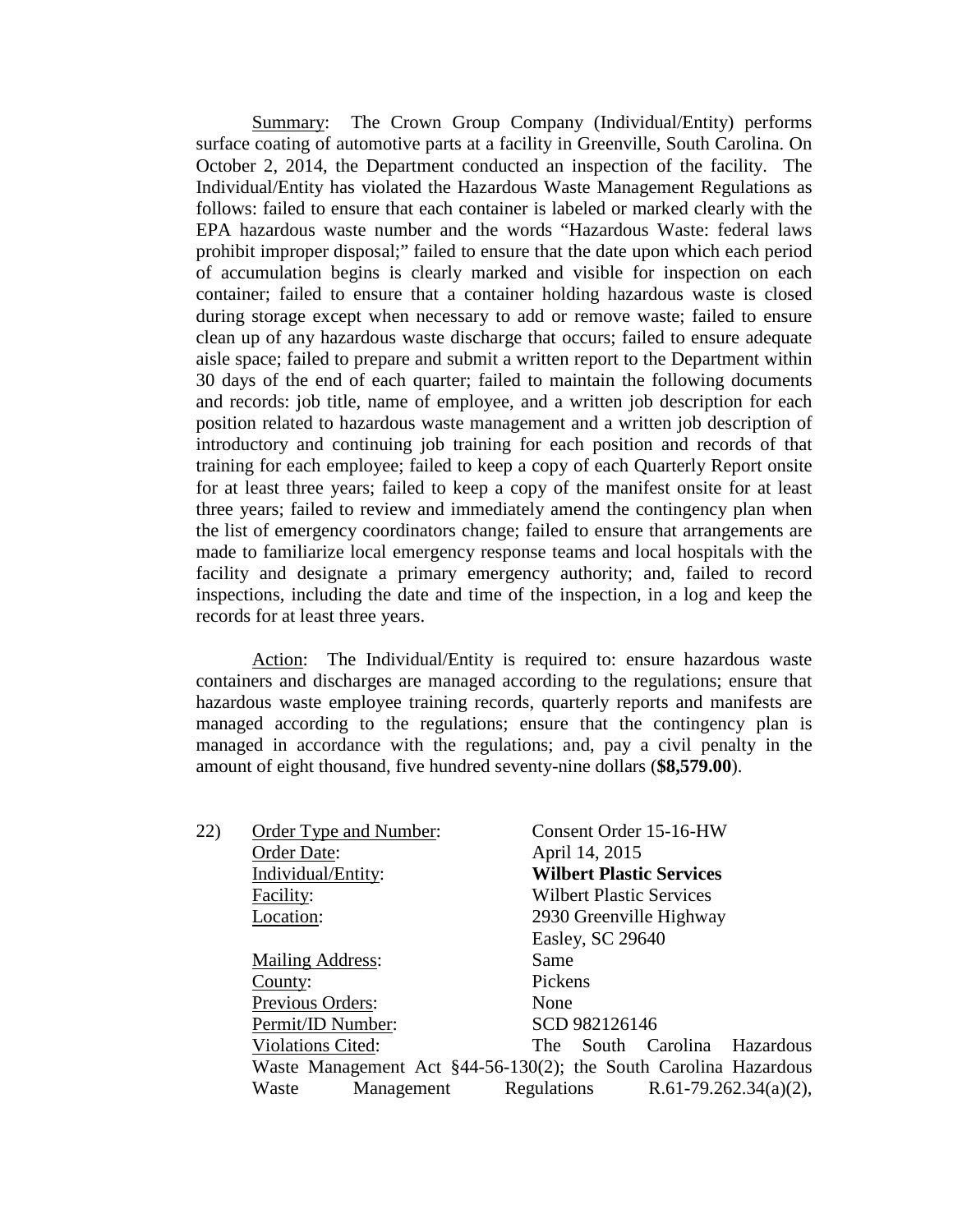262.34(c)(1)(i)/265.173(a), 262.90, 265.16(a)(1), 265.16(b), 265.35,  $262.34(a)(1)(i)/265.175(a)$  and (b)(1),  $262.34(a)(3)$ ,  $273.13(d)(1)$ , 273.14(e), 273.15(c)(1), 262.34(c)(1)(ii), 265.174, 262.40(a), 262.40(b),  $262.34(a)(4)/265.15(d),$   $262.34(a)(4)/265.16(d)(1-4),$   $265.52(d),$ 265.53(b), 265.16(c)

Summary: Wilbert Plastic Services (Individual/Entity) is a hazardous waste generator located in Easley, South Carolina. On October 20, 2014, the Department conducted an inspection of the facility. The Individual/Entity has violated the Hazardous Waste Management Regulations as a generator of a hazardous waste as follows: failed to keep a container holding hazardous waste closed during storage, except when it is necessary to add or remove waste; failed to clean up any hazardous waste discharge that occurred during generation; failed to ensure that the date upon which each accumulation period began was clearly marked and visible on each container; failed to, at least weekly, inspect areas where containers are stored; failed to ensure that each container and tank is labeled or marked clearly with the EPA Hazardous Waste Number and the words: "Hazardous Waste – federal laws prohibit improper disposal;" failed to ensure that container storage areas have a containment system which is free of cracks or gaps and is sufficiently impervious to contain leaks, spills, and accumulated precipitation until the collected material is detected and removed; failed to maintain aisle space to allow the unobstructed movement of personnel, fire protection equipment, spills control equipment, and decontamination equipment to any area of facility operation in an emergency; failed to contain any lamp in containers or packages that are structurally sound; failed to label or mark clearly each lamp or a container or package in which such lamps are contained with one of the following phrases: "Universal Waste –  $Lamp(s)$ ," "Waste Lamps," or "Used Lamp(s);" failed to mark or label the container with the earliest date that any universal waste in the container became a waste or was received; failed to have facility personnel successfully complete a program of classroom instruction or on-the-job training; failed to ensure that facility personnel take part in an annual review of the initial training required; failed to maintain documents and records on employees training; failed to record inspections in an inspection log or summary; failed to keep a copy of each Quarterly Report and Exception Report onsite for a period of at least three years from the due date of the report; failed to keep a copy of each manifest onsite for three years; failed to have and keep up to date a contingency plan that lists names, addresses, and phone numbers emergency coordinators; and, failed to submit a copy of the contingency plan to all local police departments, fire departments, hospitals, contractors, and state and local emergency response teams that may be called upon to provide emergency services.

Action: The Individual/Entity is required to: ensure compliance with the regulations; ensure hazardous and universal waste is properly stored and managed; ensure discharges of hazardous waste are managed; ensure containers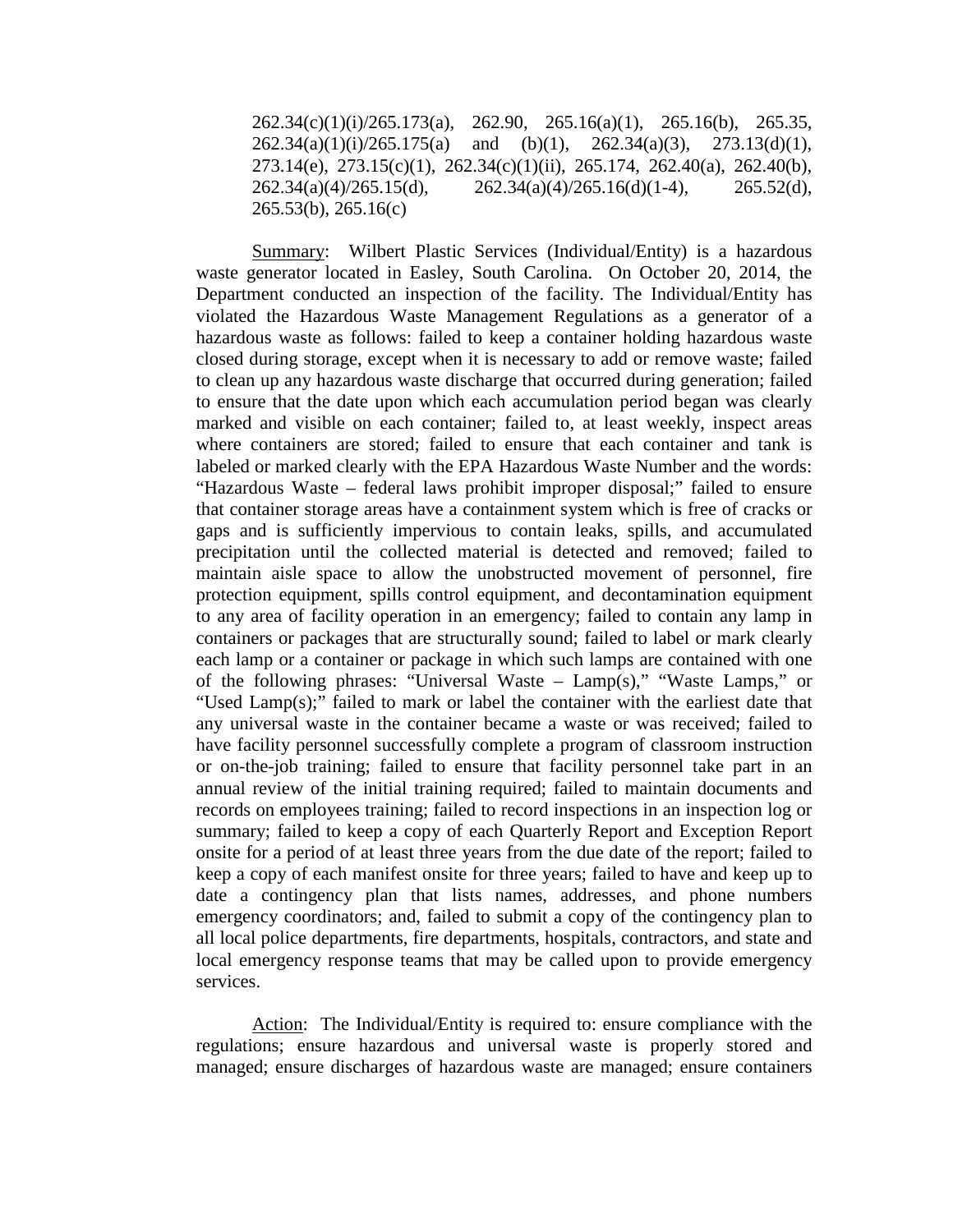of hazardous waste are managed, inspected and stored properly; and, pay a civil penalty in the amount of fourteen thousand, four hundred dollars (**\$14,400.00**).

| 23) | Order Type and Number:                                         | Consent Order 15-17-HW                                               |
|-----|----------------------------------------------------------------|----------------------------------------------------------------------|
|     | Order Date:                                                    | April 23, 2015                                                       |
|     | Individual/Entity:                                             | <b>Johnson Controls Battery Group</b>                                |
|     | Facility:                                                      | <b>Johnson Controls Battery</b>                                      |
|     | Location:                                                      | 1800 Paper Mill Road                                                 |
|     |                                                                | Florence, SC 29605                                                   |
|     | <b>Mailing Address:</b>                                        | Same                                                                 |
|     | County:                                                        | Florence                                                             |
|     | Previous Orders:                                               | None                                                                 |
|     | Permit/ID Number:                                              | SCR 000 771 451                                                      |
|     | <b>Violations Cited:</b>                                       | South Carolina Hazardous<br>The                                      |
|     |                                                                | Waste Management Act $\S$ 44-56-130(2); the South Carolina Hazardous |
|     | Waste                                                          | Management Regulations $R.61-79.265.1101(c)(1)(ii)$ ,                |
|     | 265.1101(c)(1)(i), 265.1101(c)(1)(iii), 264.31, 262.90, 262.11 |                                                                      |

Summary: Johnson Controls Battery Group, Inc. (Individual/Entity) is a permitted hazardous waste storage facility, as well as a hazardous waste generator, located in Florence County, South Carolina. On August 5, 2014, an inspection was conducted at the facility. The Individual/Entity has violated the Hazardous Waste Management Regulations as follows: failed to maintain the level of the stored/treated hazardous waste within the containment walls of the storage unit so that the height of any containment wall is not exceeded; failed to maintain the primary barrier to be free of significant cracks, gaps, corrosion, or other deterioration that could cause hazardous waste to be released from the primary barrier; failed to take measures to prevent the tracking of hazardous waste out of the unit by personnel or by equipment used in handling the waste; failed to operate its facility to minimize the possibility of any unplanned sudden or nonsudden release of hazardous waste or hazardous waste constituents to air, soil, or surface water which could threaten human health or the environment; failed to clean up any hazardous waste discharge that occurs during generation or processing and take such other action as may be required or approved by Federal, State or local officials so that the hazardous waste discharge no longer presents a hazard to human health or the environment; and, failed to accurately determine if that waste was a hazardous waste.

Action: The Individual/Entity is required to: pay a civil penalty in the amount of fifteen thousand dollars **(\$15,000.00)**. All violations were corrected prior to the issuance of the Order.

24) Order Type and Number: Consent Order 15-18-HW Order Date: May 7, 2015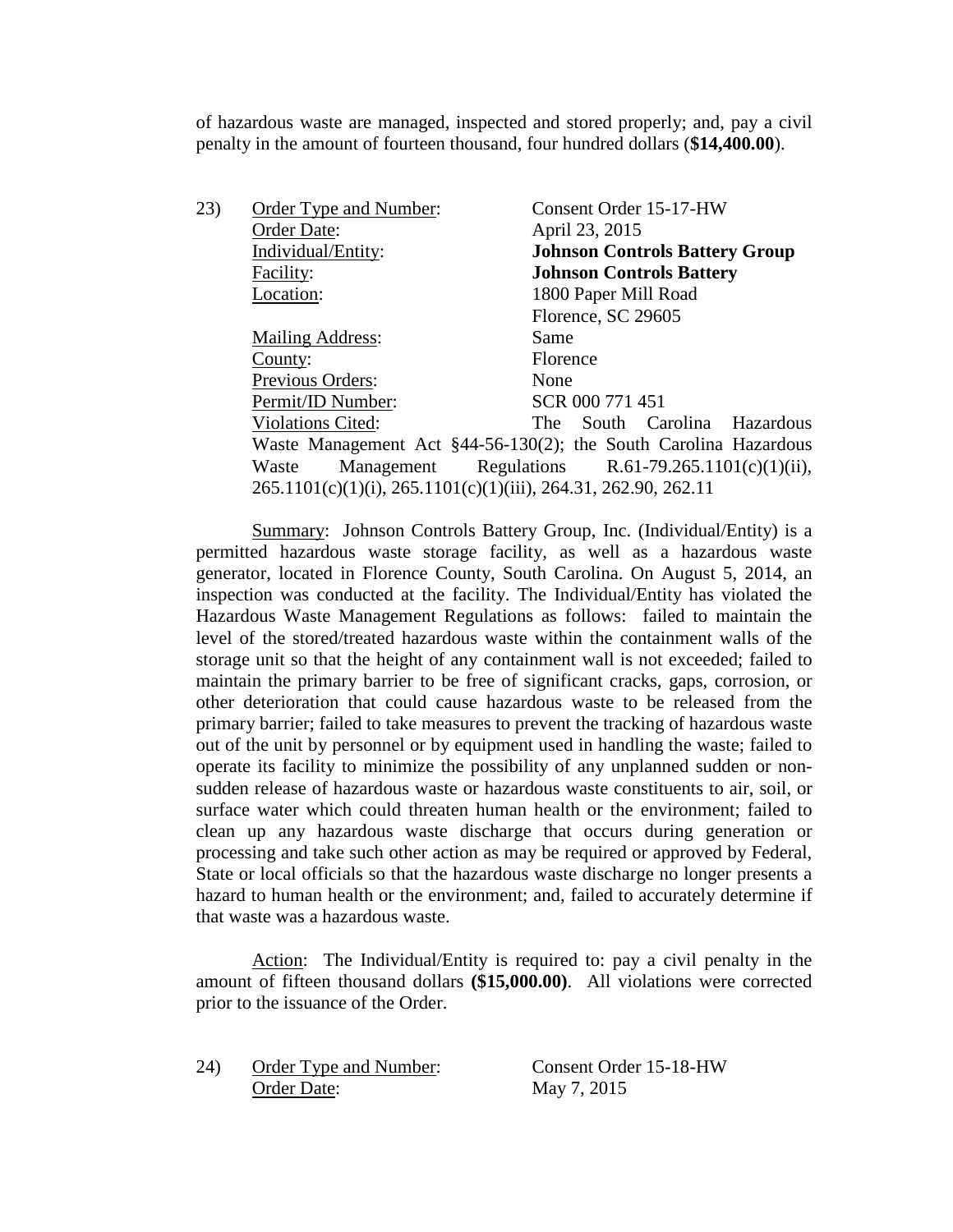| Individual/Entity:       | Triad Enterprises, Inc. d/b/a                                             |
|--------------------------|---------------------------------------------------------------------------|
|                          | <b>Professional Printers</b>                                              |
| Facility:                | <b>Professional Printers</b>                                              |
| Location:                | 1730 Old Dunbar Road, West                                                |
|                          | Columbia, SC 29170                                                        |
| <b>Mailing Address:</b>  | Same                                                                      |
| County:                  | Lexington                                                                 |
| Previous Orders:         | None                                                                      |
| Permit/ID Number:        | SCR 000 768 176                                                           |
| <b>Violations Cited:</b> | The South Carolina Hazardous                                              |
|                          | Waste Management Act §44-56-130(2); The South Carolina Hazardous          |
|                          | Waste Management Regulation $61-79.262.34(c)(1)(ii)$ , R. $61-$           |
|                          | 79.262.34(a)(2), R. 61-79.265.173(a), R. 61-79.265.173(c), R. 61-         |
|                          | 79.273.11, R. 61-79.265.51(a), R. 61-79.265.16(c), and, R. 61-79.265.174. |

Summary: Triad Enterprises, Inc. d/b/a Professional Printers (Individual/Entity) operates a printing facility in West Columbia, South Carolina. On March 10, 2015, the Department conducted an inspection of the facility. The Individual/Entity violated the Hazardous Waste Management Regulations as follows: failed to ensure that each container is labeled or marked clearly with the words "Hazardous Waste: federal laws prohibit improper disposal;" failed to ensure that the date upon which each period of accumulation begins is clearly marked and visible for inspection on each container; failed to ensure that a container holding hazardous waste is closed during storage except when necessary to add or remove waste; failed to ensure proper disposal of universal waste; failed to ensure that an owner or operator has a contingency plan for the facility; failed to ensure that facility personnel take part in an annual review of initial training; and, failed to inspect areas where containers are stored at least weekly.

Action: The Individual/Entity is required to: ensure hazardous waste containers and universal waste are managed according to the regulations; ensure that hazardous waste employee training records, contingency plan, and weekly inspections are managed in accordance with the regulations; and, pay a civil penalty in the amount of three thousand, three hundred dollars (**\$3,300.00**).

| 25) | Order Type and Number:  | Consent Order 15-19-HW             |
|-----|-------------------------|------------------------------------|
|     | Order Date:             | May 29, 2015                       |
|     | Individual/Entity:      | <b>ESAB Welding Products, Inc.</b> |
|     | Facility:               | ESAB Welding Products, Inc.        |
|     | Location:               | 256 Midway Drive                   |
|     |                         | Union, SC 29379-7999               |
|     | <b>Mailing Address:</b> | Same                               |
|     | County:                 | Union                              |
|     | Previous Orders:        | None                               |
|     | Permit/ID Number:       | SCD 991 278 078                    |
|     |                         |                                    |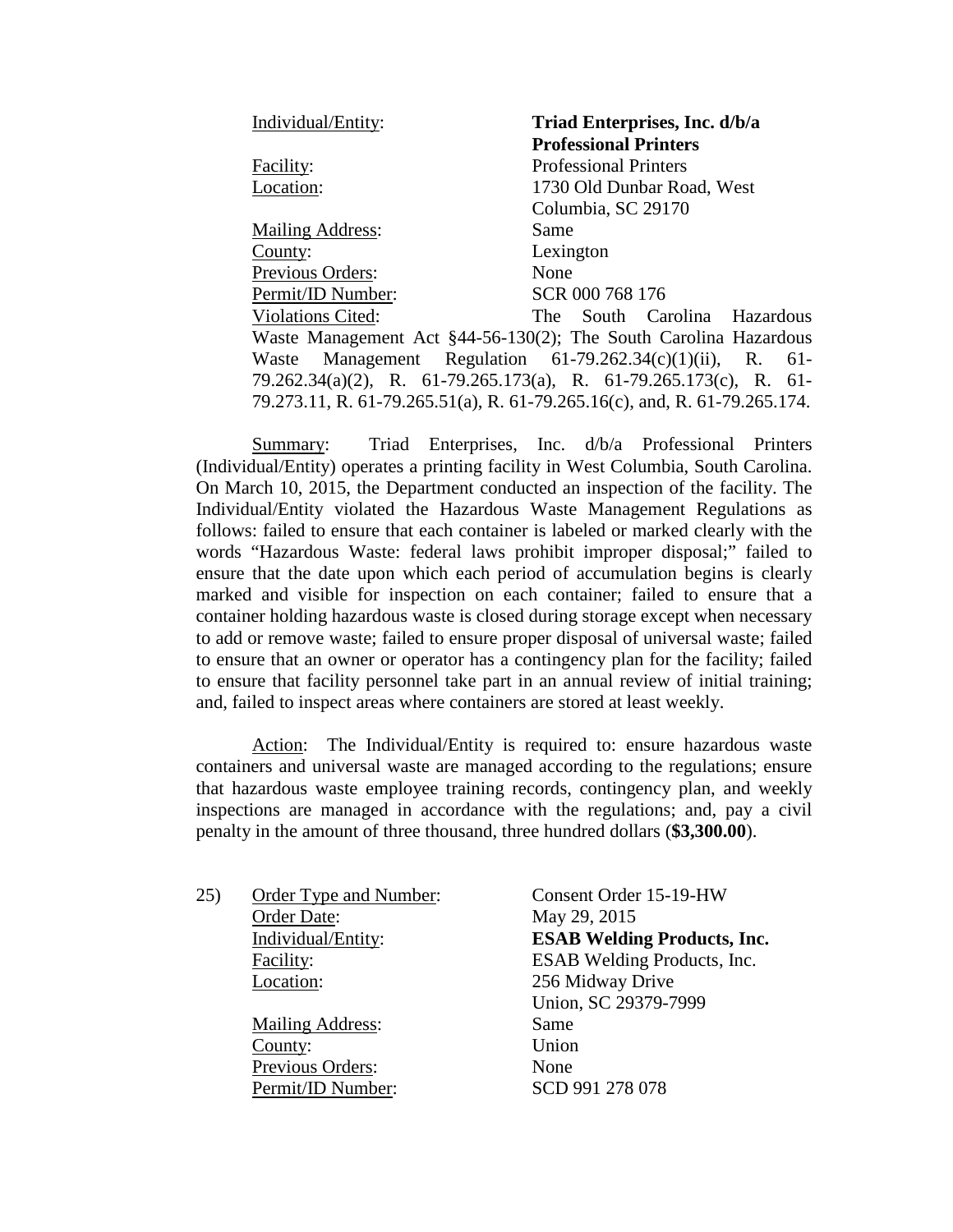Violations Cited: The South Carolina Hazardous Waste Management Act §44-56-130(2); The South Carolina Hazardous Waste Management Regulation R. 61-79.262.34(a)(2), R. 61- 79.262.34(a)(3), R. 61-79.262.20(a)(1), R. 61-79.262.13(b), R. 61- 79.265.13(d), R. 61-79.265.51(a), and, R. 61-79.265.174.

Summary: ESAB Welding Products, Inc. (Individual/Entity) operates a plating facility in Union, South Carolina. On January 12, 2015, the Department conducted an inspection of the facility. The Individual/Entity violated the Hazardous Waste Management Regulations as follows: failed to ensure that the date upon which each period of accumulation begins is clearly marked and visible for inspection on each container; failed to ensure that each container is labeled and marked clearly with the EPA Hazardous Waste Number and the words "Hazardous Waste: federal law prohibits improper disposal;" failed to prepare a manifest in accordance with the instructions in the regulations; failed to file a revised or new Notification Form within thirty (30) days of producing a new hazardous waste; failed to file a revised or new Notification Form whenever the information previously provided becomes outdated or inaccurate; failed to have facility personnel successfully complete a program of classroom instruction or onthe-job training that teaches them to perform their duties in a way that ensure the facility's compliance with the regulations; failed to have a contingency plan for the facility; and, failed to inspect areas where containers are stored at least weekly.

Action: The Individual/Entity is required to: ensure hazardous waste containers are managed according to the regulations; ensure that hazardous waste employee training records, contingency plan, and manifests are managed in accordance with the regulations; and, pay a civil penalty in the amount of two thousand dollars (**\$2,000.00**).

# **Radiological Waste Enforcement**

26) Order Type and Number: Consent Order 14-02-RW Order Date: May 21, 2015 Individual/Entity: **Erwin ResinSolutions** Facility: Erwin ResinSolutions Location: Erwin, Tennessee

> County: Barnwell Previous Orders: None Permit/ID Number: N/A

Mailing Address: 151 T.C. Runnion Road, Erwin, Tennessee 37650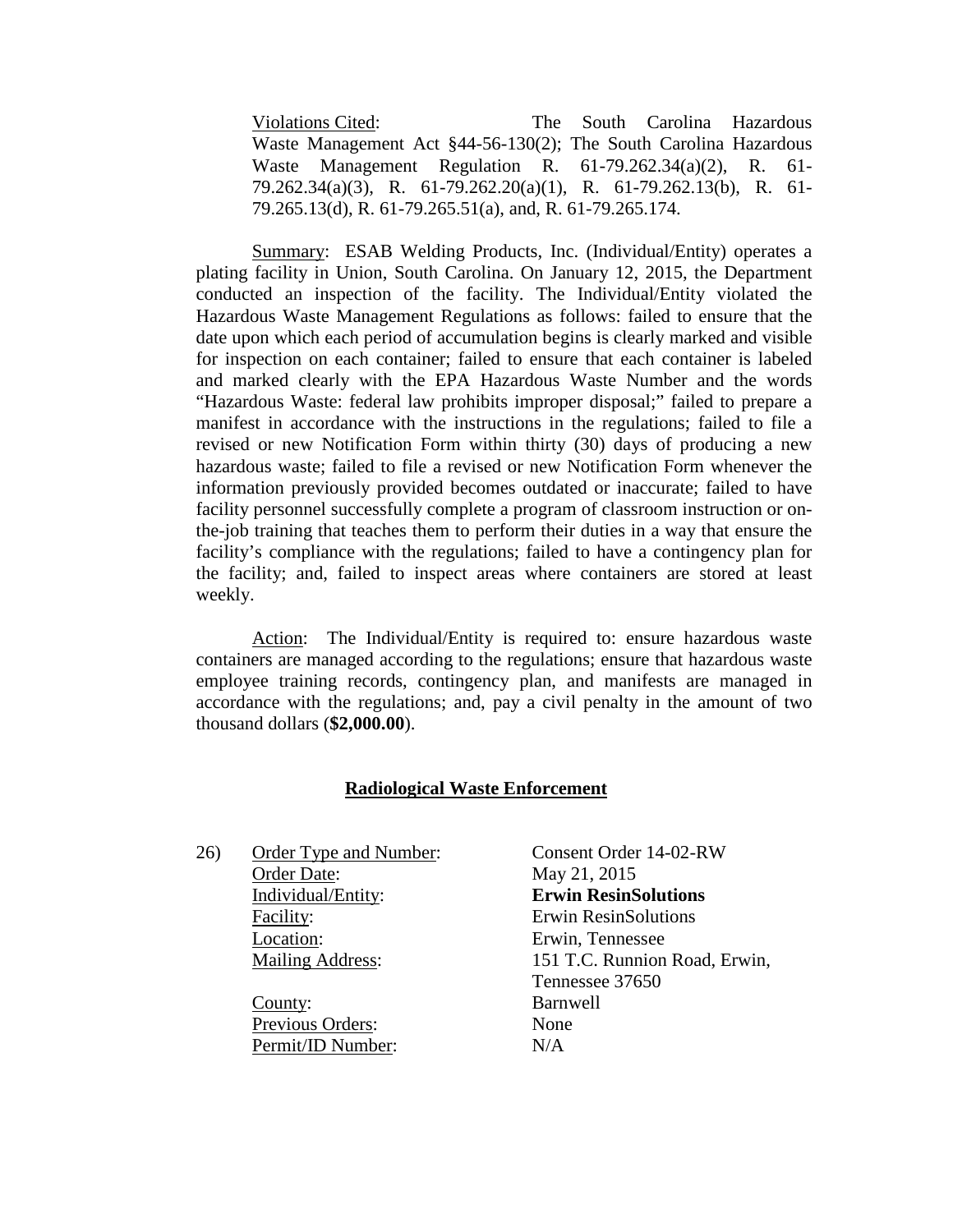Violations Cited: South Carolina Radioactive Waste Materials (Title A), The South Carolina Atomic Energy and Radiation Control Act, and 49CFR, Chapter I.

Summary: Erwin ResinSolutions (Individual/Entity), located in Erwin, Tennessee, transported a load of radioactive material to EnergySolutions Barnwell Processing Facility. Receipt inspection of a shipment was performed on October 6, 2014, and the Department was notified of violations. The Individual/Entity has violated the South Carolina Radioactive Waste Materials (Title A), The South Carolina Atomic Energy and Radiation Control Act, and 49CFR, Chapter I as follows: the radiation level at any point on the external surface of the package exceeded the prescribed 0.5 mRem/h; the shipment did not have the proper shipping label; and, the Certification on the Radioactive Material Shipping Paper was invalid.

Action: The Individual/Entity is required to: provide for review, documentation that adequate measures have been implemented to prevent reoccurrence of the violations; and, pay a civil penalty in the amount of twelve thousand dollars **(\$12,000.00)**.

#### **Infectious Waste Enforcement**

| 27) | Order Type and Number:                             | Consent Order 15-02-IW                                        |
|-----|----------------------------------------------------|---------------------------------------------------------------|
|     | Order Date:                                        | June 18, 2015                                                 |
|     | Individual/Entity:                                 | Georgetown Healthcare & Rehab                                 |
|     | Facility:                                          | Georgetown Healthcare & Rehab                                 |
|     | Location:                                          | 2715 South Island Road                                        |
|     |                                                    | Georgetown, SC 29440                                          |
|     | <b>Mailing Address:</b>                            | Same                                                          |
|     | County:                                            | Georgetown, South Carolina                                    |
|     | Previous Orders:                                   | None                                                          |
|     | Permit/ID Number:                                  | SC22-0060G                                                    |
|     | <b>Violations Cited:</b>                           | The South Carolina Infectious Waste                           |
|     |                                                    | Management Act §44-93-30, the South Carolina Infectious Waste |
|     |                                                    | Management Regulation, and the Environmental Protection Fees, |
|     | Regulation 61-30.G $(12)(b)$ ; and, R.61-105.F(4). |                                                               |
|     |                                                    |                                                               |

Summary: Georgetown Healthcare & Rehab (Individual/Entity) is a large quantity generator of infectious waste, located in Georgetown, South Carolina. The Individual/Entity violated the Infectious Waste Management Regulations and the Environmental Protection Fees Regulations as follows: failed to pay the annual generator registration fee at the required time.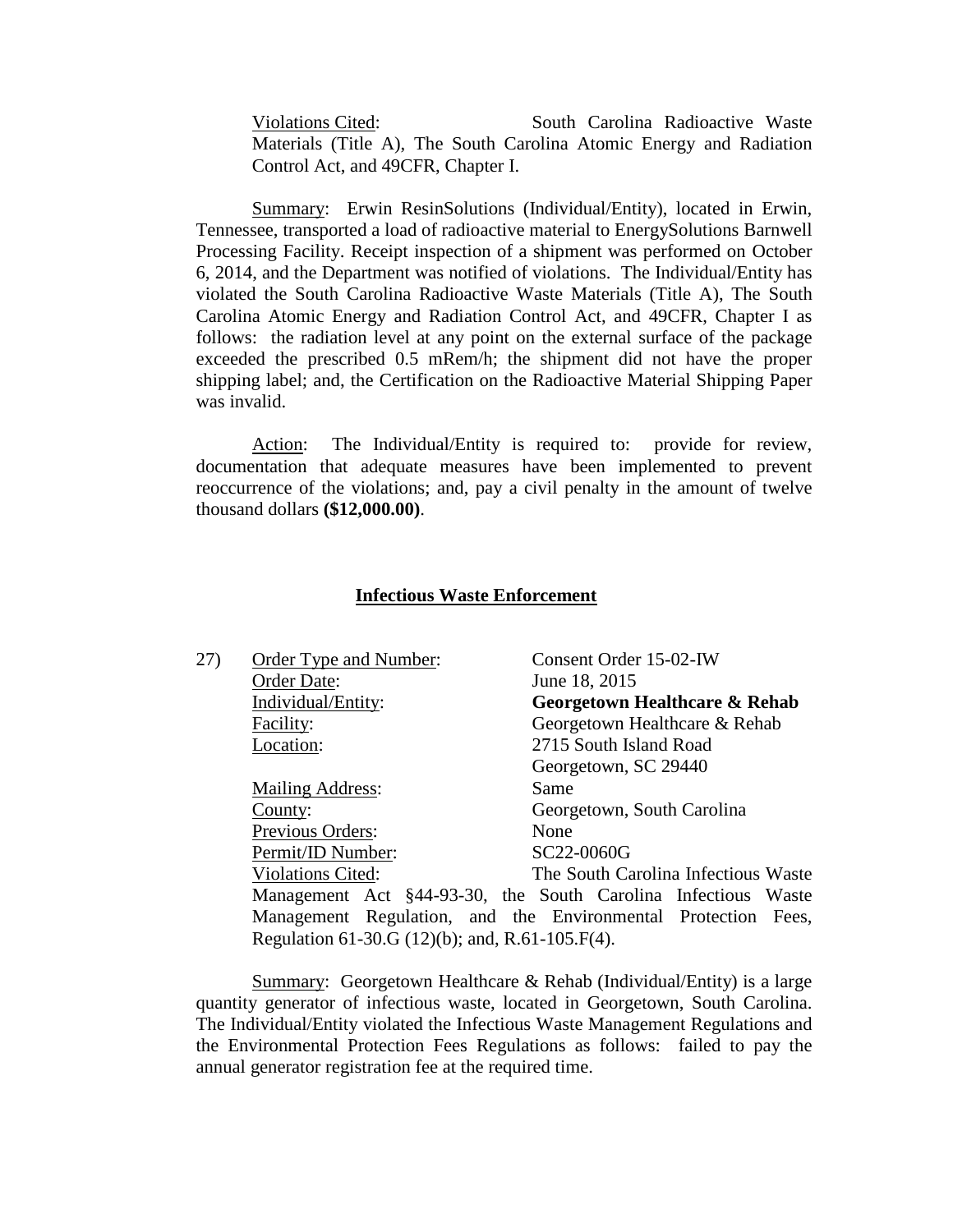Action: The Individual/Entity is required to: ensure compliance with the South Carolina Infectious Waste Management Act and Regulations; pay annual generator registration fees in the amount of one hundred fifty dollars (\$150.00); and, pay a civil penalty in the amount of six hundred sixty dollars **(\$660.00)**.

#### **Solid Waste Enforcement**

| 28) | Order Type and Number:                              | Administrative Order 15-02-AST      |
|-----|-----------------------------------------------------|-------------------------------------|
|     | Order Date:                                         | May 26, 2015                        |
|     | Individual/Entity:                                  | <b>Gwen B. Varn, Personal</b>       |
|     |                                                     | <b>Representative of Gehrard D.</b> |
|     |                                                     | Varn, Jr.                           |
|     | Facility:                                           | Varn Site                           |
|     | Location:                                           | 13295 Broxton Bridge Road           |
|     |                                                     | Ehrhardt, South Carolina 29081      |
|     | <b>Mailing Address:</b>                             | P.O. Box 97                         |
|     |                                                     | Ehrhardt, SC 29081                  |
|     | County:                                             | Bamberg                             |
|     | Previous Orders:                                    | None                                |
|     | Permit/ID Number:                                   | N/A                                 |
|     | <b>Violations Cited:</b>                            | Pollution Control Act (Act) (Rev.   |
|     | 2008 and Supp. 2013), Sections 48-1-50 and 48-1-90. |                                     |

Summary: Gwen B. Varn, Personal Representative of Gehrard D. Varn, Jr. (Individual/Entity) owns aboveground storage tanks (ASTs) located in Ehrhardt, South Carolina. On February 13, 2015, a file review was conducted and a Notice of Alleged Violation issued. The Individual/Entity violated the South Carolina Pollution Control Act as follows: an unlawful release of petroleum to the environment coming from the Varn Site as evidenced by free phase petroleum product in two monitoring wells; and, failed to abate the referenced release and assess the contamination at the Varn Site.

Action: The Individual/Entity is required to: submit an abatement report and an assessment plan; and, pay a civil penalty in the amount of one thousand dollars (**\$1,000.00**).

| 29) | Order Type and Number:  | Consent Order 15-08-SW             |
|-----|-------------------------|------------------------------------|
|     | Order Date:             | April 24, 2015                     |
|     | Individual/Entity:      | <b>Big Red Box, LLC</b>            |
|     | Facility:               | <b>Unpermitted Structural Fill</b> |
|     | Location:               | 1721 Pineview Road                 |
|     |                         | Columbia, SC 29209                 |
|     | <b>Mailing Address:</b> | Same                               |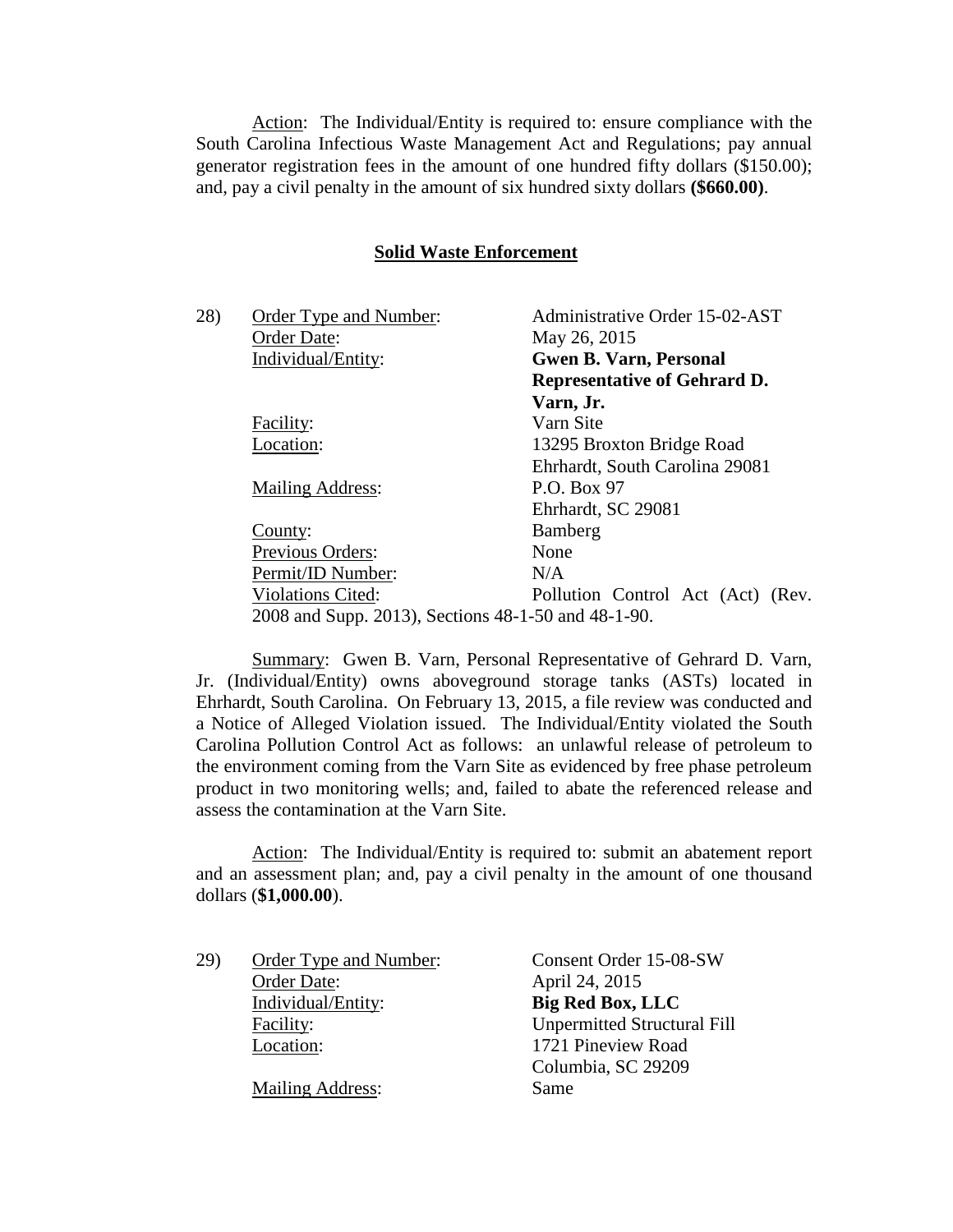| County:                  | Richland                                                              |
|--------------------------|-----------------------------------------------------------------------|
| Previous Orders:         | None                                                                  |
| Permit/ID Number:        | Unpermitted                                                           |
| <b>Violations Cited:</b> | The South Carolina Solid Waste                                        |
|                          | Policy and Management Act of 1991 (Rev. 2002); and, South Carolina    |
|                          | Solid Waste Management: Solid Waste Landfills and Structural Fill, R. |
| 61-107.19 (Supp. 2012).  |                                                                       |

Summary: Big Red Box, LLC (Individual/Entity) is the operator of an unpermitted structural fill. An inspection was conducted on January 15, 2015. The Individual/Entity violated the South Carolina Solid Waste Policy and Management Act of 1991 and the South Carolina Solid Waste Management: Solid Waste Landfills and Structural Fill Regulation as follows: operated a structural fill without first obtaining a permit from the Department.

Action: The Individual/Entity is required to: submit disposal receipts, documenting the removal and disposal of all solid waste placed on the ground at the Site at a permitted solid waste management facility; complete closure of the Site in accordance with the South Carolina Solid Waste Management: Solid Waste Landfills and Structural Fill Regulation and the final determination by the United States Army Corps of Engineers (USACE) regarding impact to wetlands; and, pay a civil penalty in the amount of twelve thousand dollars **(\$12,000.00)**.

| 30) | Order Type and Number:                 | Consent Order 15-10-SW                                              |
|-----|----------------------------------------|---------------------------------------------------------------------|
|     | Order Date:                            | May 12, 2015                                                        |
|     | Individual/Entity:                     | <b>Youwall, LLC</b>                                                 |
|     | Facility:                              | Appleton Class Two Landfill                                         |
|     | Location:                              | 140 Gill Street                                                     |
|     |                                        | Allendale, SC 29810                                                 |
|     | <b>Mailing Address:</b>                | P.O. Box 6893                                                       |
|     |                                        | Beaufort, SC 29903                                                  |
|     | County:                                | Allendale                                                           |
|     | Previous Orders:                       | None                                                                |
|     | Permit/ID Number:                      | LF2-00004                                                           |
|     | <b>Violations Cited:</b>               | The South Carolina Solid Waste                                      |
|     |                                        | Policy and Management Act of 1991 (Rev. 2002); South Carolina Solid |
|     |                                        | Waste Management: Solid Waste Landfills and Structural Fill, R. 61- |
|     |                                        | 107.19 (Supp. 2012); and, South Carolina Solid Waste Management:    |
|     | Waste Tires, R. 61-107.3 (Supp. 2012). |                                                                     |

Summary: Youwall, LLC (Individual/Entity) is the operator of a landfill. Routine compliance inspections were conducted by the Department on March 20, 2014, April 16, 2014, May 21, 2014, June 18, 2014, July 23, 2014, and August 26, 2014. The Individual/Entity violated the South Carolina Solid Waste Policy and Management Act of 1991, the South Carolina Solid Waste Management: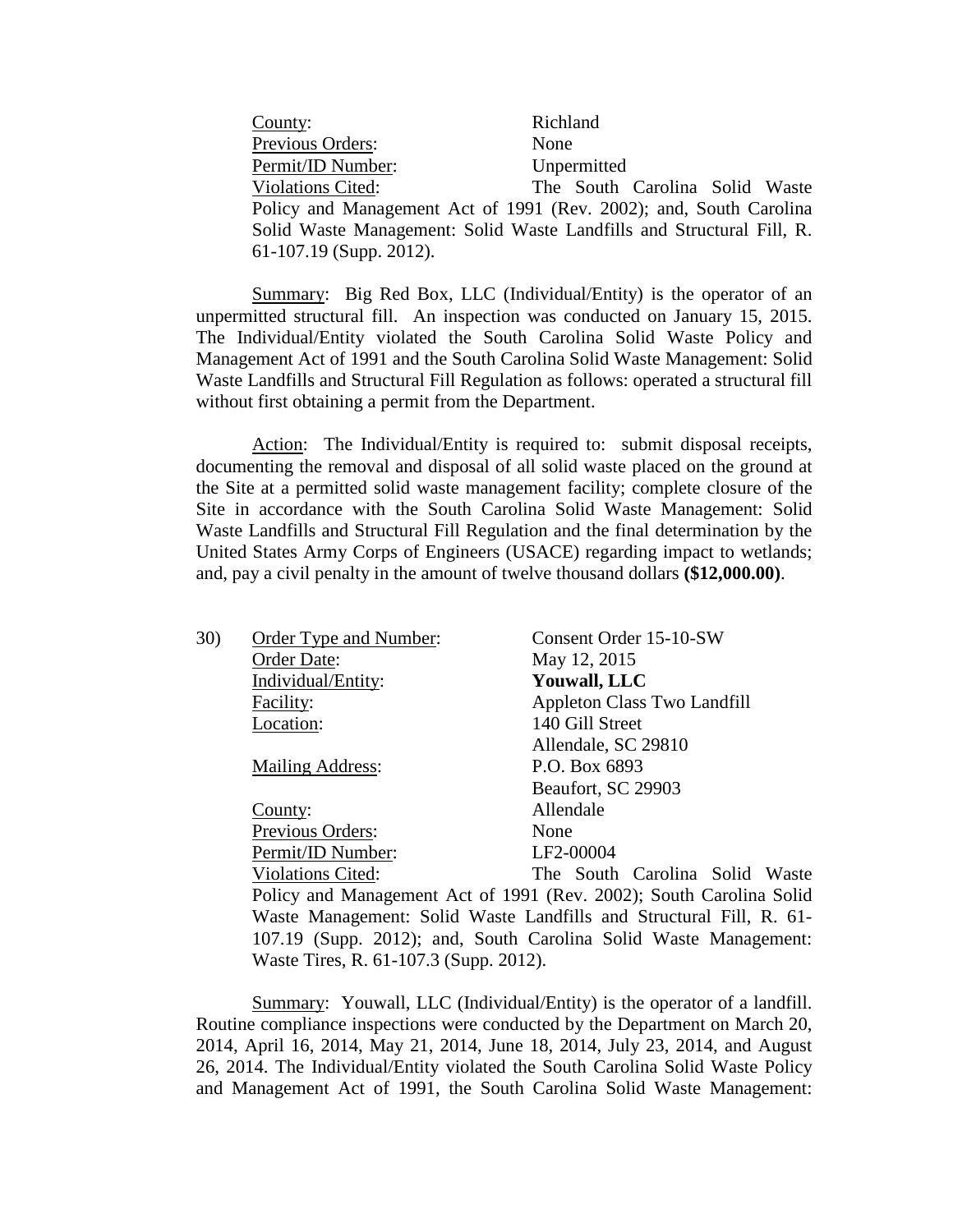Solid Waste Landfills and Structural Fill Regulation, and the South Carolina Solid Waste Management: Waste Tires Regulation as follows: failed to restrict the unloading of solid waste to the working face of the landfill as it pertains to wood ash and wood chips; failed to cover all exposed waste material with no less than six (6) inches of clean earth cover at least every thirty (30) days; failed to maintain a run-on and run-off control system capable of handling at least the water volume resulting from a 24-hour, 25-year storm; and, operated a waste tire collection site without first obtaining a permit from the Department.

Action: The Individual/Entity is required to: submit documentation that all wood ash being stored outside the permitted area of the Landfill has been moved to the working face of the landfill; submit documentation that all solid waste unloaded for disposal at the landfill has been restricted to the working face of the landfill; submit documentation that all exposed waste material at the landfill is covered with no less than six (6) inches of clean earth at least every thirty (30) days; submit documentation that the run-on and run-off control system is capable of handling at least the water volume resulting from a 24-hour, 25-year storm; submit disposal receipts, documenting the removal and disposal of all waste tires in excess of two thousand, five hundred (2,500) at a permitted solid waste management facility; pay a civil penalty in the amount of one thousand, five hundred dollars **(\$1,500.00)**; and, pay a stipulated penalty in the amount of eight thousand dollars (\$8,000.00) should any requirement of the Order not be met.

| 31) | Order Type and Number:                                         | Consent Order 15-15-SW            |
|-----|----------------------------------------------------------------|-----------------------------------|
|     | Order Date:                                                    | May 22, 2015                      |
|     | Individual/Entity:                                             | <b>Sonoco Products Company</b>    |
|     | Facility:                                                      | Sonoco Products Company           |
|     |                                                                | Hartsville Site                   |
|     | Location:                                                      | 1 North Second Street,            |
|     |                                                                | Hartsville, SC 29550              |
|     | <b>Mailing Address:</b>                                        | Same                              |
|     | County:                                                        | Darlington                        |
|     | Previous Orders:                                               | None                              |
|     | Permit/ID Number:                                              | N/A                               |
|     | <b>Violations Cited:</b>                                       | South Carolina Solid Waste Policy |
|     | and Management Act of 1991 (Act) (2002), Section 44-96-290(A). |                                   |

Summary: Sonoco Products Company (Individual/Entity) located in Hartsville, South Carolina, had an above-ground, dry ash pile, which began as a staging area for recycling boiler ash. The Individual/Entity has violated the South Carolina Solid Waste Policy and Management Act of 1991 as follows: operated an unpermitted ash pile.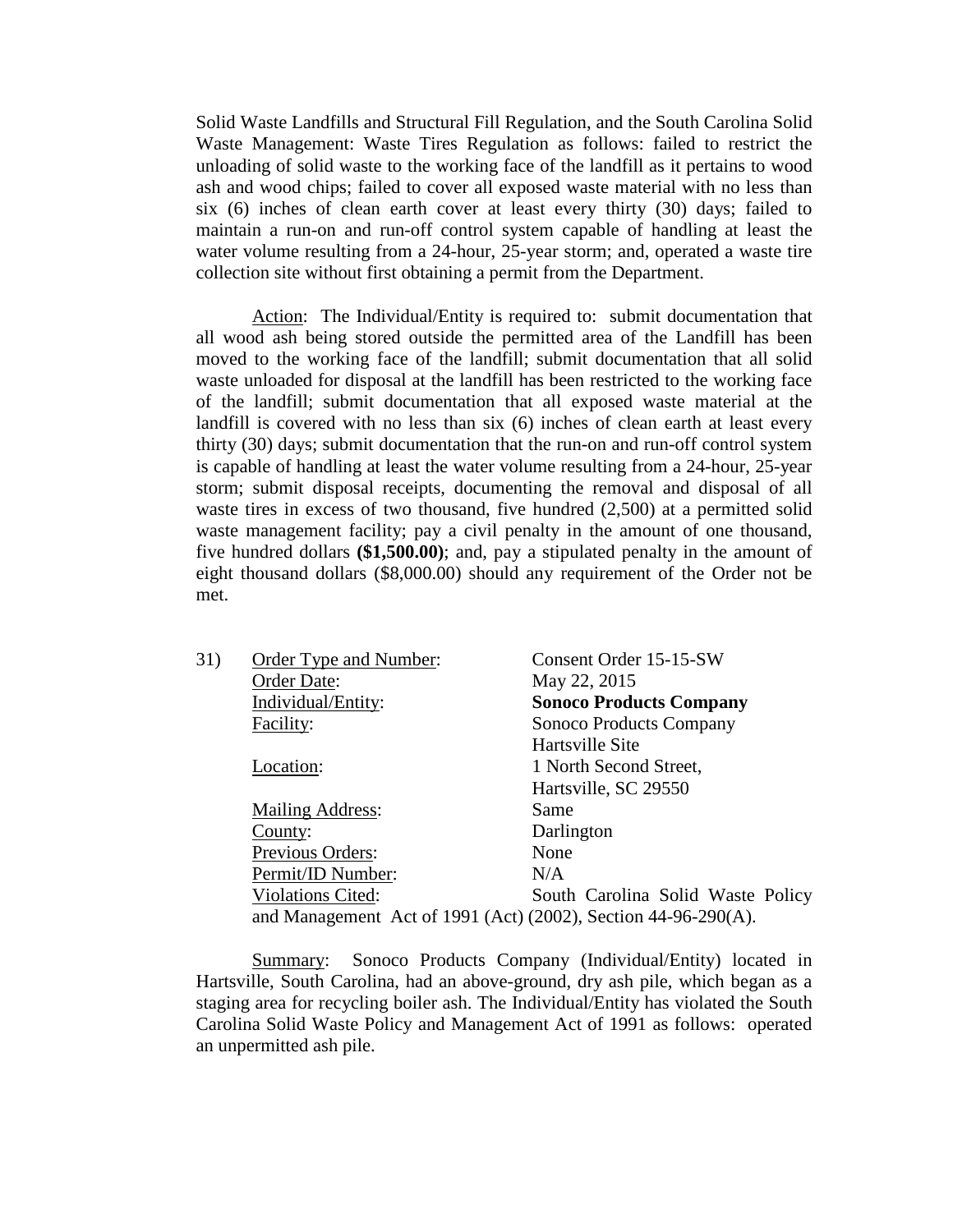Action: Sonoco Products Company is required to: pay a civil penalty in the amount of two hundred thirty thousand dollars (**\$230,000.00**).

| 32) | Order Type and Number:                                    | Consent Order 15-05-SW                                   |
|-----|-----------------------------------------------------------|----------------------------------------------------------|
|     | Order Date:                                               | June 17, 2015                                            |
|     | Individual/Entity:                                        | <b>VIVA Recycling of South</b>                           |
|     |                                                           | Carolina, LLC                                            |
|     | Facility:                                                 | VIVA Recycling of South Carolina,                        |
|     |                                                           | <b>LLC</b>                                               |
|     | Location:                                                 | 111 Old Depot Road, Moncks                               |
|     |                                                           | Corner, South Carolina 29461                             |
|     | <b>Mailing Address:</b>                                   | Same                                                     |
|     | County:                                                   | Berkeley                                                 |
|     | Previous Orders:                                          | None                                                     |
|     | Permit/ID Number:                                         | 082728-5201                                              |
|     | <b>Violations Cited:</b>                                  | South Carolina Solid Waste Policy                        |
|     |                                                           | and Management Act of 1991 (Act) (2002), and Solid Waste |
|     | Management: Waste Tires Regulation 61-107.3 (Supp. 2012). |                                                          |

Summary: VIVA Recycling of South Carolina, LLC (Individual/Entity) operates a waste tire processing facility located in Moncks Corner, South Carolina. On August 27, 2014, September 4, 2014, and September 10, 2014, the Department conducted routine compliance inspections. The Individual/Entity has violated the South Carolina Solid Waste Policy and Management Act of 1991, Solid Waste Management: Waste Tires Regulation, and Permit 082728-5201 as follows: waste tire piles exceeded maximum dimensions allowed; waste tire piles exceeded limits and maximum dimensions allowed by the Permit; waste tires were being stored outside of designated areas pursuant to the drawing approved by the Department April 29, 2013; and, fire lanes were not maintained around waste tire piles.

Action: The Individual/Entity is required to: remove all waste tires located in ditches, standing water, along roads, and stacked/piled against the building; reduce size of waste tire pile located in the designated waste tire storage area to a size of 50 feet x 100 feet x 15 feet in accordance with the Permit; obtain and maintain 50-foot fire lanes around the perimeter of permitted waste tire piles; remove the small pile against the fence that measured 105 feet x 29 feet x 3 feet; remove the pile of miscellaneous tire waste/debris, soil, and whole tires located in areas that were marked for empty trailers/finished chip pile for stock per the approved drawing dated April 29, 2013; and, pay a civil penalty in the amount of twelve thousand dollars (**\$12,000.00**) in accordance with the terms of a promissory note.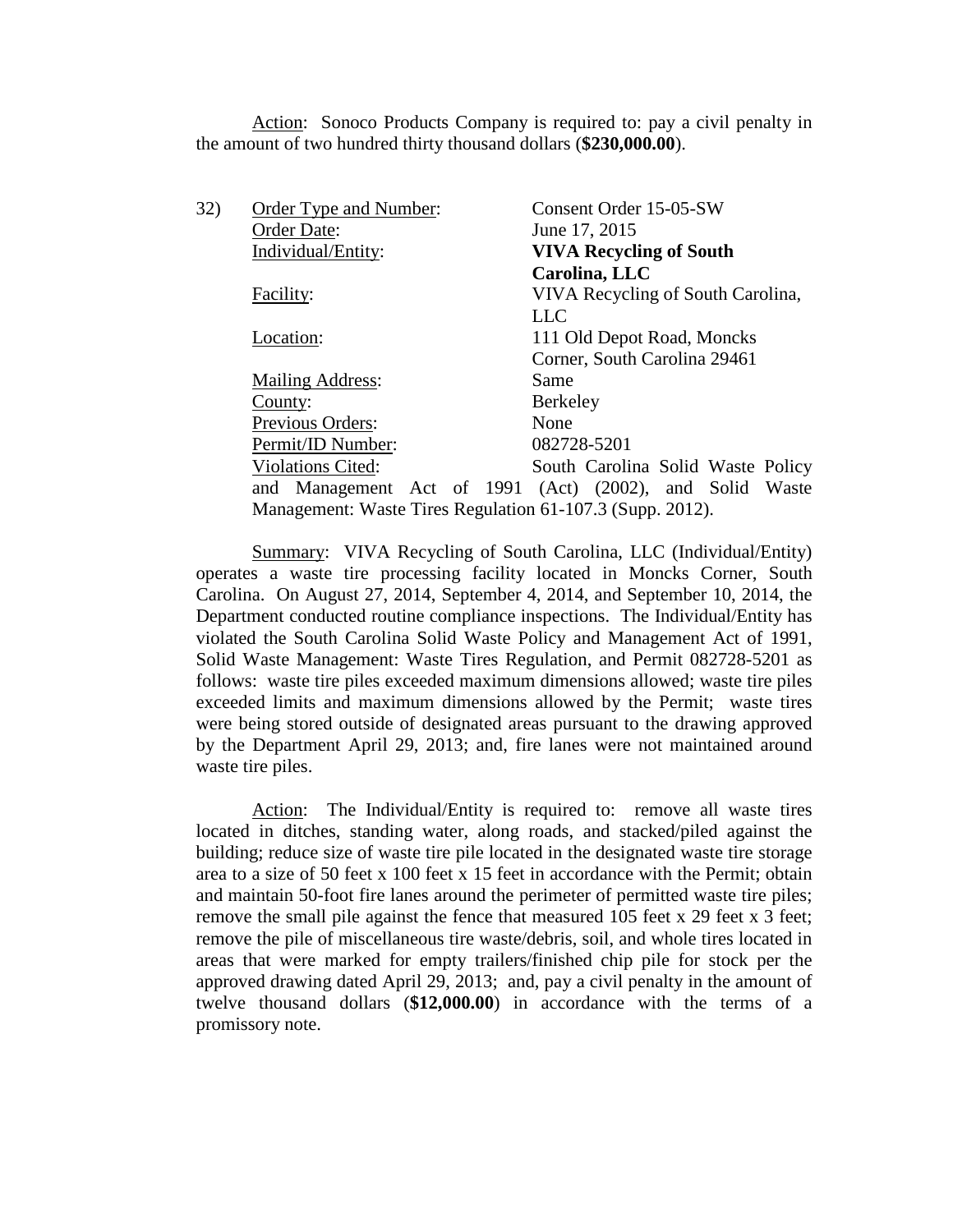| 33) | Order Type and Number:    | Consent Order 15-14-SW                                                |
|-----|---------------------------|-----------------------------------------------------------------------|
|     | Order Date:               | June 24, 2015                                                         |
|     | Individual/Entity:        | J.L. Floyd and Herbert Wilson                                         |
|     | Facility:                 | <b>Unpermitted Class Two Landfill</b>                                 |
|     | Location:                 | 1108 St Phillips Road                                                 |
|     |                           | Dalzell, SC 29040                                                     |
|     | <b>Mailing Address:</b>   | Same                                                                  |
|     | County:                   | Lee                                                                   |
|     | <b>Previous Orders:</b>   | None                                                                  |
|     | Permit/ID Number:         | Unpermitted                                                           |
|     | <b>Violations Cited:</b>  | The South Carolina Solid Waste                                        |
|     |                           | Policy and Management Act of 1991 (Rev. 2002); and, South Carolina    |
|     |                           | Solid Waste Management: Solid Waste Landfills and Structural Fill, R. |
|     | $61-107.19$ (Supp. 2012). |                                                                       |

Summary: J.L. Floyd and Herbert Wilson (Individuals/Entities) were operating an unpermitted landfill. An inspection of the property was conducted on November 6, 2014. The Individuals/Entities have violated the South Carolina Solid Waste Policy and Management Act of 1991 and the South Carolina Solid Waste Management: Solid Waste Landfills and Structural Fill Regulation as follows: operated a Class Two landfill without first obtaining a permit from the Department.

Action: The Individuals/Entities are required to: complete closure of the Site in accordance the regulations; pay a civil penalty in the amount of two thousand dollars **(\$2,000.00)**; and pay a stipulated penalty in the amount of six thousand dollars (\$6,000.00).

### **BUREAU OF WATER**

#### **Recreational Waters Enforcement**

34) Order Type and Number: Consent Order 15-021-DW Order Date: April 2, 2015 Individual/Entity: **Conway Golf Club** Facility: Conway Golf Club

> Mailing Address: Same County: Horry Previous Orders: None

 Location: 400 Country Club Drive Conway, SC 29526 Permit/ID Number: 6-E07-1 & 26-E08-1 Violations Cited: S.C. Code Ann. Regs. 61-51(J)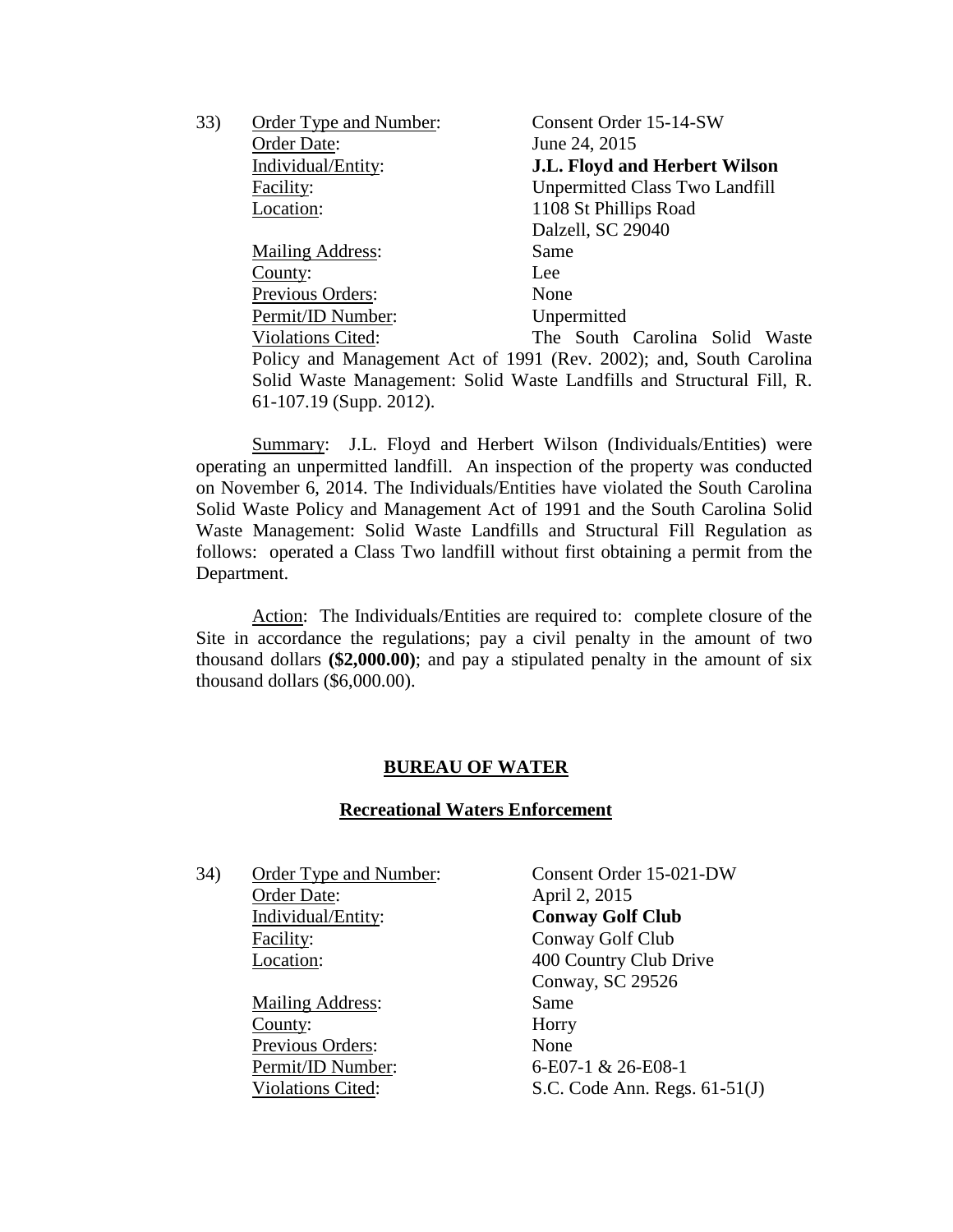Summary: Conway Golf Club (Individual/Entity) owns and is responsible for the proper operation and maintenance of a pool and kiddie pool. On June 11, 2014, July 11, 2014, and August 8, 2014, the pool and kiddie pool were inspected. A violation was issued for failure to properly operate and maintain the pool on June 11, 2014, and August 8, 2014; and, a violation was issued for failure to properly operate and maintain the kiddie pool on June 11, 2014, and July 11, 2014. The Individual/Entity has violated the Public Swimming Pools Regulation as follows: the chlorine and pH levels were not within the acceptable range of water quality standards; the life ring was torn and did not have a permanently attached rope; the emergency telephone was not accessible; and, the bound and numbered log book was not available for Department review.

Action: The Individual/Entity is required to: submit a corrective action plan and schedule of implementation to address the deficiencies; and, pay a civil penalty in the amount of one thousand, one hundred twenty dollars **(\$1,120.00)**. The Individual/Entity submitted a corrective action plan and corrected the deficiencies.

| 35) | Order Type and Number:   | Consent Order 15-025-DW         |
|-----|--------------------------|---------------------------------|
|     | Order Date:              | April 29, 2015                  |
|     | Individual/Entity:       | Columbia Sun Hotel, LLC         |
|     | Facility:                | Hampton Inn                     |
|     | Location:                | 29 William Pope Drive           |
|     |                          | Bluffton, SC 29909              |
|     | <b>Mailing Address:</b>  | 2 Princeton Way                 |
|     |                          | Anniston, AL 36207              |
|     | County:                  | <b>Beaufort</b>                 |
|     | Previous Orders:         | None                            |
|     | Permit/ID Number:        | 07-1015B                        |
|     | <b>Violations Cited:</b> | S.C. Code Ann. Regs. $61-51(I)$ |

Summary: Columbia Sun Hotel, LLC (Individual/Entity) owns and is responsible for the modification of a pool. On March 31, 2015, the pool was inspected and a violation was issued. The Individual/Entity has violated the Public Swimming Pools Regulation as follows: failed to submit a Swimming Pool Change Order Request Form to the Department for approval prior to modifying the pool.

Action: The Individual/Entity is required to: pay a civil penalty in the amount of two hundred dollars (**\$200.00**). The violation was corrected prior to the issuance of the Order.

36) Order Type and Number: Consent Order 15-027-DW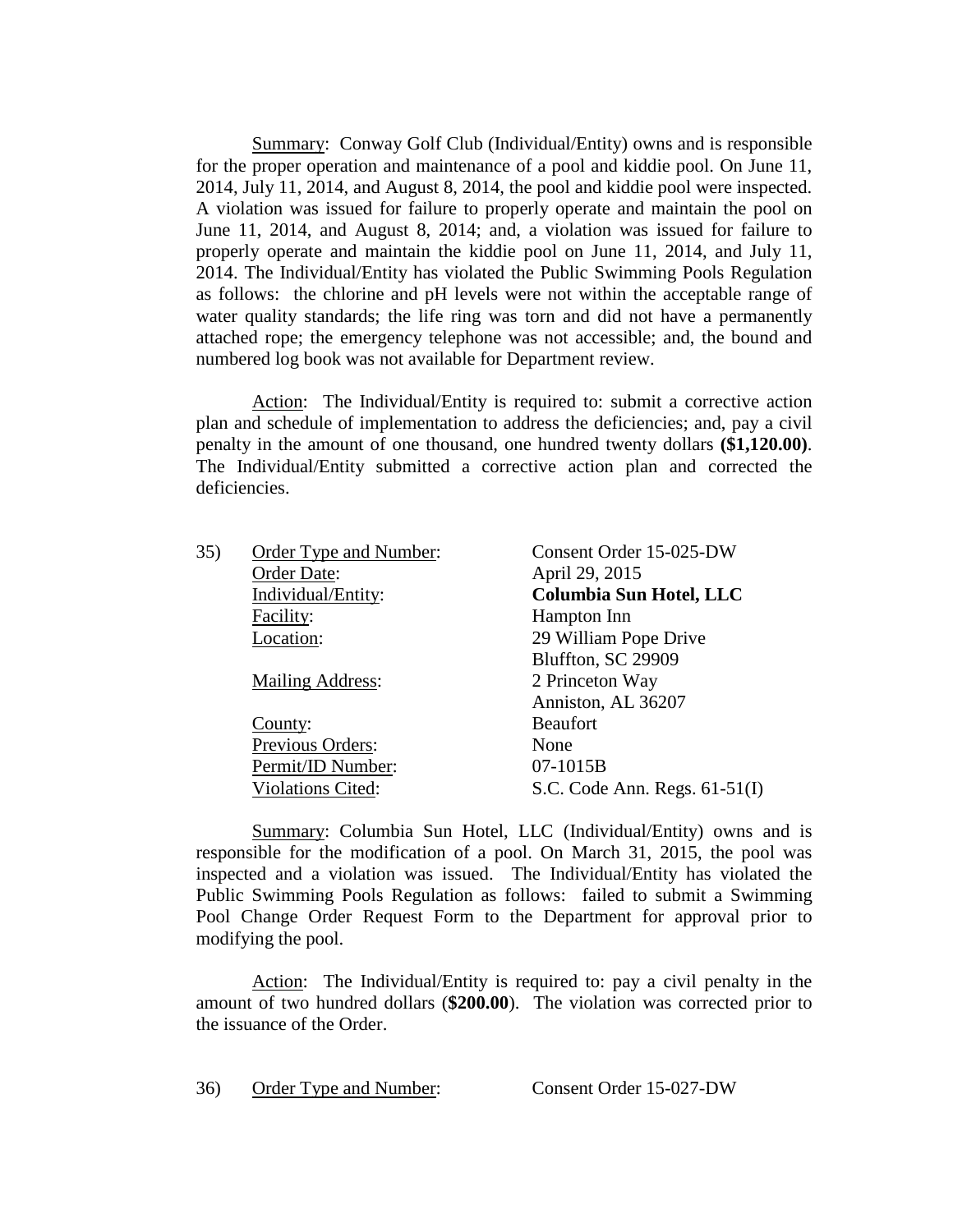| Order Date:              | May 5, 2015                        |
|--------------------------|------------------------------------|
| Individual/Entity:       | <b>Hampton Place Owners'</b>       |
|                          | <b>Association</b> , Inc.          |
| Facility:                | <b>Hampton Place</b>               |
| Location:                | 41 Ocean Lane                      |
|                          | Hilton Head Island, SC 29938       |
| <b>Mailing Address:</b>  | 4 Pensacola Place                  |
|                          | Hilton Head Island, SC 29938       |
| County:                  | <b>Beaufort</b>                    |
| Previous Orders:         | None                               |
| Permit/ID Number:        | $07-480-1$                         |
| <b>Violations Cited:</b> | S.C. Code Ann. Regs. $61-51(B)(2)$ |

Summary: Hampton Place Owners' Association, Inc. (Individual/Entity) owns and is responsible for the proper operation and maintenance of a spa. On March 17, 2015, the spa was inspected and it was determined that the spa had been altered and a permit had not been issued by the Department. The Individual/Entity has violated the Public Swimming Pools Regulation as follows: failed to obtain a permit to construct from the Department prior to the alteration of the spa.

Action: The Individual/Entity is required to: submit a complete application, with the associated fee and plans, to obtain a construction permit for the spa; complete any required construction; contact Department staff to obtain written approval to operate; and, pay a civil penalty in the amount of four hundred dollars **(\$400.00)**. The civil penalty has been paid.

| 37) | Order Type and Number:   | Consent Order 15-028-RW                      |
|-----|--------------------------|----------------------------------------------|
|     | Order Date:              | May 7, 2015                                  |
|     | Individual/Entity:       | <b>Camelot By The Sea Homeowners'</b>        |
|     |                          | <b>Association</b> , Inc.                    |
|     | Facility:                | Camelot By The Sea                           |
|     | Location:                | 2000 North Ocean Boulevard                   |
|     |                          | Myrtle Beach, SC 29577                       |
|     | <b>Mailing Address:</b>  | 1000 2 <sup>nd</sup> Avenue South, Suite 310 |
|     |                          | North Myrtle Beach, SC 29582                 |
|     | County:                  | Horry                                        |
|     | Previous Orders:         | None                                         |
|     | Permit/ID Number:        | $26 - R62 - 1$                               |
|     | <b>Violations Cited:</b> | S.C. Code Ann. Regs. $61-51(J)$ &            |
|     | (J)(10)                  |                                              |

Summary: Camelot By The Sea Homeowners' Association, Inc. (Individual/Entity) owns and is responsible for the proper operation and maintenance of a pool. On January 9, 2015, a routine inspection was conducted at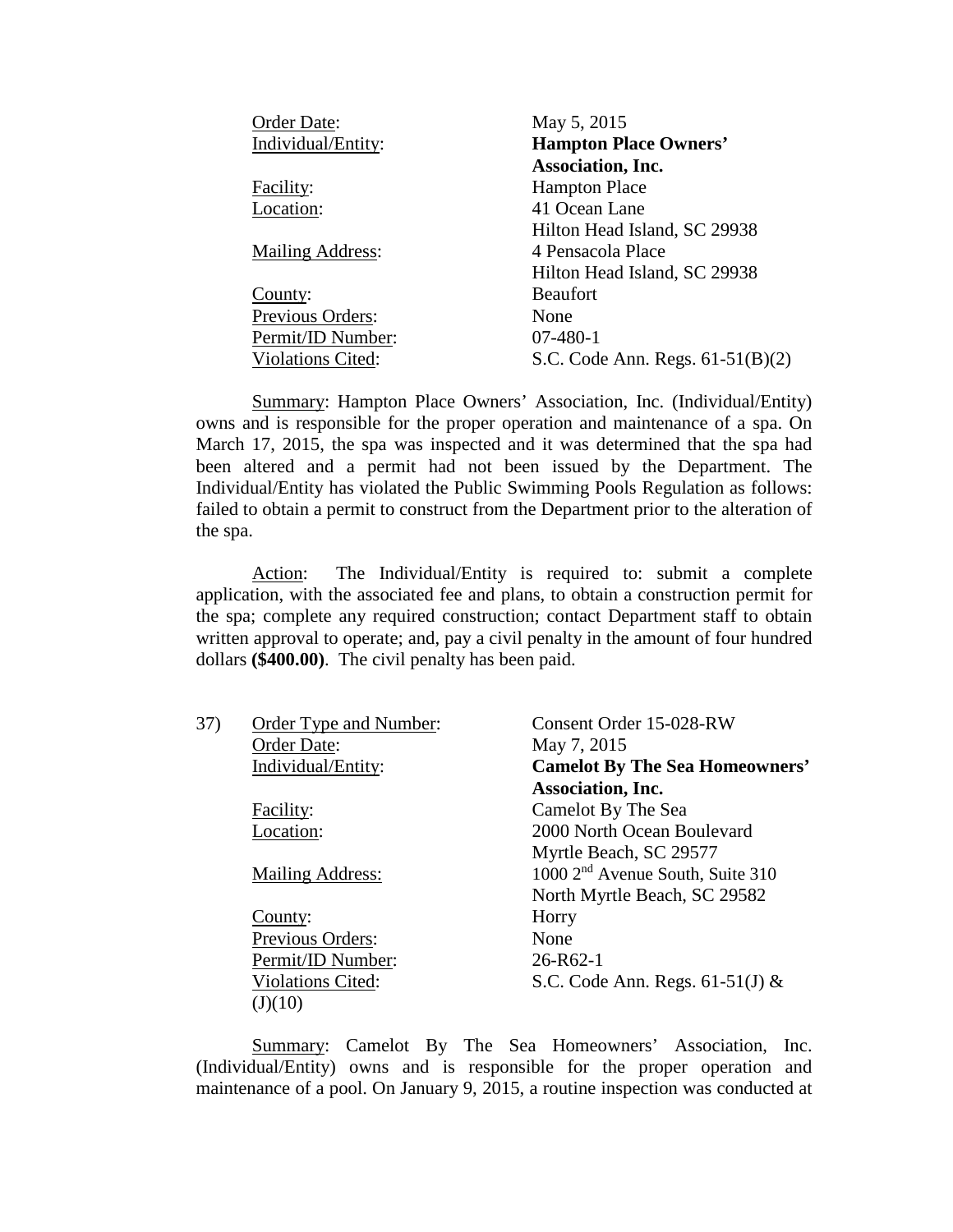the pool and a violation was issued for failure to properly operate and maintain; and, on April 8, 2015, the pool was inspected as the result of a complaint and a violation was issued for failure to properly operate and maintain, and it was determined that an injury requiring an EMS response was not reported. The Individual/Entity has violated the Public Swimming Pools Regulation as follows: the pH level was not within the acceptable range of water quality standards; the emergency notification device was not operating properly; the bound and numbered log book was not maintained on a daily basis; and, failed to report, in writing, an injury requiring an EMS response and emergency room visit within seventy-two hours of the occurrence.

Action: The Individual/Entity is required to: pay a civil penalty in the amount of one thousand two hundred dollars **(\$1,200.00)**. The civil penalty has been paid. All violations were corrected prior to the issuance of the Order.

| Order Type and Number:<br>Order Date: | Consent Order 15-030-DW<br>June 15, 2015 |
|---------------------------------------|------------------------------------------|
| Individual/Entity:                    | <b>Beach Cove Ocean Resort</b>           |
|                                       | <b>Homeowners Association, Inc.</b>      |
| Facility:                             | <b>Beach Cove Ocean Resort</b>           |
| Location:                             | 4800 South Ocean Boulevard               |
|                                       | North Myrtle Beach, SC 29582             |
| <b>Mailing Address:</b>               | Same                                     |
| County:                               | Horry                                    |
| Previous Orders:                      | None                                     |
| Permit/ID Number:                     | $26 - A84 - 1$                           |
| <b>Violations Cited:</b>              | S.C. Code Ann. Regs. $61-51(J)$          |
|                                       |                                          |

Summary: Beach Cove Ocean Resort Homeowners Association, Inc. (Individual/Entity) owns and is responsible for the proper operation and maintenance of a spa. On April 13, 2015, Department staff conducted an inspection of the spa in response to a complaint, and a violation was issued for failure to properly operate and maintain. The Individual/Entity has violated the Public Swimming Pools Regulation as follows: the pH and chlorine levels were not within the acceptable range of water quality standards; and, the spa temperature was above 104 degrees Fahrenheit.

Action: The Individual/Entity is required to: submit a corrective action plan and schedule of implementation to address the deficiencies; and, pay a civil penalty in the amount of four hundred dollars **(\$400.00)**. The civil penalty has been paid. The Individual/Entity submitted a corrective action plan and corrected the deficiencies.

39) Order Type and Number: Consent Order 15-011-RW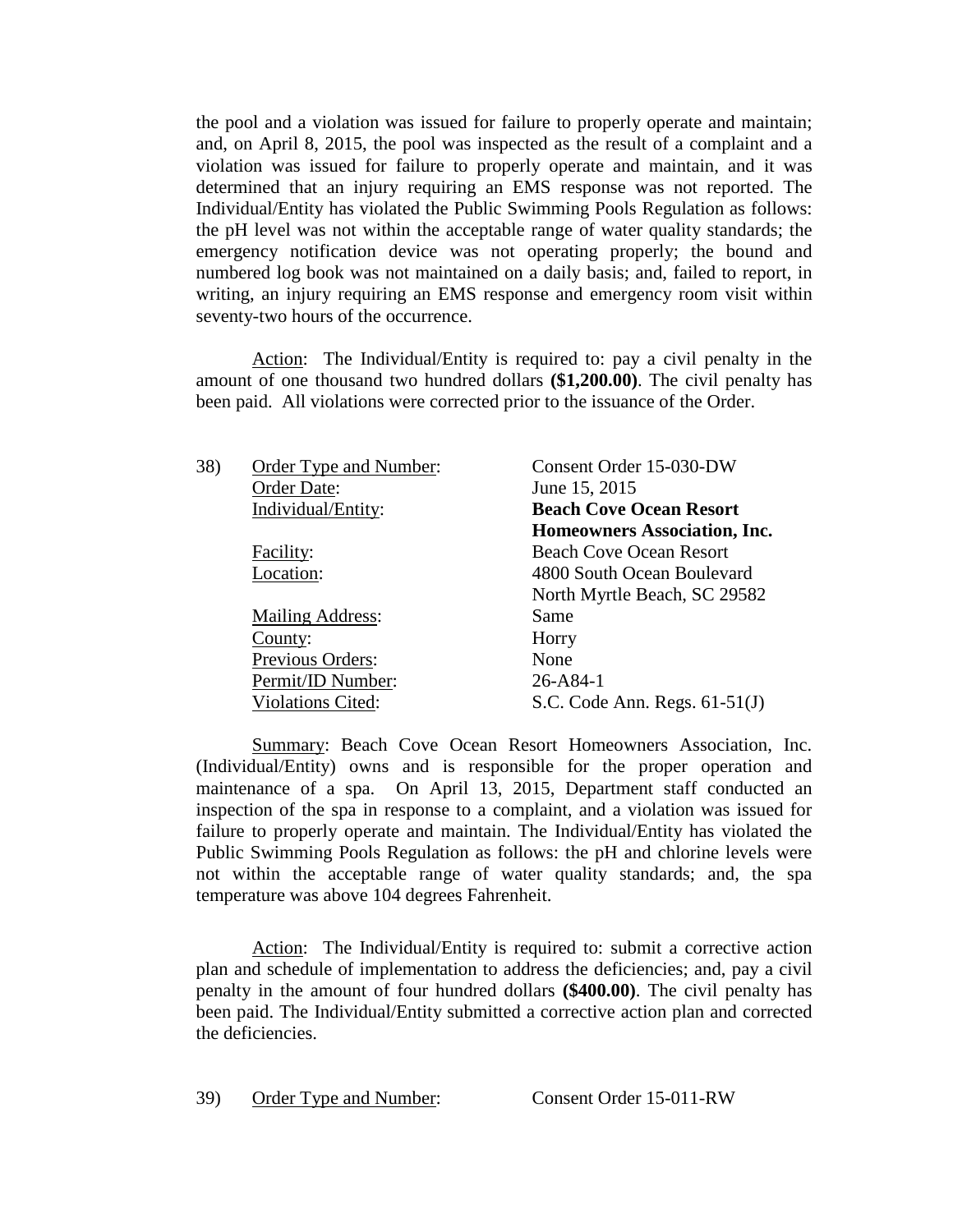| Order Date:              | June 30, 2015                   |
|--------------------------|---------------------------------|
| Individual/Entity:       | <b>Windjammer Village</b>       |
| Facility:                | Windjammer Village              |
| Location:                | 200 Offshore Drive              |
|                          | Garden City, SC 29576           |
| <b>Mailing Address:</b>  | 1800 Husted Road, Suite D       |
|                          | Conway, SC 29526                |
| County:                  | Horry                           |
| Previous Orders:         | 13-111-DW                       |
| Permit/ID Number:        | $26 - 527 - 1$                  |
| <b>Violations Cited:</b> | S.C. Code Ann. Regs. $61-51(J)$ |

Summary: Windjammer Village (Individual/Entity) owns and is responsible for the proper operation and maintenance of a pool. On June 1, 2015, the pool was inspected and a violation was issued for failure to properly operate and maintain. The Individual/Entity has violated the Public Swimming Pools Regulation as follows: there was no drinking water fountain; the chlorine level was not within the acceptable range of water quality standards; the life ring rope was deteriorated; the shepherd's crook was missing a bolt, and was not properly mounted in its designated location; the emergency telephone was not operating properly, and there was no address posted by the emergency telephone; only one "No Lifeguard On Duty – Swim At Your Own Risk" sign was posted, and the sign posted was obstructed; and, the bound and numbered log book was not maintained on a daily basis.

Action: The Individual/Entity is required to: pay a civil penalty in the amount of six hundred eighty dollars (**\$680.00**). The civil penalty has been paid. All violations were corrected prior to the issuance of the Order.

| 40) | Order Type and Number:  | Consent Order 15-012-RW                 |
|-----|-------------------------|-----------------------------------------|
|     | Order Date:             | June 29, 2015                           |
|     | Individual/Entity:      | <b>James M. Niver, Individually and</b> |
|     |                         | d.b.a. Stoney Crest Campground          |
|     | Facility:               | <b>Stoney Crest Campground</b>          |
|     | Location:               | 419 May River Road                      |
|     |                         | Bluffton, SC 29910                      |
|     | <b>Mailing Address:</b> | Same                                    |
|     | County:                 | <b>Beaufort</b>                         |
|     | Previous Orders:        | None                                    |
|     | Permit/ID Number:       | $07-307-1$                              |
|     | Violations Cited:       | S.C. Code Ann. Regs. $61-51(C)(11)$     |

Summary: James M. Niver, Individually and d.b.a. Stoney Crest Campground (Individual/Entity) owns and is responsible for the proper operation and maintenance of a pool. On June 8, 2015, the pool was inspected and a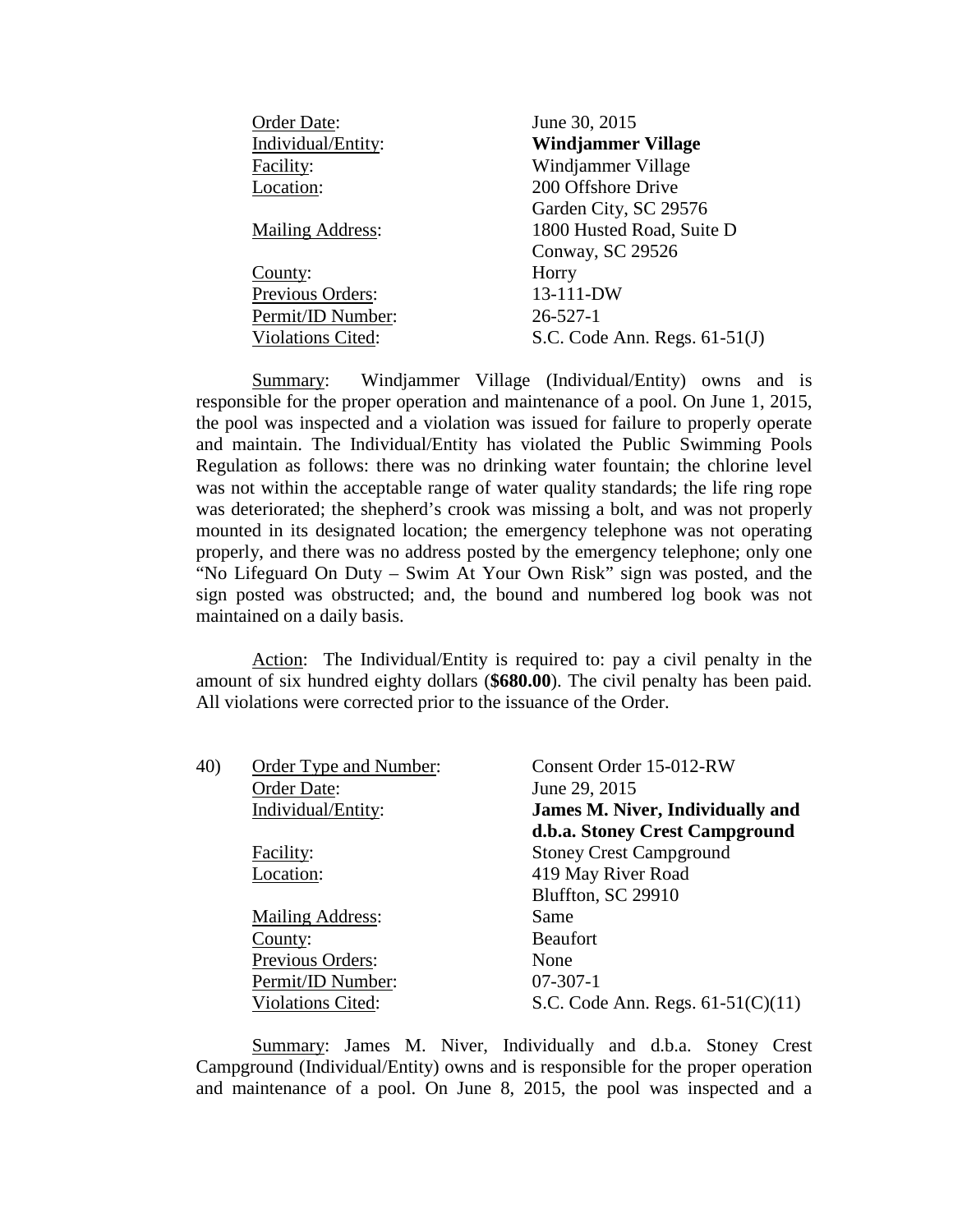violation was issued. The Individual/Entity has violated the Public Swimming Pools Regulation as follows: failed to provide a drinking water fountain within fifty feet of the pool.

Action: The Individual/Entity is required to: submit a corrective action plan and schedule of implementation to address the deficiency; and, pay a civil penalty in the amount of three hundred forty dollars **(\$340.00)**. The civil penalty has been paid.

# **Drinking Water Enforcement**

| 41) | Order Type and Number:   | Consent Order 15-022-DW         |
|-----|--------------------------|---------------------------------|
|     | Order Date:              | April 13, 2015                  |
|     | Individual/Entity:       | <b>Journey Investments, LLC</b> |
|     | Facility:                | Three Oaks Mobile Home Park     |
|     | Location:                | 6386 Savannah Highway           |
|     |                          | Ravenel, SC 29470               |
|     | <b>Mailing Address:</b>  | Same                            |
|     | County:                  | Charleston                      |
|     | Previous Orders:         | None                            |
|     | Permit/ID Number:        | 1060005                         |
|     | <b>Violations Cited:</b> | S.C. Code Ann. Regs. 61-        |
|     | 30(G)(2)(a)              |                                 |
|     |                          |                                 |

Summary: Journey Investments, LLC (Individual/Entity) owns and is responsible for the proper operation and maintenance of a public water system. On October 22, 2014, the Department sent a final notice to the Individual/Entity requiring payment of the annual Safe Drinking Water Act fee for fiscal year 2015. The Individual/Entity has violated the Environmental Protection Fees Regulation as follows: failed to pay the annual Safe Drinking Water Act fee for fiscal Year 2015.

Action: The Individual/Entity is required to: pay the owed annual Safe Drinking Water Act fee for fiscal year 2015, which total two hundred forty dollars and sixty-three cents (\$240.63). The fee has been paid.

| Order Type and Number:  | Consent Order 15-023-DW   |
|-------------------------|---------------------------|
| Order Date:             | April 27, 2015            |
| Individual/Entity:      | <b>City of York</b>       |
| Facility:               | City of York              |
| Location:               | 10 North Roosevelt Street |
|                         | York, SC 29745            |
| <b>Mailing Address:</b> | P.O. Box 500              |
|                         |                           |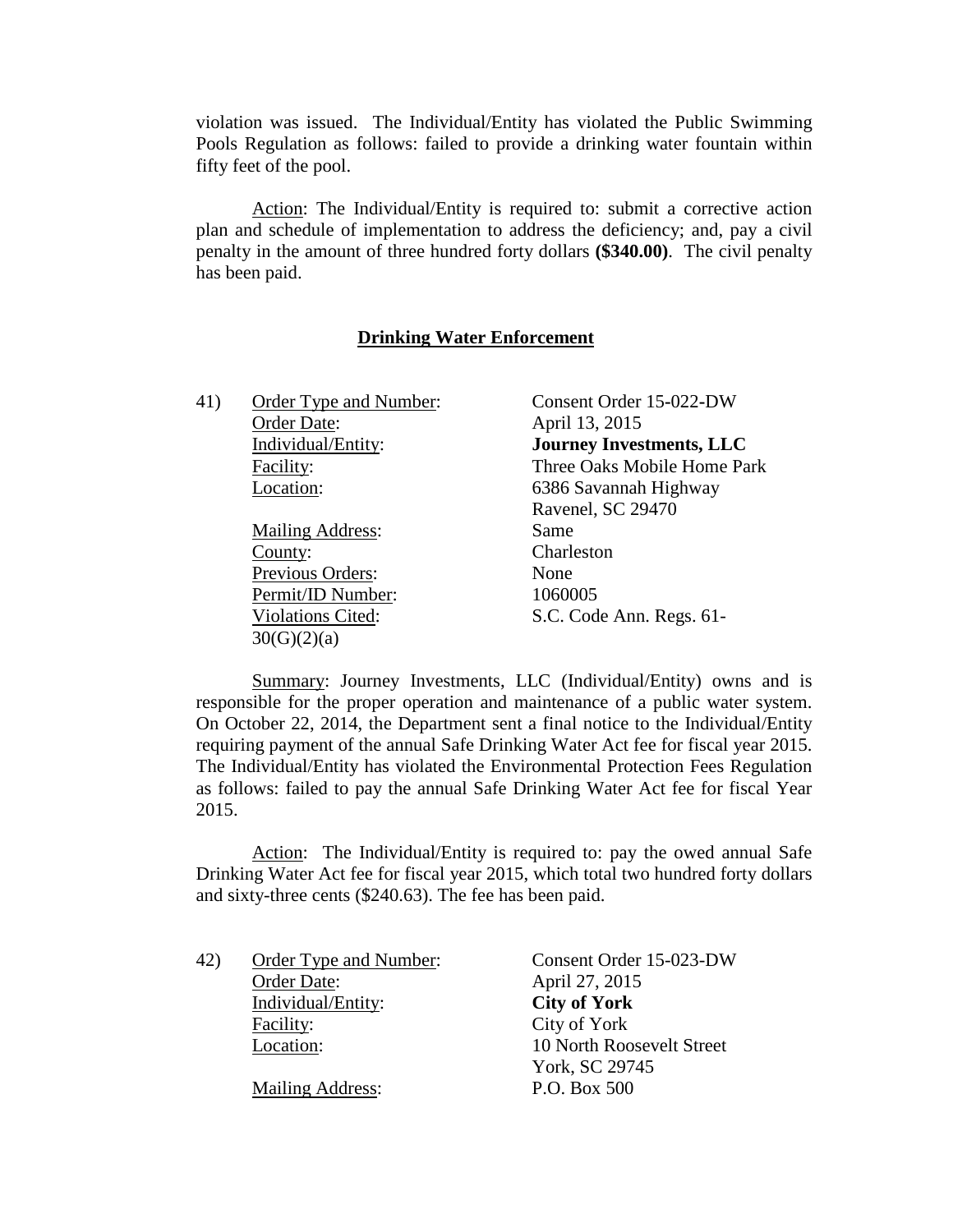|                          | York, SC 29745           |
|--------------------------|--------------------------|
| County:                  | York                     |
| Previous Orders:         | 12-051-DW (\$4,000.00)   |
| Permit/ID Number:        | 4610001                  |
| <b>Violations Cited:</b> | S.C. Code Ann. Regs. 61- |
| 58.5.P(2)(b)             |                          |

Summary: The City of York (Individual/Entity) owns and is responsible for the proper operation and maintenance of a public water system (PWS). On March 10, 2015, a violation was issued as a result of review of monitoring records. The Individual/Entity has violated the State Primary Drinking Water Regulations as follows: the PWS exceeded the maximum contaminant level (MCL) total trihalomethanes (TTHM).

Action: The Individual/Entity is required to: submit a corrective action plan to include proposed steps to address the MCL violation; and, pay a **stipulated penalty** in the amount of eight thousand dollars **(\$8,000.00)** should any requirement of the Order not be met.

| 43) | Order Type and Number:   | Consent Order 15-024-DW               |
|-----|--------------------------|---------------------------------------|
|     | Order Date:              | April 29, 2015                        |
|     | Individual/Entity:       | <b>Phillip Thompson, Individually</b> |
|     |                          | and d.b.a. Thompson Mobile            |
|     |                          | <b>Home Park</b>                      |
|     | Facility:                | <b>Thompson Mobile Home Park</b>      |
|     | Location:                | 211 Black Oak Road                    |
|     |                          | Bonneau, SC 29431                     |
|     | <b>Mailing Address:</b>  | 1404 Francis Marion Circle            |
|     |                          | Moncks Corner, SC 29461               |
|     | County:                  | <b>Berkeley</b>                       |
|     | Previous Orders:         | None                                  |
|     | Permit/ID Number:        | 0860054                               |
|     | <b>Violations Cited:</b> | S.C. Code Ann. Regs. 61-58.7          |
|     |                          |                                       |

Summary: Phillip Thompson, Individually and d.b.a. Thompson Mobile Home Park (Individual/Entity) owns and is responsible for the proper operation and maintenance of a public water system (PWS). On February 26, 2015, the PWS was inspected and rated unsatisfactory for failure to properly operate and maintain. The Individual/Entity has violated the State Primary Drinking Water Regulations as follows: the galvanized steel casing was severely rusted and held together with duct tape; the concrete well pad was severely cracked; and, the electrical wiring was not in conduit.

Action: The Individual/Entity is required to: submit a corrective action plan to include proposed steps to correct the deficiencies; and, pay a **stipulated**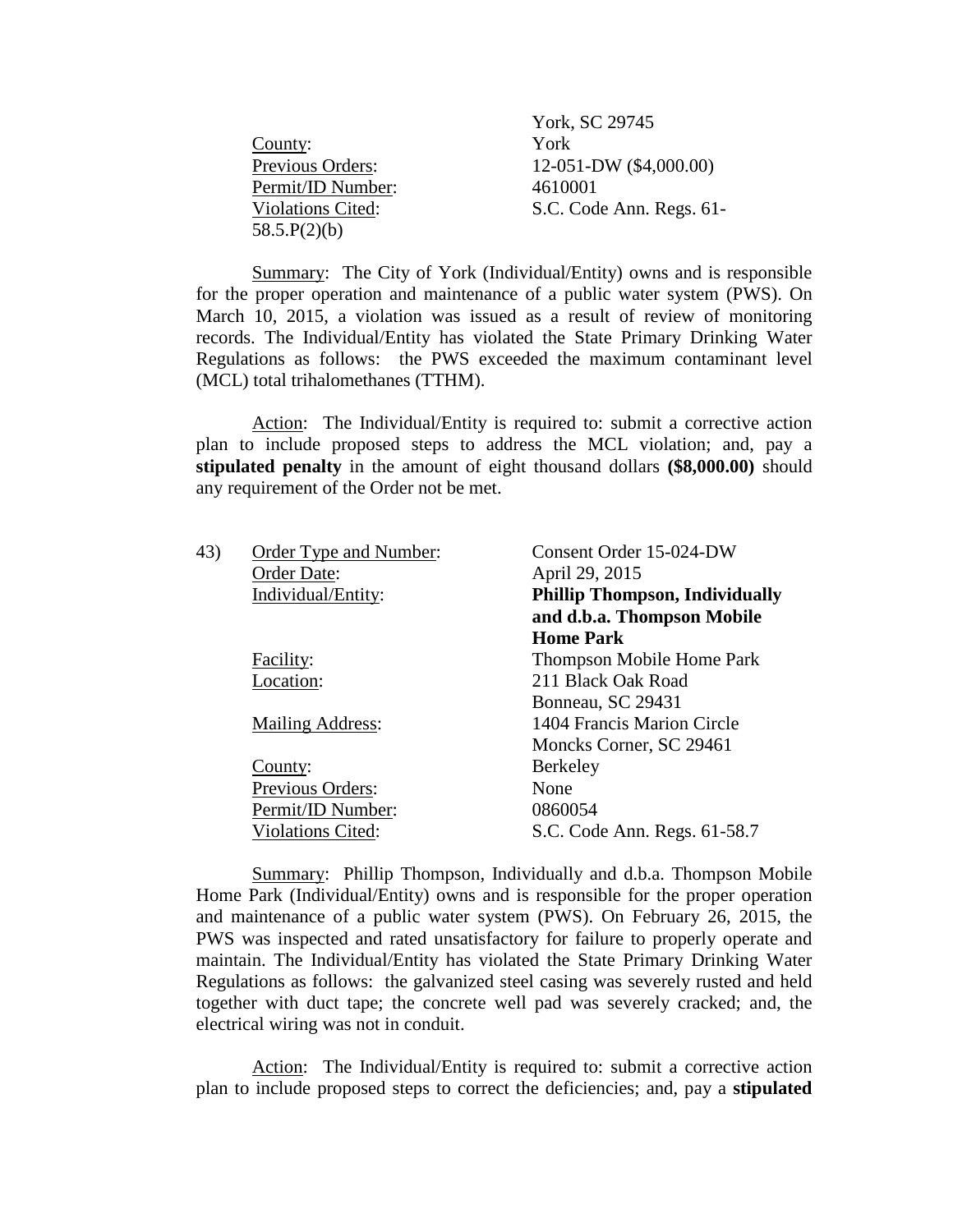**penalty** in the amount of four thousand dollars **(\$4,000.00)** should any requirement of the Order not be met.

| 44) | Order Type and Number:   | Consent Order 15-026-DW      |
|-----|--------------------------|------------------------------|
|     | Order Date:              | May 5, 2015                  |
|     | Individual/Entity:       | <b>Town of Ridgeland</b>     |
|     | Facility:                | Town of Ridgeland            |
|     | Location:                | One Town Square              |
|     |                          | Ridgeland, SC 29936          |
|     | <b>Mailing Address:</b>  | P.O. Box 1119                |
|     |                          | Ridgeland, SC 29936          |
|     | County:                  | Jasper                       |
|     | Previous Orders:         | None                         |
|     | Permit/ID Number:        | 2710001                      |
|     | <b>Violations Cited:</b> | S.C. Code Ann. Regs. 61-58.7 |
|     |                          |                              |

Summary: The Town of Ridgeland (Individual/Entity) owns and is responsible for the proper operation and maintenance of a public water system (PWS). On February 25, 2015, the PWS was inspected and rated unsatisfactory for failure to properly operate and maintain. The Individual/Entity has violated the State Primary Drinking Water Regulations as follows: the blow-offs at Well 2 and Well 3 were located prior to the flow meter; the elevated storage tanks had not been inspected since 2010; the elevated storage tanks near the prison and the industrial park had visible rusting; and, a written Valve/Hydrant Maintenance Program and Leak Detection and Repair Program were not available for Department review.

Action: The Individual/Entity is required to: submit a corrective action plan to include proposed steps to correct the deficiencies; pay a civil penalty in the amount of two thousand dollars **(\$2,000.00)**; and, pay a stipulated penalty in the amount of two thousand dollars (\$2,000.00) should any requirement of the Order not be met.

| 45) | Order Type and Number: | Consent Order 15-029-DW              |
|-----|------------------------|--------------------------------------|
|     | Order Date:            | May 18, 2015                         |
|     | Individual/Entity:     | <b>Norman Driggers, Individually</b> |
|     |                        | and d.b.a. Pleasant Valley Mobile    |
|     |                        | <b>Home Park</b>                     |
|     | Facility:              | Pleasant Valley Mobile Home Park     |
|     | Location:              | D410 Highway 17                      |
|     |                        | Summerville, SC 29483                |
|     | Mailing Address:       | 320 Old Summerville Road             |
|     |                        | Summerville, SC 29483                |
|     | County:                | Berkeley                             |
|     |                        |                                      |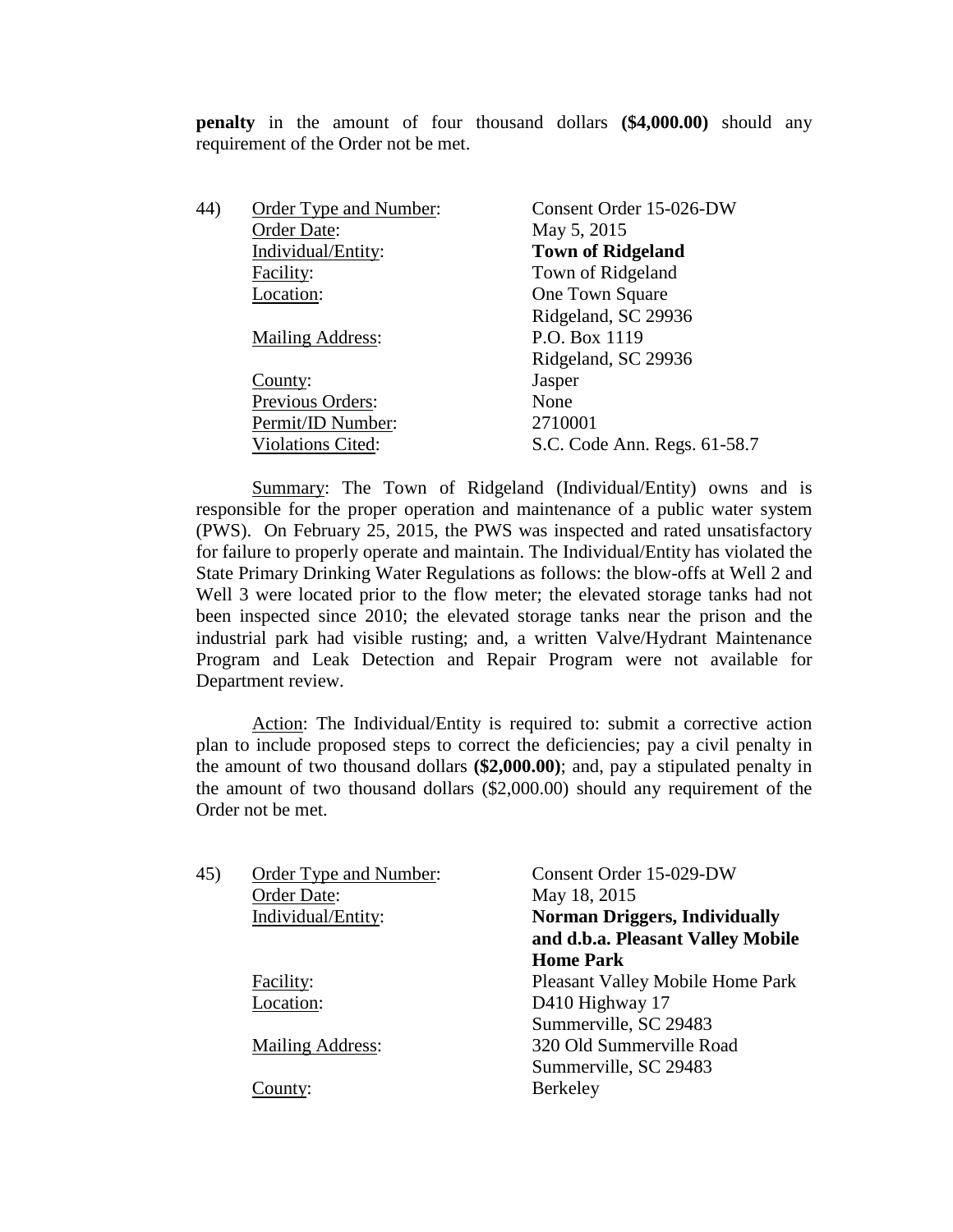| Previous Orders:  | None                               |
|-------------------|------------------------------------|
| Permit/ID Number: | 0860045                            |
| Violations Cited: | S.C. Code Ann. Regs. 61-58.5.F and |
| 61-58.7           |                                    |

Summary: Norman Driggers, Individually and d.b.a. Pleasant Valley Mobile Home Park (Individual/Entity) owns and is responsible for the proper operation and maintenance of a public water system (PWS). On February 20, 2015, a violation was issued as a result of review of monitoring records. On March 4, 2015, the PWS was inspected and rated unsatisfactory for failure to properly operate and maintain. The Individual/Entity has violated the State Primary Drinking Water Regulations as follows: the concrete pad at the well was cracked; the sanitary seal and the casing were rusted; there was no pressure gauge on the wellhead piping; valves were not being exercised on a regular basis; there was no system map available for review; the electrical wiring at the well was not enclosed in conduit; there was no emergency plan available for review; and, the PWS exceeded the maximum contaminant level (MCL) for total coliform.

Action: The Individual/Entity is required to: correct the deficiencies at the PWS; submit a corrective action plan to include proposed steps to address the MCL violation; and, pay a **stipulated penalty** in the amount of seven thousand dollars **(\$7,000.00)** should any requirement of the Order not be met.

| 46) | Order Type and Number:   | Consent Order 15-031-DW        |
|-----|--------------------------|--------------------------------|
|     | Order Date:              | June 17, 2015                  |
|     | Individual/Entity:       | <b>Jewell RV Services, LLC</b> |
|     | Facility:                | Spartanburg-Gaffney KOA        |
|     | Location:                | 160 Sarratt School Road        |
|     |                          | Gaffney, SC 29341              |
|     | <b>Mailing Address:</b>  | Same                           |
|     | County:                  | Cherokee                       |
|     | Previous Orders:         | None                           |
|     | Permit/ID Number:        | 1170800                        |
|     | <b>Violations Cited:</b> | S.C. Code Ann. Regs. 61-58.5.F |
|     |                          |                                |

Summary: Jewell RV Services, LLC (Individual/Entity) owns and is responsible for the proper operation and maintenance of a public water system (PWS). On March 11, 2015, April 24, 2015, and May 12, 2015, a violation was issued as a result of review of monitoring records. The Individual/Entity has violated the State Primary Drinking Water Regulations as follows: the PWS exceeded the maximum contaminant level (MCL) for total coliform.

Action: The Individual/Entity is required to: submit an investigative report to determine the causes of the MCL violations and a corrective action plan to include proposed steps to address those causes; and, pay a **stipulated penalty** in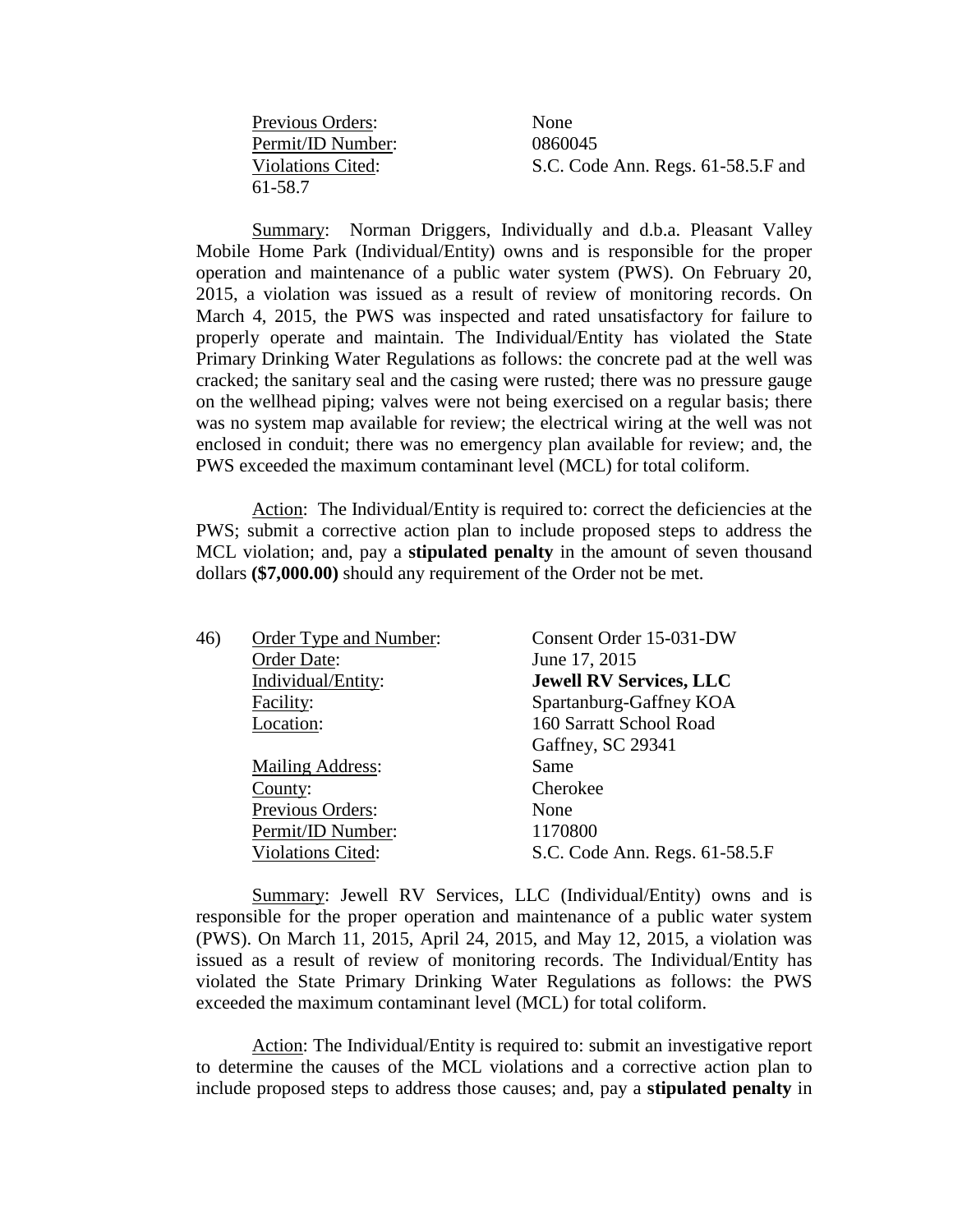the amount of four thousand dollars **(\$4,000.00)** should any requirement of the Order not be met.

# **Water Pollution Enforcement**

| 47) | Order Type and Number:   | Consent Order 15-016-W                                                   |
|-----|--------------------------|--------------------------------------------------------------------------|
|     | Order Date:              | April 21, 2015                                                           |
|     | Individual/Entity:       | <b>Kershaw County</b>                                                    |
|     | Facility:                | Lugoff WWTF                                                              |
|     | Location:                | Renew Road                                                               |
|     |                          | Lugoff, SC 29078                                                         |
|     | <b>Mailing Address:</b>  | 515 Walnut Street                                                        |
|     |                          | Camden, SC 29020                                                         |
|     | County:                  | Kershaw                                                                  |
|     | Previous Orders:         | 12-026-W (\$3,400.00)                                                    |
|     | Permit/ID Number:        | SC0039870                                                                |
|     | <b>Violations Cited:</b> | S.C. Code Ann. § 48-1-110 (d)                                            |
|     |                          | (Supp. 2014) and 3 S.C. Code Ann Regs. $61-9.122.41(a)$ and $(e)$ (Supp. |
|     | 2014)                    |                                                                          |
|     |                          |                                                                          |

Summary: Kershaw County (Individual/Entity) owns and is responsible for the proper operation and maintenance of the Lugoff Wastewater Treatment Facility (WWTF) located in Kershaw County, South Carolina. On February 11, 2015, a Notice of Violation was issued as a result of monitoring records. The Individual/Entity has violated the Pollution Control Act and the Water Pollution Control Permits as follows: failed to meet permitted daily maximum effluent limitations for fecal coliform-general (FC-gen) during the April, August and October 2014 monitoring periods.

Action: The Individual/Entity is required to: submit a corrective action plan identifying corrective actions taken or planned, with an enforceable schedule of compliance, to remedy the circumstances under which the Individual/Entity was unable to meet all final effluent parameters; and, pay a civil penalty in the amount of five thousand dollars (**\$5,000.00**).

| 48) | Order Type and Number:  | Consent Order 15-017-W        |
|-----|-------------------------|-------------------------------|
|     | Order Date:             | April 23, 2015                |
|     | Individual/Entity:      | <b>Rolling Meadows I, LLC</b> |
|     | Facility:               | Rolling Meadows Mobile Home   |
|     |                         | Park                          |
|     | Location:               | 4801 Sunset Boulevard, #108   |
|     |                         | Lexington, SC 29072           |
|     | <b>Mailing Address:</b> | Same                          |
|     |                         |                               |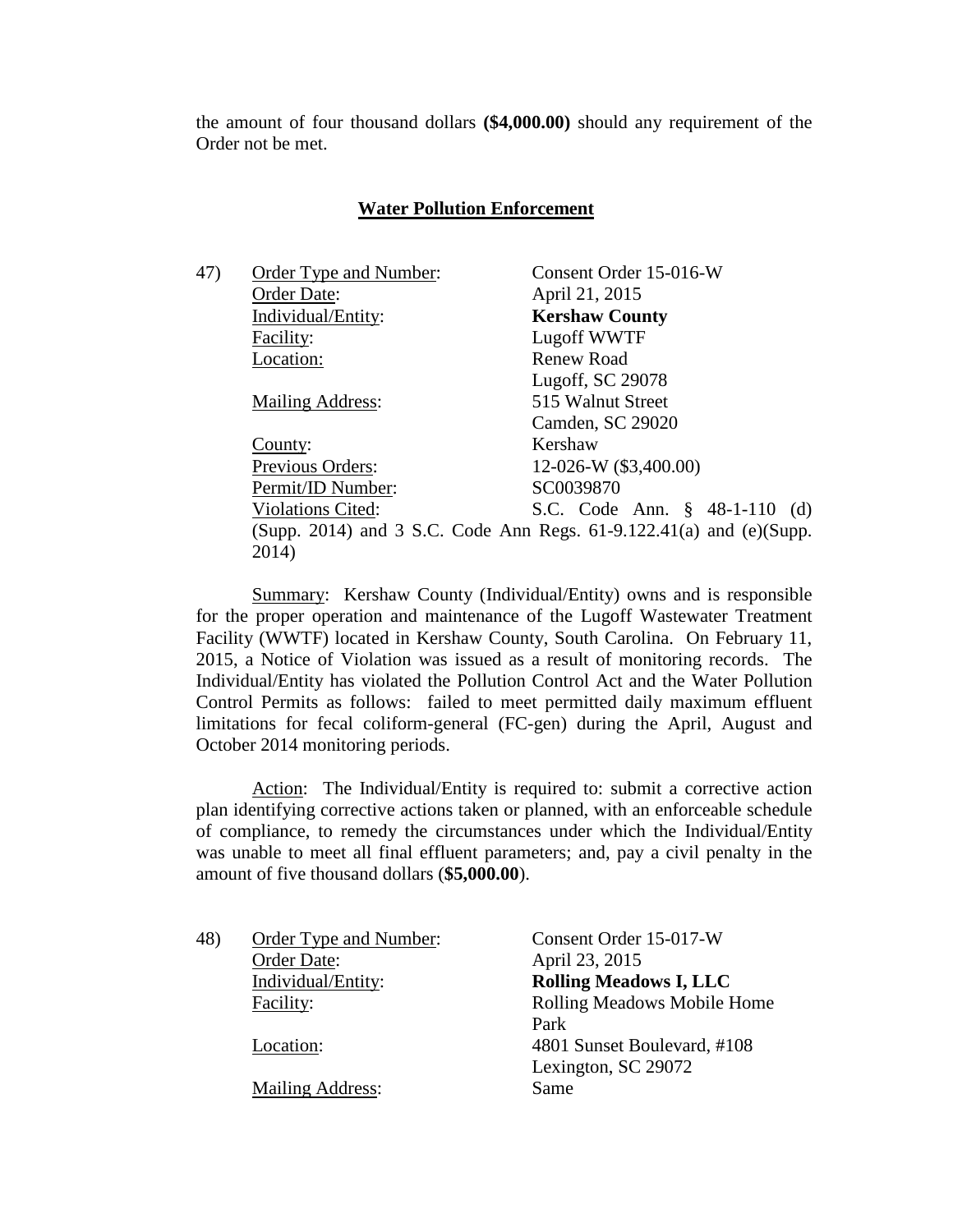| County:                             | Lexington                             |
|-------------------------------------|---------------------------------------|
| <b>Previous Orders:</b>             | None                                  |
| Permit/ID Number:                   | SC0033685                             |
| <b>Violations Cited:</b>            | S.C. Code Ann. $\S$ 48-1-110(d) and 3 |
| S.C. Code Ann. Regs. 61-9.505.41(a) |                                       |

Summary: Rolling Meadows I, LLC (Individual/Entity) owns and is responsible for the proper operation and maintenance of a wastewater treatment facility (WWTF). On February 21, 2014, June 4, 2014, July 21, 2014, and September 5, 2014, Notices of Violation (NOVs) were issued as a result of Discharge Monitoring Reports received by the Department. The Individual/Entity has violated the Pollution Control Act and Water Pollution Control Permits Regulation as follows: failed to comply with the effluent discharge limits for fecal coliform (FC) and biochemical oxygen demand (BOD) as contained in its Permit.

Action: The Individual/Entity is required to: submit a corrective action plan to include proposed steps to address the FC and BOD violations; and, pay a civil penalty in the amount of ten thousand, two hundred dollars **(\$10,200.00)** in four equal installments.

| 49) | Order Type and Number:              | Consent Order 15-019-W                |
|-----|-------------------------------------|---------------------------------------|
|     | Order Date:                         | May 18, 2015                          |
|     | Individual/Entity:                  | <b>City of Clinton</b>                |
|     | Facility:                           | Gary Street Water Treatment Plant     |
|     | Location:                           | 1219 Gary Street                      |
|     |                                     | Clinton, SC 29325                     |
|     | <b>Mailing Address:</b>             | P.O. Box 748                          |
|     |                                     | Clinton, SC 29325                     |
|     | County:                             | Laurens                               |
|     | Previous Orders:                    | None                                  |
|     | Permit/ID Number:                   | SCG646027                             |
|     | <b>Violations Cited:</b>            | S.C. Code Ann. $\S$ 48-1-110(d) and 3 |
|     | S.C. Code Ann. Regs. 61-9.505.41(a) |                                       |

Summary: The City of Clinton (Individual/Entity) owns and is responsible for the proper operation and maintenance of the Gary Street Water Treatment Plant (WTP). On March 11, 2014, and January 20, 2015, Notices of Violation (NOVs) were issued as a result of Discharge Monitoring Reports received by the Department. The Individual/Entity has violated the Pollution Control Act and Water Pollution Control Permits Regulation as follows: failed to comply with the effluent discharge limit for acute whole effluent toxicity (ATOX) as contained in its Permit.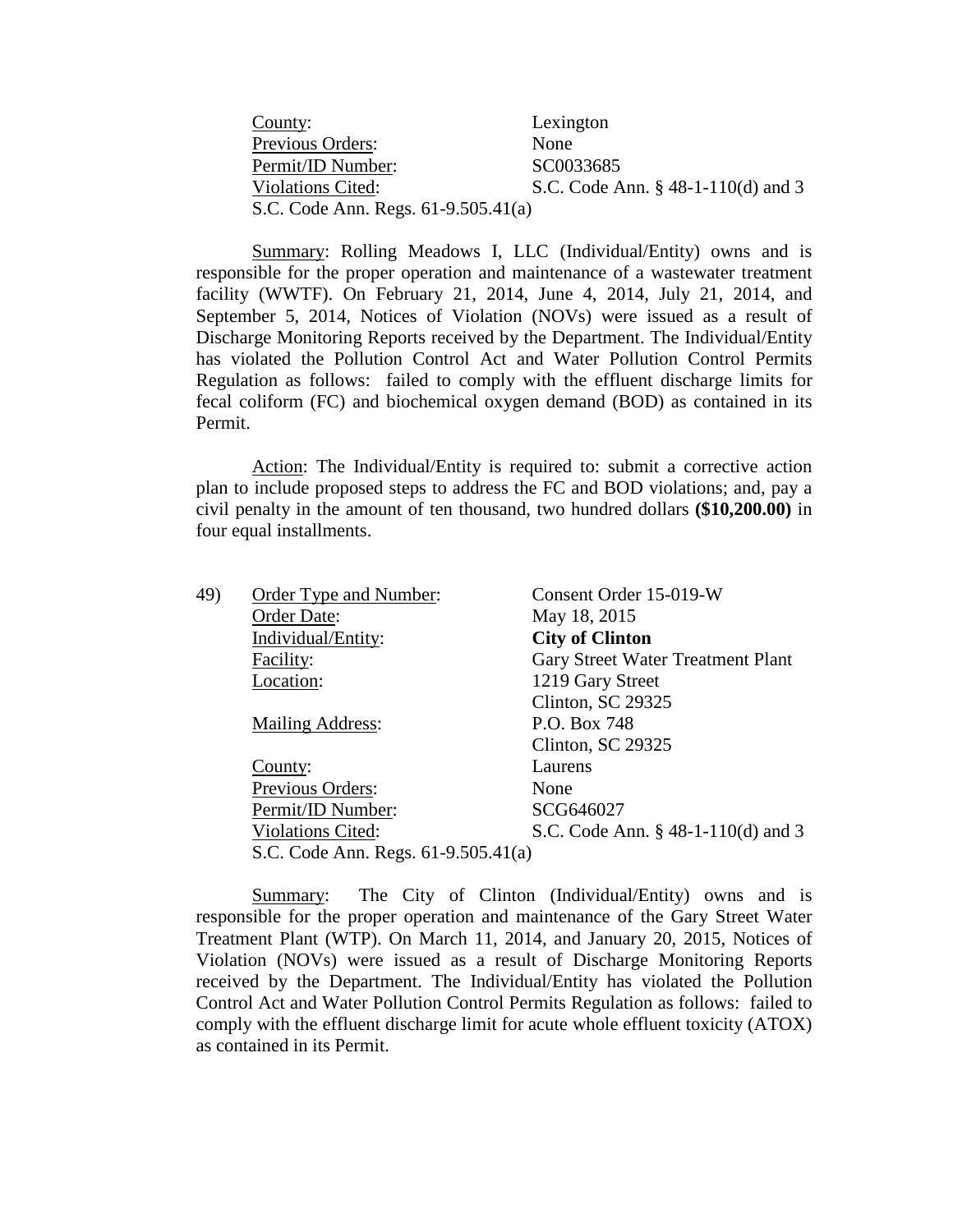Action: The Individual/Entity is required to: submit a corrective action plan to include proposed steps to address the ATOX violations; and, pay a civil penalty in the amount of two thousand, four hundred dollars **(\$2,400.00)**.

| 50) | Order Type and Number:                | Consent Order 15-020-W                                               |
|-----|---------------------------------------|----------------------------------------------------------------------|
|     | Order Date:                           | May 18, 2015                                                         |
|     | Individual/Entity:                    | <b>Nevamar Company, LLC</b>                                          |
|     | Facility:                             | Nevamar WWTF                                                         |
|     | Location:                             | 1 Nevamar Place                                                      |
|     |                                       | Hampton, SC 29924                                                    |
|     | <b>Mailing Address:</b>               | Same                                                                 |
|     | County:                               | Hampton                                                              |
|     | Previous Order(s):                    | None                                                                 |
|     | Permit Numbers:                       | SC0001830                                                            |
|     | Violation(s) Cited:                   | Pollution Control Act, S.C. Code                                     |
|     |                                       | Ann. 48-1-110(d) (Supp. 2014) and Water Pollution Control Permits, 4 |
|     | S.C. Code Ann. Regs. $61-9.122(a)(1)$ |                                                                      |

Summary: Nevamar Company, LLC (Individual/Entity) owns a manufacturing facility located near the town of Hampton, in Hampton County, South Carolina. The Individual/Entity reported exceeding the effluent discharge limits for Copper (Cu) during the reporting periods of March, April and June of 2014. The Individual/Entity has violated the Pollution Control Act and Water Pollution Control Permits Regulation as follows: exceeded the effluent discharge limits for Cu as specified in its National Pollutant Discharge Elimination System (NPDES) Permit.

Action: The Individual/Entity is required to: continue to maintain and operate the WWTF in accordance with the requirements of its NPDES Permit, until such time that the WWTF is properly closed and the permit is closed out by the Department; and, pay a civil penalty in the amount of four thousand, two hundred dollars (**\$4,200.00**).

| 51) | Order Type and Number:  | Consent Order 15-021-W                 |
|-----|-------------------------|----------------------------------------|
|     | Order Date:             | May 18, 2015                           |
|     | Individual/Entity:      | <b>Richland County School District</b> |
|     |                         | One                                    |
|     | Facility:               | Gadsden Elementary WWTF                |
|     | Location:               | SC Highway 769                         |
|     |                         | Gadsden, SC                            |
|     | <b>Mailing Address:</b> | 201 Park Street                        |
|     |                         | Columbia, SC 29201                     |
|     | County:                 | Richland                               |
|     | Previous Orders:        | None                                   |
|     |                         |                                        |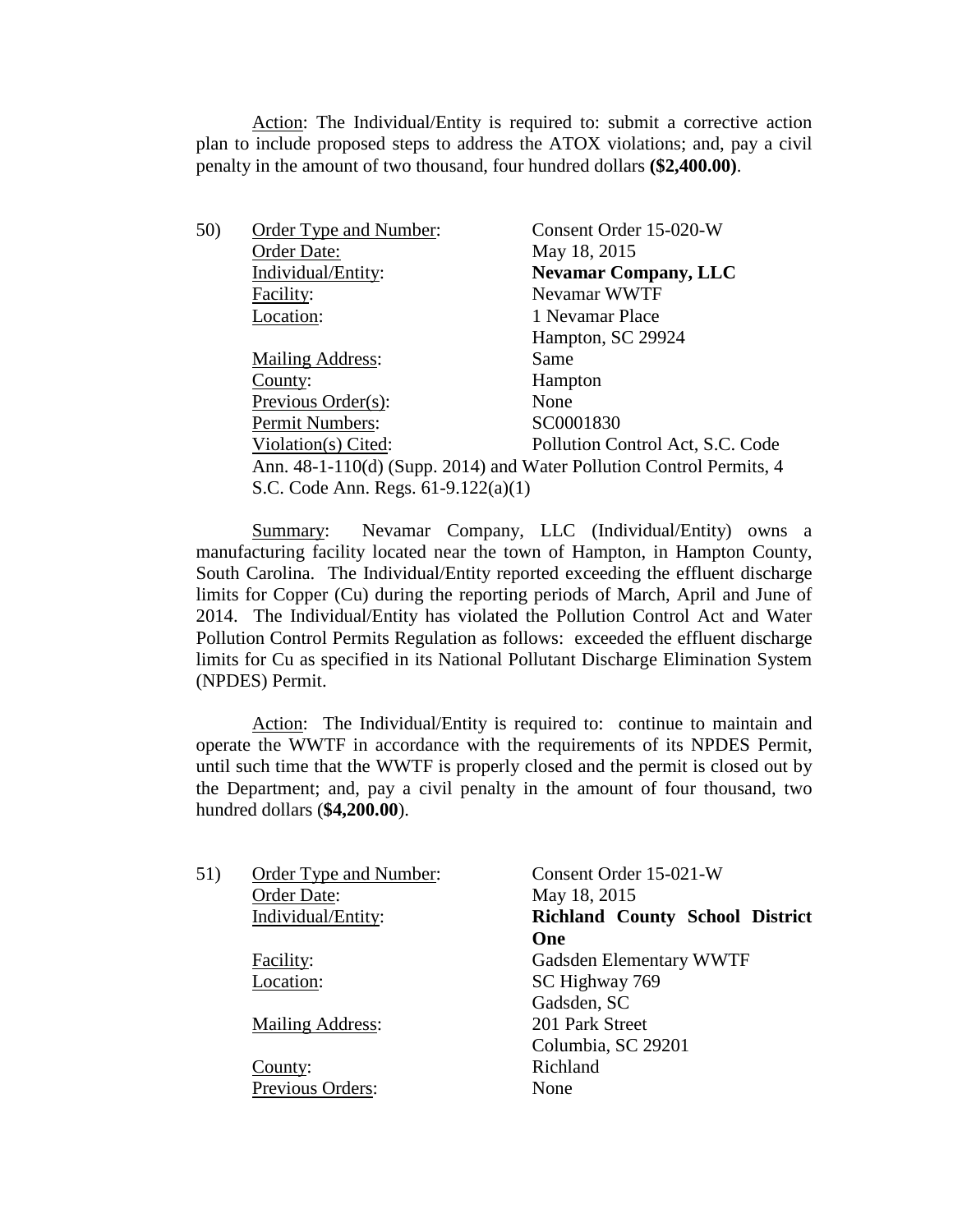Permit/ID Number: SC0031526 Violations Cited: S.C. Code Ann. § 48-1-110(d) (Supp. 2014) and 24 S.C. Code Ann. Regs. 61-9.122.41 (a) and (d) (Supp. 2013).

Summary: Richland County School District One (Individual/Entity) is responsible for the operation and maintenance of the wastewater treatment facility (WWTF) serving the Gadsden Elementary School, located in Richland County, South Carolina. On July 24, 2013, and March 6, 2015, Notices of Violation were issued as a result of review of Discharge Monitoring Reports submitted by the Individual/Entity. The Individual/Entity has violated the Pollution Control Act and Water Pollution Control Permits as follows: failed to comply with the effluent limits for Ammonia as contained in its National Pollutant Discharge Elimination System (NPDES) Permit.

Action: The Individual/Entity is required to: submit a corrective action plan with the measures that have been completed or planned to prevent future effluent violations; submit a preliminary engineering report for the construction of infrastructure necessary to eliminate the WWTF; submit a construction permit application for construction of the infrastructure to eliminate the WWTF; complete construction and request an inspection for the purpose of obtaining approval to operate; obtain approval to operate and eliminate the WWTF discharge; submit a closure plan addressing the closeout of the WWTF; close out the WWTF; and, pay a civil penalty in the amount of three thousand, four hundred dollars (**\$3,400.00).**

<span id="page-36-0"></span>

| 52) | Order Type and Number:   | Consent Order 15-022-W                                                  |
|-----|--------------------------|-------------------------------------------------------------------------|
|     | Order Date:              | May 18, 2015                                                            |
|     | Individual/Entity:       | <b>Richland County School District</b>                                  |
|     |                          | One                                                                     |
|     | Facility:                | <b>Hopkins Elementary WWTF</b>                                          |
|     | Location:                | Cabin Creek Rd                                                          |
|     |                          | Hopkins, SC                                                             |
|     | <b>Mailing Address:</b>  | 201 Park Street                                                         |
|     |                          | Columbia, SC 29201                                                      |
|     | County:                  | Richland                                                                |
|     | Previous Orders:         | None                                                                    |
|     | Permit/ID Number:        | SC0031496                                                               |
|     | <b>Violations Cited:</b> | S.C. Code Ann. $\S$ 48-1-110(d)                                         |
|     |                          | (Supp. 2013) and 24 S.C. Code Ann. Regs. 61-9.122.41 (a) and (d) (Supp. |
|     | 2014).                   |                                                                         |

Summary: Richland County School District One (Individual/Entity) is responsible for the operation and maintenance of the wastewater treatment facility (WWTF) serving the Hopkins Elementary School, located in Richland County,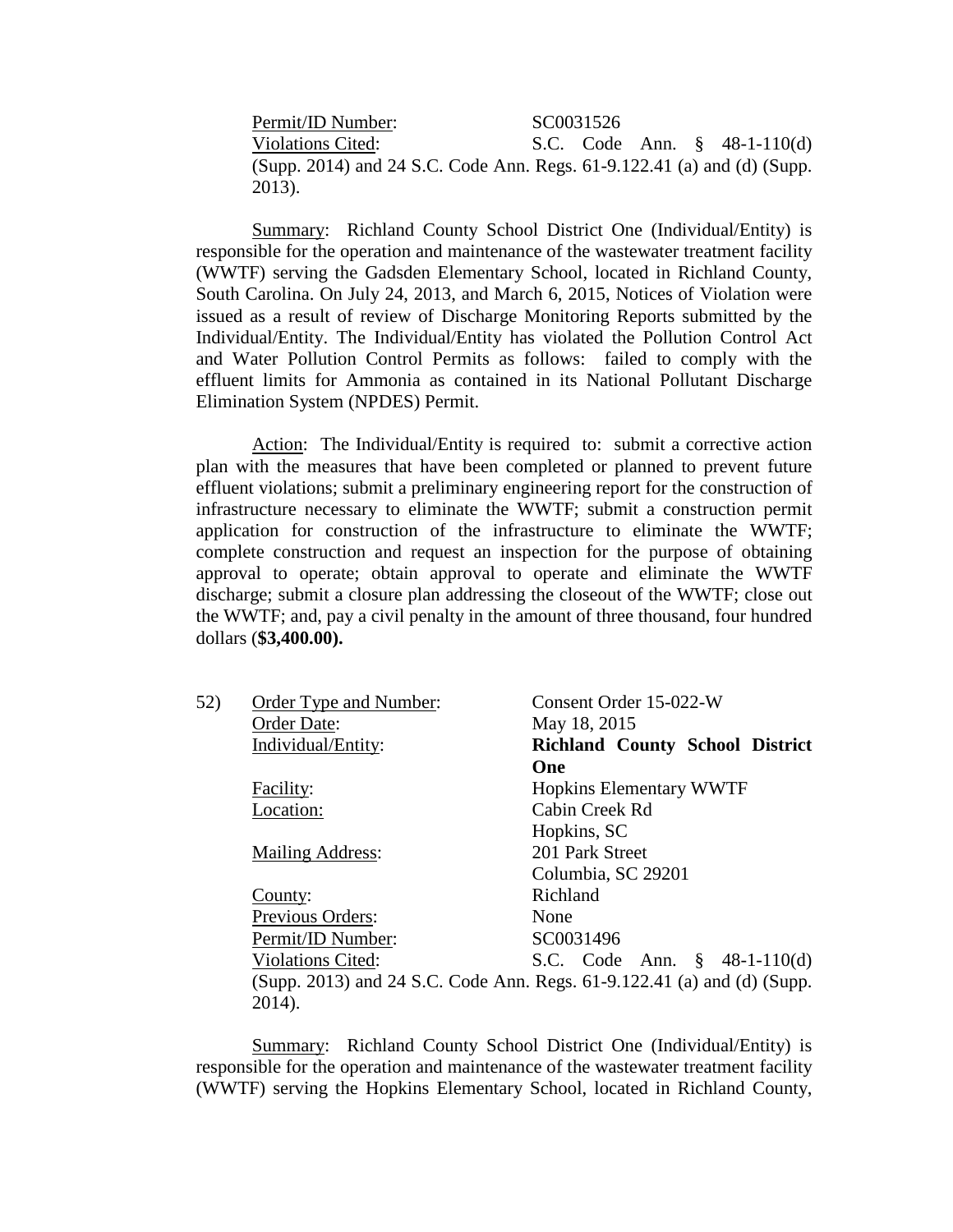South Carolina. On July 3, 2014, and January 9, 2015, Notices of Violation were issued as a result of review of Discharge Monitoring Reports. The Individual/Entity has violated the Pollution Control Act and Water Pollution Control Permits Regulation as follows: failed to comply with the effluent limits for Ammonia and Fecal Coliform as contained in its National Pollutant Discharge Elimination System (NPDES) Permit.

Action: The Individual/Entity is required to: submit a corrective action plan with measures to prevent future violations; continue to operate the WWTF in accordance with the most recently issued NPDES Permit; submit a closure plan addressing the closeout of the WWTF; closeout the WWTF upon the elimination of the WWTF discharge; and, pay a civil penalty in the amount of five thousand, six hundred dollars **(\$5,600.00).**

| 53) | Order Type and Number:   | Consent Order 15-023-W                                                  |
|-----|--------------------------|-------------------------------------------------------------------------|
|     | Order Date:              | May 18, 2015                                                            |
|     | Individual/Entity:       | <b>Richland County School District</b>                                  |
|     |                          | One                                                                     |
|     | Facility:                | Hopkins Junior High WWTF                                                |
|     | Location:                | Secondary Road #37, just off of US                                      |
|     |                          | Highway 76                                                              |
|     |                          | Hopkins, SC                                                             |
|     | <b>Mailing Address:</b>  | 201 Park Street                                                         |
|     |                          | Columbia, SC 29201                                                      |
|     | County:                  | Richland                                                                |
|     | Previous Orders:         | None                                                                    |
|     | Permit/ID Number:        | SC0031500                                                               |
|     | <b>Violations Cited:</b> | S.C. Code Ann. $\S$ 48-1-110(d)                                         |
|     |                          | (Supp. 2013) and 24 S.C. Code Ann. Regs. 61-9.122.41 (a) and (d) (Supp. |
|     | 2014).                   |                                                                         |

Summary: Richland County School District One (Individual/Entity) is responsible for the operation and maintenance of the wastewater treatment facility (WWTF) serving the Hopkins Junior High School, located in Richland County, South Carolina. On April 23, 2013, and January 3, 2014, Notices of Violation were issued as a result of review of Discharge Monitoring Reports. The Individual/Entity has violated the Pollution Control Act and Water Pollution Control Permits Regulation as follows: failed to comply with the effluent limits for Ammonia and Fecal Coliform as contained in its National Pollutant Discharge Elimination System (NPDES) Permit.

Action: The Individual/Entity is required to: submit a corrective action plan with measures to prevent future violations; continue to operate the WWTF in accordance with the most recently issued NPDES Permit; submit a closure plan addressing the closeout of the WWTF; closeout the WWTF upon the elimination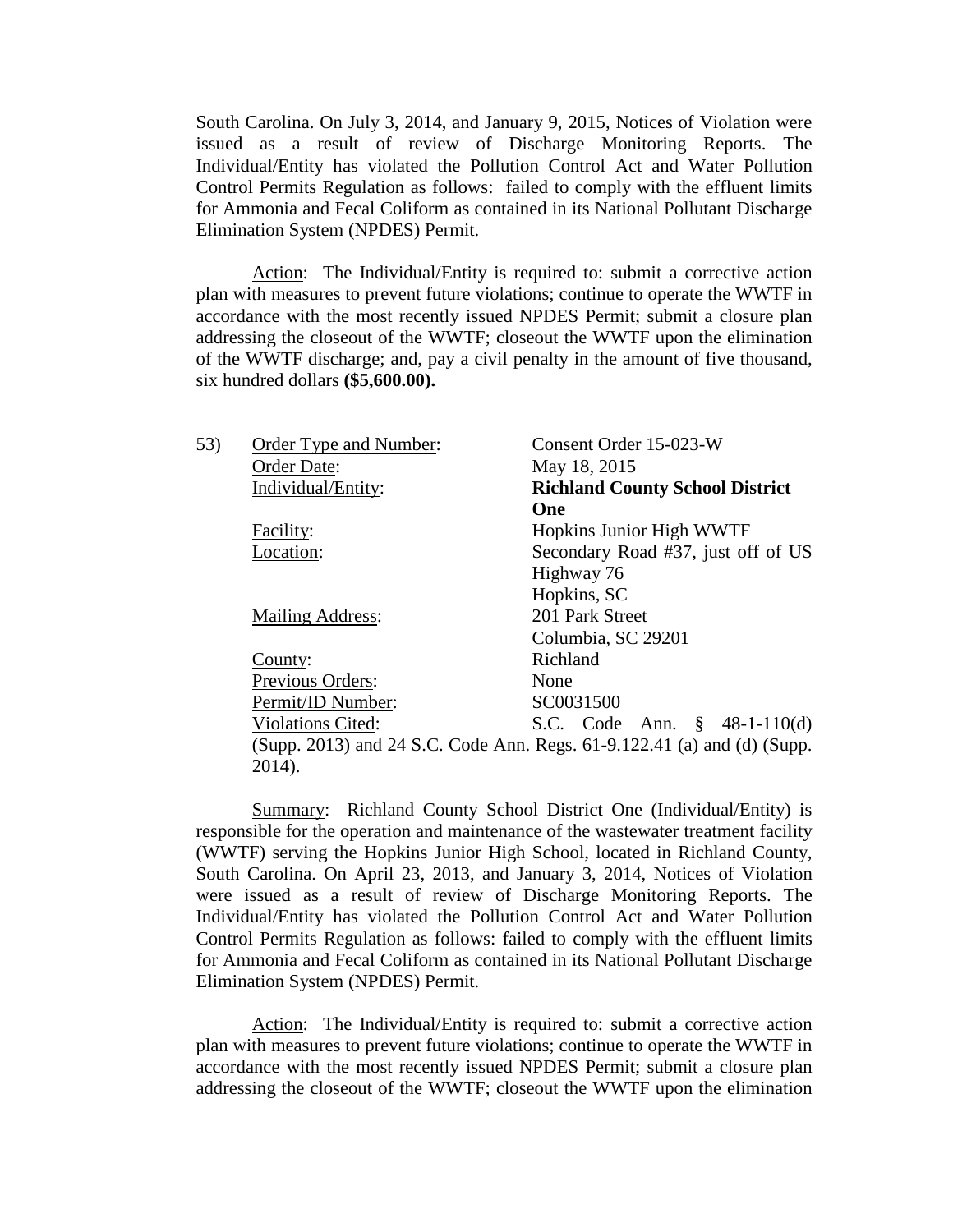of the WWTF discharge; and, pay a civil penalty in the amount of eight thousand, four hundred dollars **(\$8,400.00).**

| 54) | Order Type and Number:                                               | Consent Order 15-024-W            |
|-----|----------------------------------------------------------------------|-----------------------------------|
|     | Order Date:                                                          | June 28, 2015                     |
|     | Individual/Entity:                                                   | <b>Town of Saluda/Saluda CPW</b>  |
|     | Facility:                                                            | N. Bouknight Ferry Rd WWTF        |
|     | Location:                                                            | N. Bouknight Ferry Rd             |
|     |                                                                      | Saluda, SC 29138                  |
|     | <b>Mailing Address:</b>                                              | P.O. Box 686                      |
|     |                                                                      | Saluda, SC 29138                  |
|     | County:                                                              | Saluda                            |
|     | Previous Orders:                                                     | 09-047-W, amended (\$5,000.00)    |
|     | Permit/ID Number:                                                    | SC0022381                         |
|     | <b>Violations Cited:</b>                                             | S.C. Code Ann. §48-1-110(d)(Supp. |
|     | 2014) and 3 S.C. Code Ann. Regs. 61-9.122.41(a) and (e)(Supp. 2014). |                                   |

Summary: The Town of Saluda/Saluda CPW (Individual/Entity) owns and is responsible for the proper operation and maintenance of a wastewater treatment plant (WWTP) located in Saluda County, South Carolina. The CPW failed to meet effluent limitations for Biochemical Oxygen Demand (BOD) and ammonia-nitrogen  $(NH_3-N)$  as well as reporting requirements and reasonable operational activities to maintain optimal wastewater treatment per Consent Order 09-047-W, as amended (2009 Order). This Consent Order replaces and rescinds the 2009 Order.

Action: The Individual/Entity is required to: retain the Comprehensive Process Control Testing and Evaluation Program and submit monthly reports; Complete the upgrade of the WWTP in compliance with a Schedule of Construction; implement an updated Capacity Management, Operation and Maintenance (cMOM ) Program and complete collection system rehabilitation in accordance with an implementation schedule; and, pay a civil penalty in the amount of seventeen thousand, five hundred seventy-five dollars (**\$17,575.00**).

| 55) | Order Type and Number:  | Consent Order 15-025-W        |
|-----|-------------------------|-------------------------------|
|     | Order Date:             | May 18, 2015                  |
|     | Individual/Entity:      | <b>Chester Sewer District</b> |
|     | Facility:               | Sandy River WWTP              |
|     | Location:               | 1649 Radcliff Road            |
|     |                         | Chester, SC 29706             |
|     | <b>Mailing Address:</b> | P.O. Box 550                  |
|     |                         | Chester, SC 29706-1752        |
|     | County:                 | Chester                       |
|     | Previous Orders:        | None                          |
|     |                         |                               |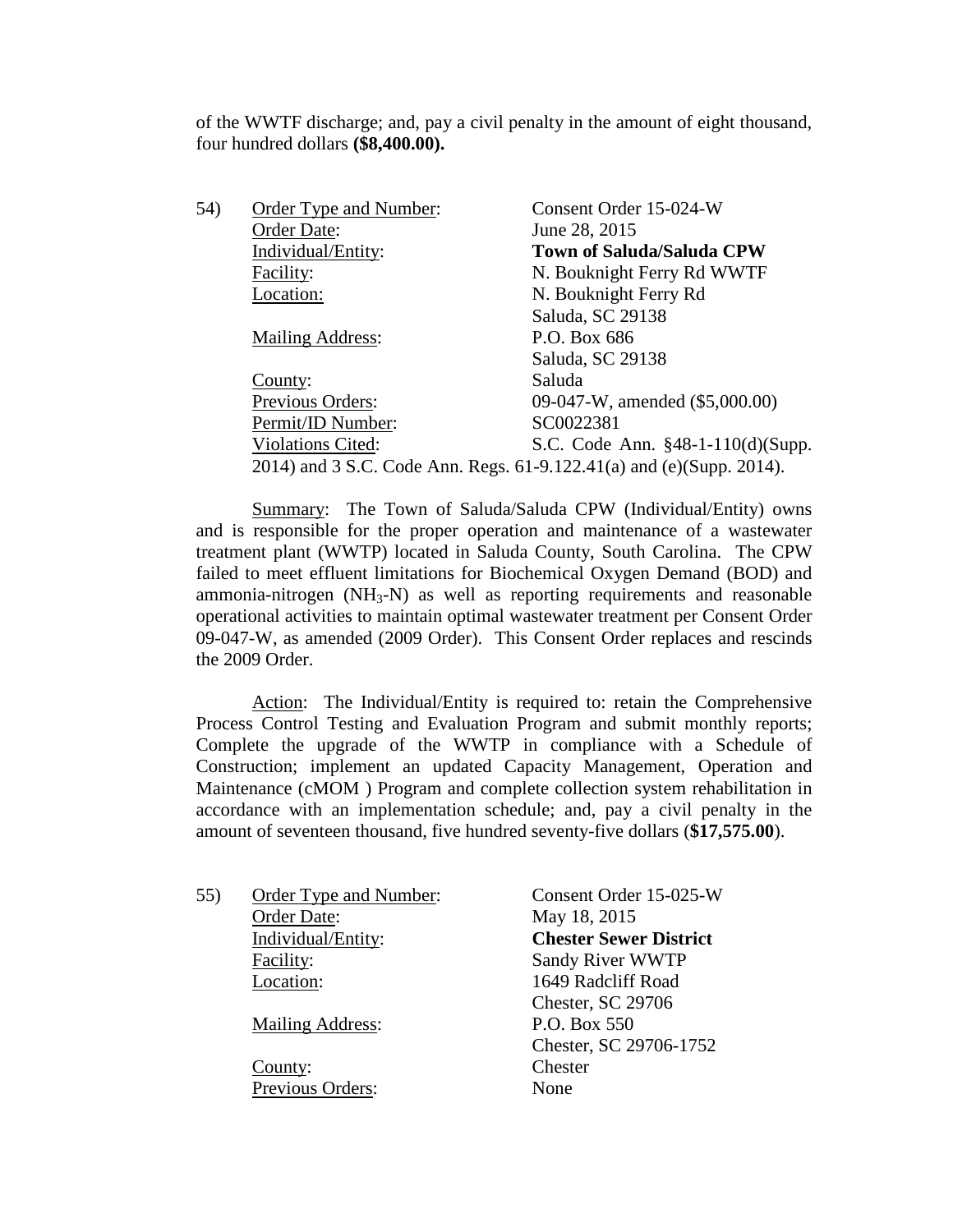Permit/ID Number: SC0036081 Violations Cited: S.C. Code Ann. § 48-1-110(d) and 3 S.C. Code Ann. Regs. 61-9.122.41(a)

Summary: Chester Sewer District (Individual/Entity) owns and is responsible for the proper operation and maintenance of the Sandy River Wastewater Treatment Plant (WWTP). On November 13, 2014, a Notice of Violation (NOV) was issued as a result of a Discharge Monitoring Report. The Individual/Entity has violated the Pollution Control Act and Water Pollution Control Permits Regulation as follows: failed to comply with the effluent discharge limit for Escherichia coli (E. coli) as contained in its Permit.

Action: The Individual/Entity is required to: submit a corrective action plan to include proposed steps to address the E. coli violation; and, pay a civil penalty in the amount of three thousand, four hundred dollars **(\$3,400.00)**.

| 56)                                         | Order Type and Number:                                             | Consent Order 15-026-W                                                   |
|---------------------------------------------|--------------------------------------------------------------------|--------------------------------------------------------------------------|
|                                             | Order Date:                                                        | June 15, 2015                                                            |
|                                             | Individual/Entity:                                                 | <b>Renewable Water Resources</b>                                         |
|                                             | Facility:                                                          | Durbin Creek WWTP                                                        |
|                                             | Location:                                                          | 945 Invernary Road                                                       |
|                                             |                                                                    | Fountain Inn, SC 29644                                                   |
|                                             | <b>Mailing Address:</b>                                            | 561 Mauldin Road                                                         |
|                                             |                                                                    | Greenville, SC 29607                                                     |
|                                             | County:                                                            | Laurens                                                                  |
|                                             | Previous Orders:                                                   | None                                                                     |
|                                             | Permit/ID Number:                                                  | SC0040002                                                                |
|                                             | <b>Violations Cited:</b>                                           | Pollution Control Act, S.C Code Ann                                      |
|                                             |                                                                    | § 48-1-110(d) (Supp. 2014), Water Pollution Control Permits, 3 S.C. Code |
|                                             | Ann. Regs. 61-9.122.41(a) (2011), and National Pollutant Discharge |                                                                          |
| Elimination System Permit Number SC0040002. |                                                                    |                                                                          |

Summary: Renewable Water Resources (Individual/Entity) owns and is responsible for the proper operation and maintenance of the Durbin Creek Wastewater Treatment Plant. On September 25, 2014, and January 15, 2015, Notices of Violation were issued as a result of Discharge Monitoring Reports received by the Department. The Individual/Entity has violated the Pollution Control Act, Water Pollution Control Permits Regulation and National Pollutant Discharge Elimination System (NPDES) Permit SC0040002 as follows: failed to comply with effluent discharge limits of its NPDES Permit for whole effluent chronic toxicity.

Action: The Individual/Entity is required to: submit a corrective action plan (CAP) and schedule of implementation to address the deficiencies; monitor effluent for a period of 1 year following final implementation of CAP; initiate a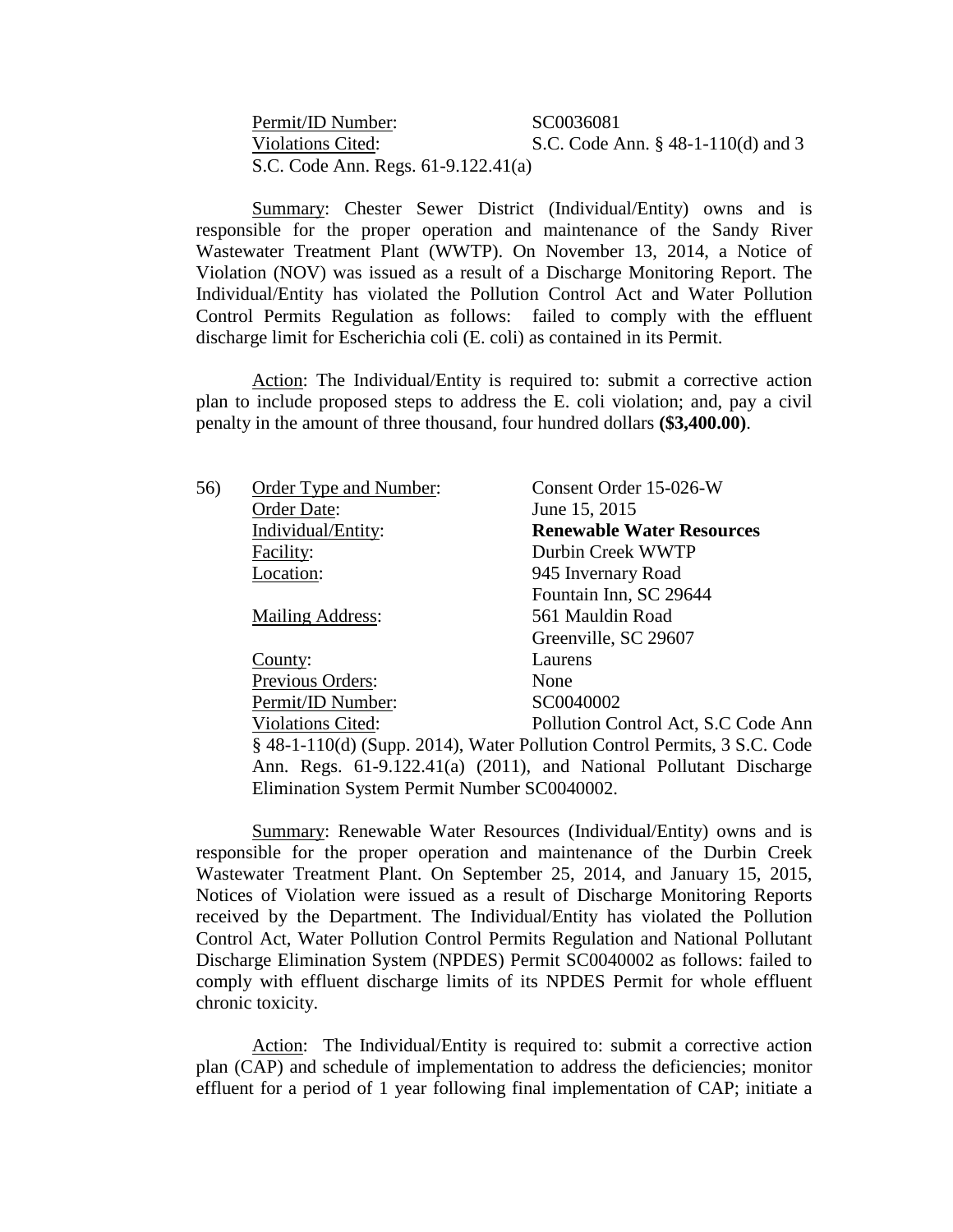Toxicity Identification Evaluation and Toxicity Reduction Evaluation (TIE/TRE) if CTOX failure occurs during 1 year monitoring period; submit a TIE/TRE plan, TIE/TRE progress reports, and complete TIE/TRE within 1 year if CTOX failure occurs during 1 year monitoring period; and, pay a civil penalty in the amount of two thousand, two hundred dollars **(\$2,200.00)** and, pay a suspended penalty in the amount of two thousand dollars (\$2,000.00) should any requirement of the Order not be met.

| 57) | Order Type and Number:  | Consent Order 15-027-W                                                |
|-----|-------------------------|-----------------------------------------------------------------------|
|     | Order Date:             | June 15, 2015                                                         |
|     | Individual/Entity:      | Mr. Robert W. Doub Jr., Utilities                                     |
|     |                         | <b>Director</b>                                                       |
|     | Facility:               | Town of Edisto Beach                                                  |
|     | Location:               | 2414 Murray St.                                                       |
|     |                         | Edisto Beach, SC 29438                                                |
|     | <b>Mailing Address:</b> | Same                                                                  |
|     | County:                 | Colleton                                                              |
|     | Previous Orders:        | None                                                                  |
|     | Permit/ID Number:       | ND0063789                                                             |
|     | Violations Cited:       | Pollution Control Act, S.C Code Ann                                   |
|     |                         | § 48-1-110 (d) (Supp. 2014), Water Pollution Control Permits, 3 S.C.  |
|     |                         | Code Ann. Regs. 61-9.122.41 (2011), and State Land Application Permit |
|     | Number ND0063789        |                                                                       |
|     |                         |                                                                       |

Summary: The Town of Edisto Beach (Individual/Entity) owns and is responsible for the proper operation and maintenance of a wastewater treatment plant (WWTP). On March 16, 2015, a Notice of Violation was issued as a result of Discharge Monitoring Reports received by the Department. The Individual/Entity has violated the Pollution Control Act, Water Pollution Control Permits Regulation and State Land Application (ND) Permit ND0063789 as follows: failed to comply with effluent discharge limits of its ND Permit for Biological Oxygen Demand (BOD).

Action: The Individual/Entity is required to: submit a corrective action plan and schedule of implementation to address the deficiencies; and, pay a civil penalty in the amount of three thousand dollars **(\$3,000.00).**

| June 15, 2015<br>Order Date:<br>Mr. John Rothwell<br>Individual/Entity:<br>Facility:<br>Location:<br>300 Albany St. | 58) | Order Type and Number:  | Consent Order 15-028-W    |
|---------------------------------------------------------------------------------------------------------------------|-----|-------------------------|---------------------------|
|                                                                                                                     |     |                         |                           |
|                                                                                                                     |     |                         |                           |
|                                                                                                                     |     |                         | Albany International Inc. |
|                                                                                                                     |     |                         |                           |
|                                                                                                                     |     |                         | St. Stephen, SC 29479     |
|                                                                                                                     |     | <b>Mailing Address:</b> | P.O. Box 608              |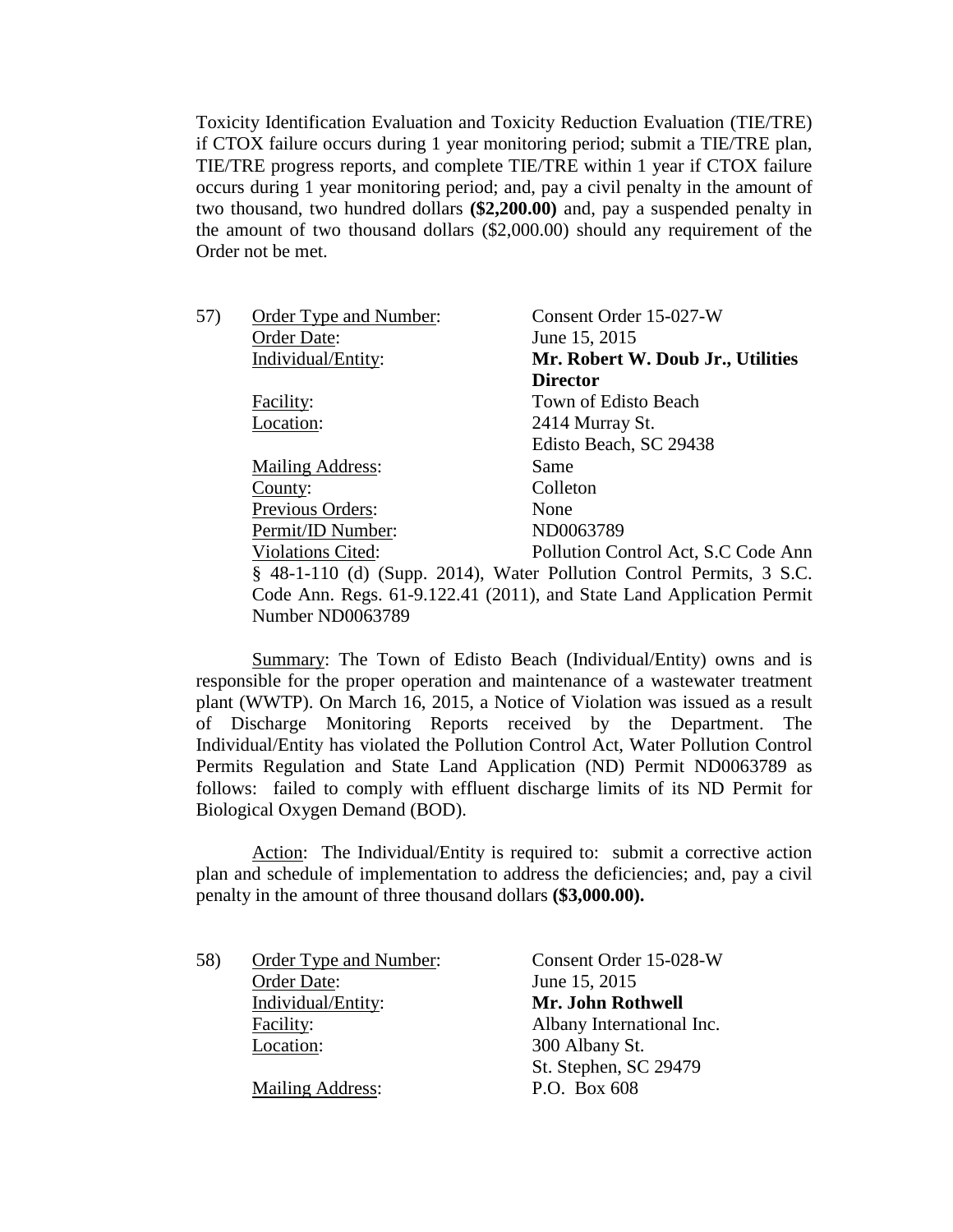|                                                                       | St. Stephen, SC 29479               |  |
|-----------------------------------------------------------------------|-------------------------------------|--|
| County:                                                               | Berkeley                            |  |
| Previous Orders:                                                      | None                                |  |
| Permit/ID Number:                                                     | SC0002569                           |  |
| <b>Violations Cited:</b>                                              | Pollution Control Act, S.C Code Ann |  |
| § 48-1-110 (Supp. 2014), Water Pollution Control Permits, 3 S.C. Code |                                     |  |
| Ann. Regs. 61-9.100.41(a) and (d) (2011), and National Pollutant      |                                     |  |
| Discharge Elimination System Permit Number SC0002569.                 |                                     |  |
|                                                                       |                                     |  |

Summary: Albany International Inc. (Individual/Entity) owns and is responsible for the proper operation and maintenance of a wastewater treatment plant (WWTP). On March 17, 2015, a Notice of Violation was issued as a result of Discharge Monitoring Reports received by the Department. The Individual/Entity has violated the Pollution Control Act, Water Pollution Control Permits Regulation and National Pollutant Discharge Elimination System (NPDES) Permit SC0002569 as follows: failed to comply with effluent discharge limits of its NPDES Permit for Total Suspended Solids (TSS) and Phenols.

Action: The Individual/Entity is required to submit a corrective action plan (CAP) and schedule of implementation to address the deficiencies; and, pay a civil penalty in the amount of three thousand dollars **(\$3,000.00)**.

| 59) | Order Type and Number:   | Consent Order 15-029-W                                                      |
|-----|--------------------------|-----------------------------------------------------------------------------|
|     | Order Date:              | June 15, 2015                                                               |
|     | Individual/Entity:       | Mr. Vernon Dunbar, Mayor                                                    |
|     | Facility:                | Town of New Ellenton WWTF                                                   |
|     | Location:                | East of the Town of New Ellenton                                            |
|     |                          | city limits                                                                 |
|     | <b>Mailing Address:</b>  | P.O. Box 459                                                                |
|     |                          | New Ellenton, SC 29809                                                      |
|     | County:                  | Aiken                                                                       |
|     | Previous Orders:         | None                                                                        |
|     | Permit/ID Number:        | ND0068454                                                                   |
|     | <b>Violations Cited:</b> | Pollution Control Act, S.C Code Ann                                         |
|     |                          | $\S$ 48-1-110(d) (Supp. 2014), Water Pollution Control Permits, 3 S.C. Code |
|     |                          | Ann. Regs. 61-9.122.41(a) and (d) (2011), and Stat Land Application         |
|     | Permit Number ND0068454. |                                                                             |

Summary: The Town of New Ellenton (Individual/Entity) owns and is responsible for the proper operation and maintenance of the New Ellenton Wastewater Treatment Facility (WWTF). On February 19, 2015, a Notice of Violation was issued as a result of Discharge Monitoring Reports received by the Department. The Individual/Entity has violated the Pollution Control Act, Water Pollution Control Permits Regulation and State Land Application (ND) Permit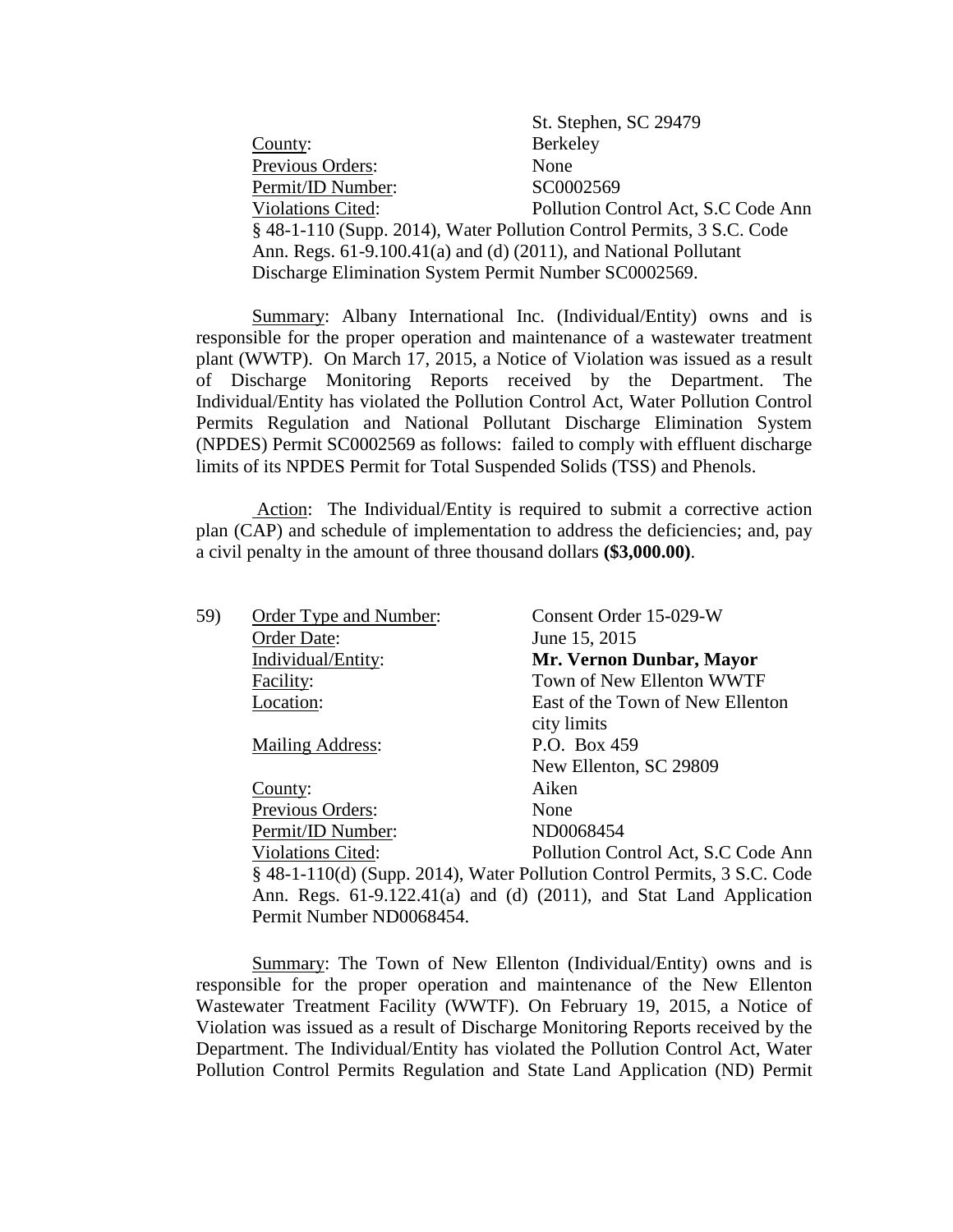0068454 as follows: failed to comply with effluent discharge limits of its NPDES/ND Permit for Fecal Coliform (FC).

Action: The Individual/Entity is required to: submit a corrective action plan (CAP) and schedule of implementation to address the deficiencies; and, pay a civil penalty in the amount of two thousand dollars **(\$2,000.00)** in four installments.

| 60) | Order Type and Number:                                    | Consent Order 15-031-W                     |
|-----|-----------------------------------------------------------|--------------------------------------------|
|     | Order Date:                                               | June 26, 2015                              |
|     | Individual/Entity:                                        | <b>SC Department of Transportation</b>     |
|     | Facility:                                                 | Highway 602 Widening Project               |
|     | Location:                                                 | SC Highway 602/Platt Springs Road          |
|     | <b>Mailing Address:</b>                                   | P.O. Box 191                               |
|     |                                                           | Columbia, SC 29202                         |
|     | County:                                                   | Lexington                                  |
|     | Previous Orders:                                          | None at this Site.                         |
|     | Permit/ID Number:                                         | MS4 Permit SCS040001                       |
|     |                                                           | NPDES Permit SCR10M380                     |
|     | <b>Violations Cited:</b>                                  | S.C. Code Ann. $\frac{8}{9}$ 48-1-90(a)(1) |
|     | (2008), S.C. Code Ann. Regs. 61-9.122.41(a) (Supp. 2012). |                                            |

Summary: South Carolina Department of Transportation (Individual/Entity) is responsible for land-disturbing activities associated with the widening of SC Highway 602 (Platt Springs Road) (Site), in Lexington County, South Carolina. On November 2, 2012, December 4, 2012, February 5, 2013, March 21, 2013, and August 13, 2013, the Site was inspected and rated unsatisfactory. The Individual/Entity has violated the Pollution Control Act and Water Pollution Control Permits Regulation as follows: discharged, or allowed the discharge of sediment into the environment, including waters of the State, in a manner other than in compliance with a Permit issued by the Department; failed to comply with its Municipal Separate Storm Sewer System (MS4) Permit and its National Pollutant Discharge Elimination System (NPDES) Permit in that it failed to install and maintain storm water management and sediment and erosion controls in accordance with the approved plans and failed to enforce the construction site runoff component of its MS4 Storm Water Management Plan.

Action: The Individual/Entity is required to: complete remediation of all reaches of the unnamed tributary to Congaree Creek; submit a corrective action plan to include measures to prevent future violations; submit a report, completed by a S.C. Registered Professional Engineer, certifying that all storm water management and sediment and erosion control devices are installed and functioning properly as specified by the approved SWPPP; and, pay a civil penalty in the amount of one hundred twenty thousand dollars **(120,000.00)**.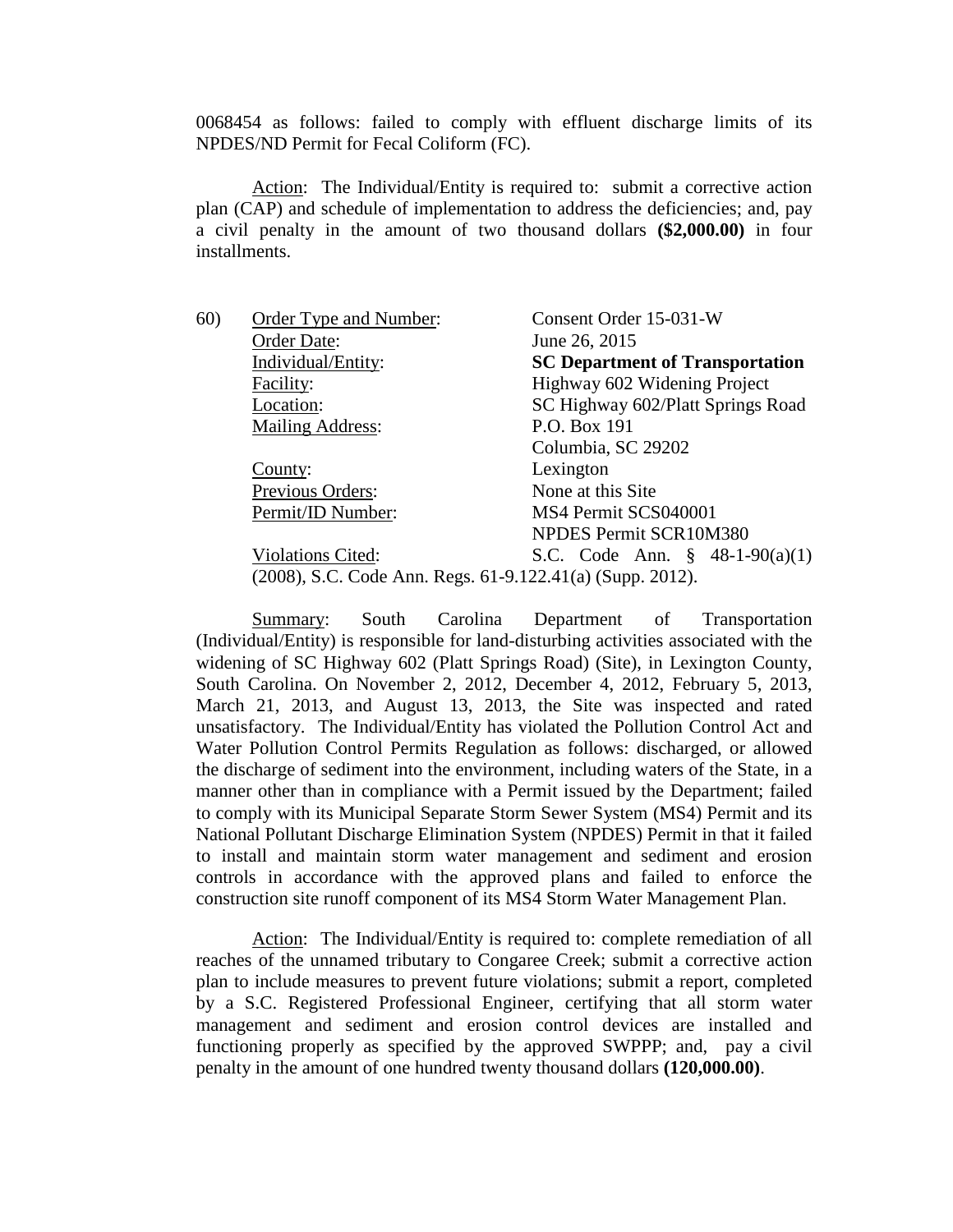# **BUREAU OF AIR QUALITY**

| 61) | Order Type and Number:               | Consent Order 15-012-A            |
|-----|--------------------------------------|-----------------------------------|
|     | Order Date:                          | April 9, 2015                     |
|     | Respondent:                          | <b>Mr. Elevelt Kerns</b>          |
|     | Facility:                            | <b>Residential Property</b>       |
|     | Location:                            | 148 Martello St., Moore, SC 29369 |
|     | <b>Mailing Address:</b>              | Same                              |
|     | County:                              | Spartanburg                       |
|     | Previous Orders:                     | None                              |
|     | Permit/ID Number:                    | N/A                               |
|     | <b>Violations Cited:</b>             | 5 South Carolina Code Ann. Regs.  |
|     | 61-62.2, Prohibition of Open Burning |                                   |

Summary: Mr. Elevelt Kerns (Individual/Entity) resides at 148 Martello Street, Moore, South Carolina (Site). On January 6, 2014, the Department conducted an open burning investigation at the Site. The Individual/Entity violated South Carolina Air Pollution Control Regulations as follows: burned materials prohibited by the Regulation.

Action: The Individual/Entity is required to: cease open burning except as in compliance with the Regulation; pay a civil penalty in the amount of six hundred dollars **(\$600.00)**; and, pay a suspended penalty in the amount of five thousand four hundred dollars (\$5,400.00) should any requirement of the Order not be met.

| 62) | <b>Order Type and Number:</b>   | Consent Order 15-013-A          |
|-----|---------------------------------|---------------------------------|
|     | Order Date:                     | April 1, 2015                   |
|     | Individual/Entity:              | <b>Carolina Ceramics, LLC</b>   |
|     | Facility:                       | Carolina Ceramics, LLC          |
|     | Location:                       | 9931 Two Notch Road             |
|     |                                 | Columbia, SC 29223              |
|     | <b>Mailing Address:</b>         | Same                            |
|     | County:                         | Richland                        |
|     | Previous Orders:                | None                            |
|     | Permit/ID Number:               | 1900-0007                       |
|     | <b>Violations Cited:</b>        | 5 S.C. Code Ann. Regs. 61-62.1, |
|     | Section II, Permit Requirements |                                 |

Summary: Carolina Ceramics (Individual/Entity) owns and operates a brick manufacturing facility. The Department issued Conditional Major Operating Permit CM-1900-0007 to the Individual/Entity, effective April 1, 2011. On June 17, 2014, an inspection was conducted. The Individual/Entity violated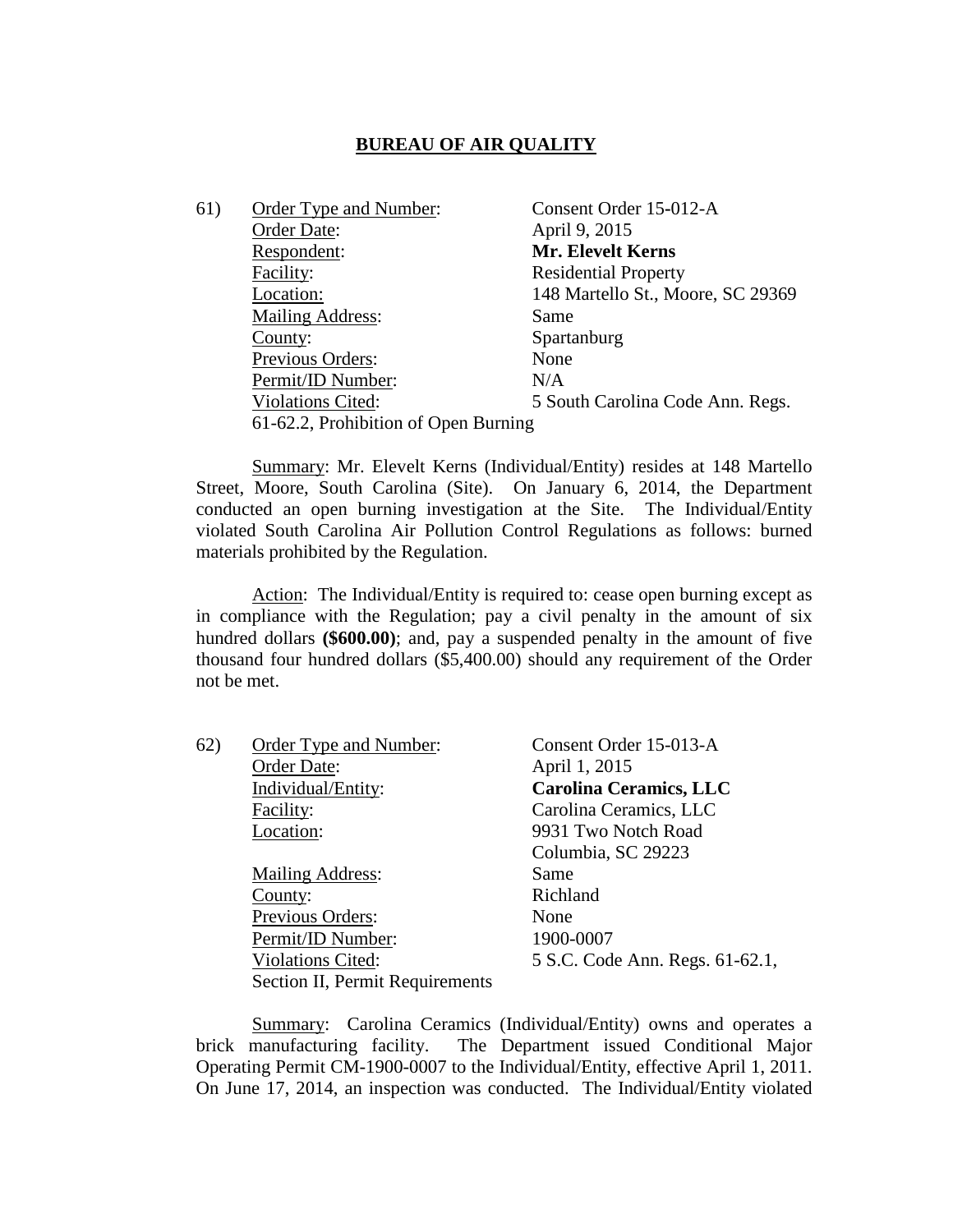South Carolina Air Pollution Control Regulations as follows: failed to conduct required Department-approved source tests, at least once every four years, on its scrubbers to verify and record Hydrogen Fluoride ("HF") capture and removal efficiencies.

Action: The Individual/Entity is required to: conduct a source test to determine the HF capture and removal efficiency on the Kiln 4 Scrubber; submit the results of the source test on Kiln 4 Scrubber; conduct source tests to determine the HF capture and removal efficiencies of the Scrubbers in November 2017 in order to remain on the testing schedule contained in the Permit; and, pay a civil penalty in the amount of twenty-four thousand dollars **(\$24,000.00)**, payable in three equal payments.

| 63) | Order Type and Number:   | Consent Order 15-014-A                  |
|-----|--------------------------|-----------------------------------------|
|     | Order Date:              | April 23, 2015                          |
|     | Individual/Entity:       | <b>ARM Environmental Services, Inc.</b> |
|     | Facility:                | <b>Commercial Office Building</b>       |
|     | Location:                | 2221 Devine Street                      |
|     |                          | Columbia, SC 29205/                     |
|     |                          | 409 East Main Street                    |
|     |                          | Lexington, SC 29072                     |
|     | <b>Mailing Address:</b>  | P.O. Box 50285                          |
|     |                          | Columbia SC 29250                       |
|     | County:                  | Richland                                |
|     | Previous Orders:         | None                                    |
|     | Permit/ID Number:        | Asbestos Abatement Project License      |
|     |                          | R1309066                                |
|     | <b>Violations Cited:</b> | 7 S.C. Code Ann. Regs.61-86.1,          |
|     | Section XVII.D.3.b.      |                                         |

Summary: ARM Environmental Services, Inc. (Individual/Entity) is a licensed asbestos abatement contractor. On November 29, 2013, and December 3, 2013, the Department conducted investigations at the Devine Street location. On June 24, 2014, and June 26, 2014, the Department conducted investigations at the East Main Street location. The Individual/Entity violated Federal and State Standards of Performance for Asbestos Projects as follows: failed to ensure that the work area is inspected for any remaining visible residue and perform additional cleaning as necessary.

Action: The Individual/Entity is required to: ensure that the work area is inspected for any remaining visible residue and perform additional cleaning if necessary; and, pay a civil penalty in the amount of five thousand dollars (**\$5,000.00**).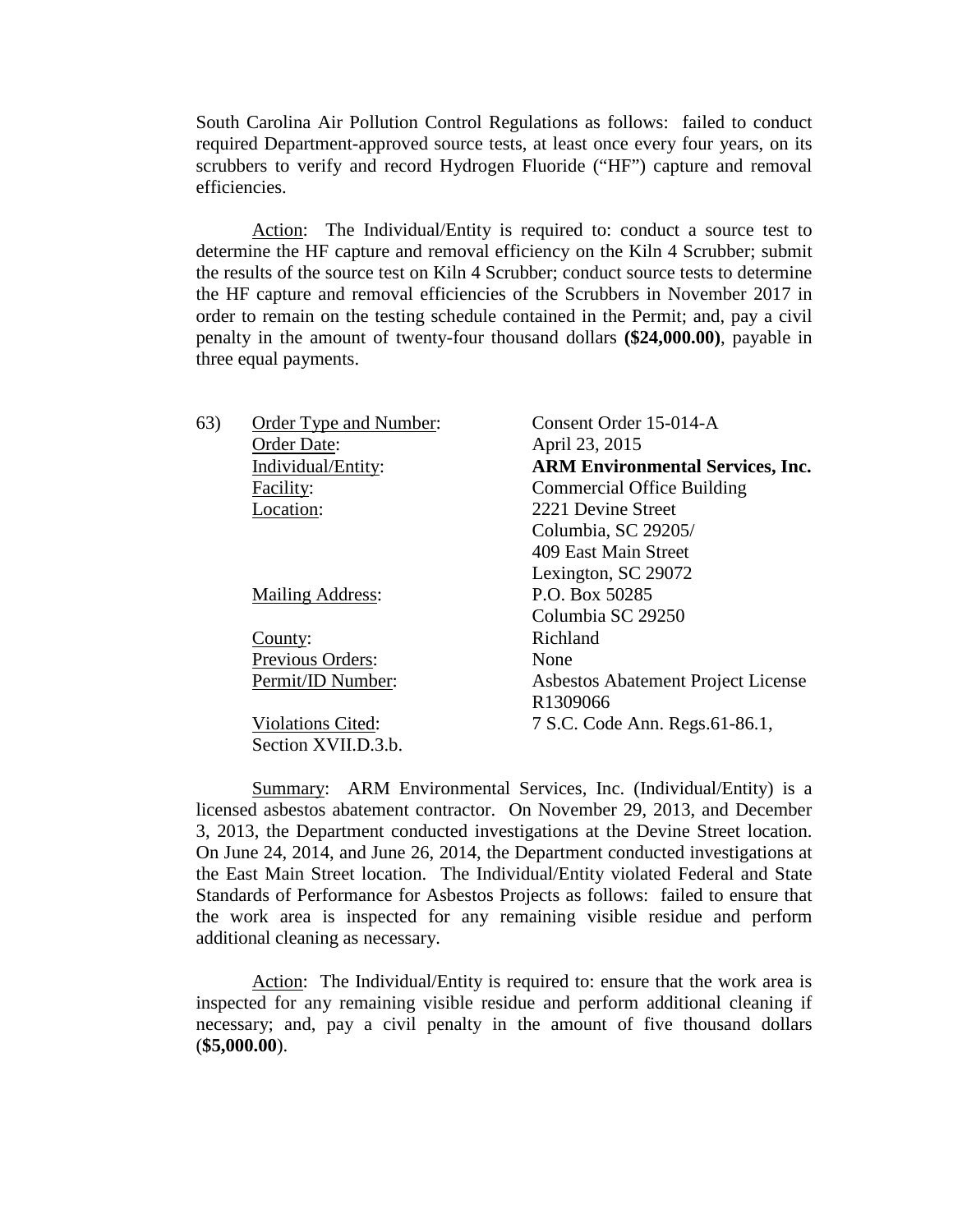| 64) | Order Type and Number:                                              | Consent Order 15-015-A         |
|-----|---------------------------------------------------------------------|--------------------------------|
|     | Order Date:                                                         | April 17, 2015                 |
|     | Individual/Entity:                                                  | PFC, Inc. d.b.a. Stingray Boat |
|     |                                                                     | Company                        |
|     | Facility:                                                           | <b>Stingray Boat Company</b>   |
|     | Location:                                                           | 625 Railroad Avenue            |
|     |                                                                     | Hartsville, SC 29550           |
|     | <b>Mailing Address:</b>                                             | P.O. Box 669                   |
|     |                                                                     | Hartsville, SC 29551           |
|     | County:                                                             | Darlington                     |
|     | Previous Orders:                                                    | None                           |
|     | Permit/ID Number:                                                   | 0820-0040                      |
|     | <b>Violations Cited:</b>                                            | U.S. EPA 40 CFR Part 70, State |
|     | Operating Permit Programs, and 5 South Carolina Code Ann. Regs. 61- |                                |
|     | 62.70, Title V Operating Permit Program                             |                                |

Summary: PFC, Inc. d.b.a. Stingray Boat Company (Individual/Entity) owns and operates a boat manufacturing facility. The Department issued Title V Air Quality Permit 0820-0040 to the Individual/Entity, effective April 1, 2010. On October 3, 2014, an incomplete Title V Permit renewal application was received. The Individual/Entity has violated U.S. EPA Regulations at 40 CFR and South Carolina Air Pollution Control Regulations as follows: failed to submit a complete Title V Permit renewal application to the Department by September 30, 2014.

Action: The Individual/Entity is required to: comply with all terms and conditions of Title V Permit TV-0820-0040, effective April 1, 2010, until such time as the Department takes final action on the application for renewal; henceforth submit a timely and complete Title V Permit renewal application to the Department in accordance with the Title V Regulations; and, pay a civil penalty in the amount of four thousand dollars **(\$4,000.00)**.

| 65) | Order Type and Number:  | Consent Order 15-016-A              |
|-----|-------------------------|-------------------------------------|
|     | Order Date:             | April 17, 2015                      |
|     | Respondent:             | <b>SantoLubes Manufacturing LLC</b> |
|     |                         | dba Blackman Uhler Specialties      |
|     | Facility:               | <b>Blackman Uhler Specialties</b>   |
|     | Location:               | 2155 W. Croft Circle                |
|     |                         | Spartanburg, SC 29302               |
|     | <b>Mailing Address:</b> | P.O. Box 6740                       |
|     |                         | Spartanburg, SC 29304               |
|     | County:                 | Spartanburg                         |
|     | Previous Orders:        | 11-049-A (\$7,800.00);              |
|     |                         | 10-036-A (\$4,000.00)               |
|     |                         |                                     |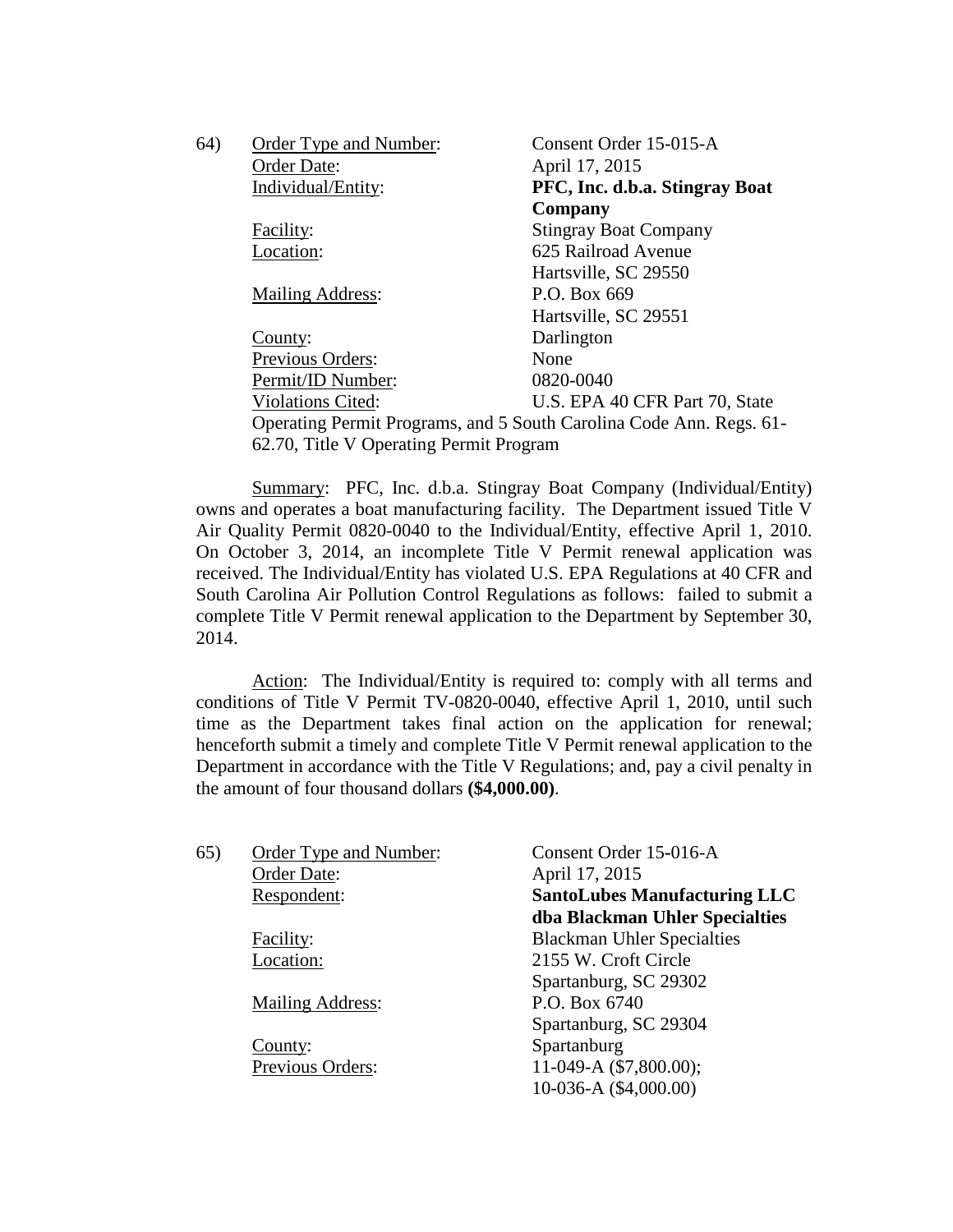Permit/ID Number: 2060-0029 Section II, Permit Requirements

Violations Cited: 5 S.C. Code Ann. Regs. 61-62.1,

Summary: SantoLubes Manufacturing LLC d.b.a. Blackman Uhler Specialties (Individual/Entity) manufactures synthetic oils and other specialty chemicals. The Department issued Conditional Major Air Quality Permit 2060- 0029 to the Individual/Entity, effective July 1, 2009. On December 18, 2013, the Department conducted a comprehensive inspection. The Individual/Entity violated South Carolina Air Pollution Control Regulations as follows: failed to maintain and operate a liquid flow rate meter on a scrubber and ensure the scrubber was operational when the applicable process was operating, in accordance with the Conditional Major Permit.

Action: The Individual/Entity is required to: henceforth maintain and operate the liquid flow rate meter on the scrubber and record parameters each shift during source operation; henceforth ensure and document the scrubber is operational when the applicable process is operating; and, pay a civil penalty in the amount of four thousand dollars **(\$4,000.00).**

| 66) | Order Type and Number:                                                   | Consent Order 15-017-A                |
|-----|--------------------------------------------------------------------------|---------------------------------------|
|     | Order Date:                                                              | April 23, 2015                        |
|     | Individual/Entity:                                                       | <b>Tube City IMS, LLC</b>             |
|     | Facility:                                                                | Tube City IMS                         |
|     | Location:                                                                | 310 New State Road                    |
|     |                                                                          | Cayce SC 29033                        |
|     | <b>Mailing Address:</b>                                                  | 1155 Business Center Drive            |
|     |                                                                          | Horsham PA 19044-3454                 |
|     | County:                                                                  | Lexington                             |
|     | Previous Orders:                                                         | None                                  |
|     | Permit/ID Number:                                                        | TV-1560-0124                          |
|     | <b>Violations Cited:</b>                                                 | U.S. EPA 40 CFR $70.5(a)(1)(iii)$ and |
|     | 70.5(d), 5 S.C. Code Ann. Regs. 61-62.70.5(a)(1)(iii) and 70.5(d), and 5 |                                       |
|     | S.C. Code Ann. Regs. 61-62.1 (Supp. 2013), Section II, Permit            |                                       |
|     | Requirements                                                             |                                       |
|     |                                                                          |                                       |

Summary: Tube City (Individual/Entity) operates a steel slag handling and processing facility. The Department issued Title V Air Quality permit TV-1560-0124 to the Individual/Entity, effective July 1, 2010. On April 2, 2015, the Department issued a Notice of Alleged Violation as a result of a records review. The Individual/Entity violated U.S. EPA Regulations at 40 CFR and South Carolina Air Pollution Control Regulations as follows: failed to submit a complete Title V Permit renewal application to the Department at least six months prior to the date of permit expiration on December 31, 2014.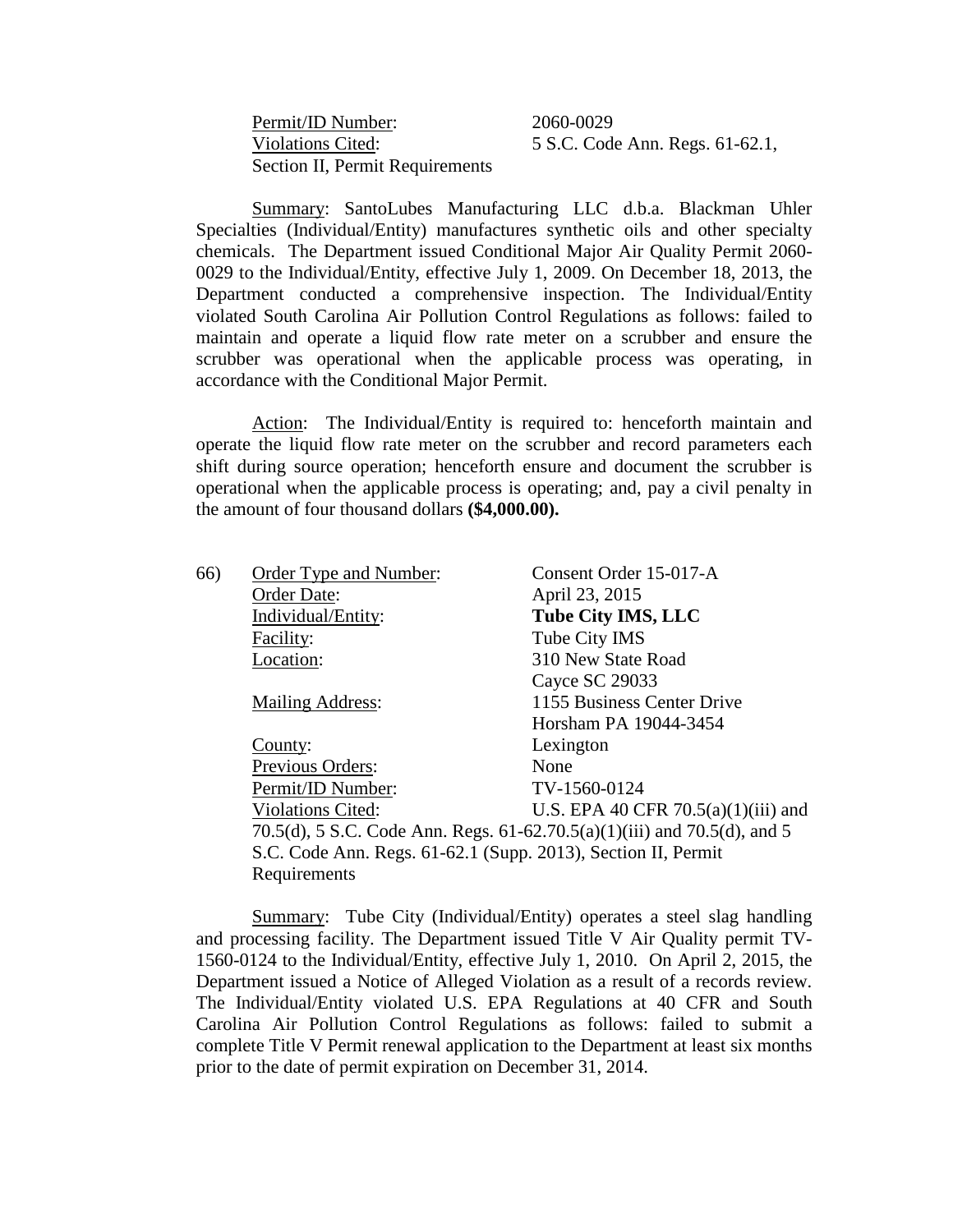Action: The Individual/Entity is required to: comply with the terms and conditions of its current Title V Permit until such time as the Department takes final action on the application for renewal; henceforth submit Title V Permit renewal applications at least six months prior to the date of permit expiration; and pay a civil penalty in the amount of four thousand dollars (**\$4,000.00**).

| 67) | Order Type and Number:                                                   | Consent Order 15-018-A                                                |
|-----|--------------------------------------------------------------------------|-----------------------------------------------------------------------|
|     | Order Date:                                                              | April 27, 2015                                                        |
|     | Respondent:                                                              | <b>KapStone Charleston Kraft LLC</b>                                  |
|     | Facility:                                                                | KapStone Charleston Kraft LLC                                         |
|     | Location:                                                                | 5600 Virginia Ave.                                                    |
|     |                                                                          | N. Charleston, SC 29406                                               |
|     | Mailing Address:                                                         | P.O. Box 118005                                                       |
|     |                                                                          | Charleston, SC 29423                                                  |
|     | County:                                                                  | Charleston                                                            |
|     | Previous Orders:                                                         | None                                                                  |
|     | Permit/ID Number:                                                        | 0560-0008                                                             |
|     | <b>Violations Cited:</b>                                                 | U.S. EPA 40 CFR $60.282(a)(2)$ and                                    |
|     |                                                                          | 5 S.C. Code Ann. Regs. 61-62.60, Subpart BB (Subpart BB); U.S. EPA 40 |
|     | CFR $63.862(a)(1)(ii)(C)$ and $5 S.C. Code Ann. Regs. 61-62.63, Subpart$ |                                                                       |
|     | MM (Subpart MM); and 5 S.C. Code Ann. Regs. 61-62.1, Section II,         |                                                                       |
|     | Permit Requirements.                                                     |                                                                       |

Summary: KapStone Charleston Kraft LLC (Individual/Entity) owns and operates an integrated pulp and paper mill. The Department issued Part 70 (Title V) Air Quality Operating Permit TV-0560-0008 (Title V Permit) to the Individual/Entity, effective January 1, 2013. Based on a review of records a Notice of Alleged Violation was issued on October 13, 2014. The Individual/Entity violated U.S. EPA Regulations, South Carolina Air Pollution Control Regulations, and its Title V Permit as follows: failed to limit particulate matter (PM) emissions from its smelt dissolving tank (SDT) in accordance with the requirements of Subpart BB, Subpart MM, and its Title V Permit.

Action: The Individual/Entity is required to: limit PM emissions from the SDT in accordance with Subpart BB, Subpart MM, and its Title V Permit; and pay a civil penalty in the amount of forty thousand dollars **(\$40,000.00)**.

| 68) | Order Type and Number: | Consent Order 15-019-A        |
|-----|------------------------|-------------------------------|
|     | Order Date:            | May 14, 2015                  |
|     | Respondent:            | Mr. Stewart Mann & Mrs. Nancy |
|     |                        | <b>Mann</b>                   |
|     | Facility:              | <b>Residential Property</b>   |
|     | Location:              | 9657 Black Horse Run Road     |
|     |                        | Fort Mill, SC 29707           |
|     |                        |                               |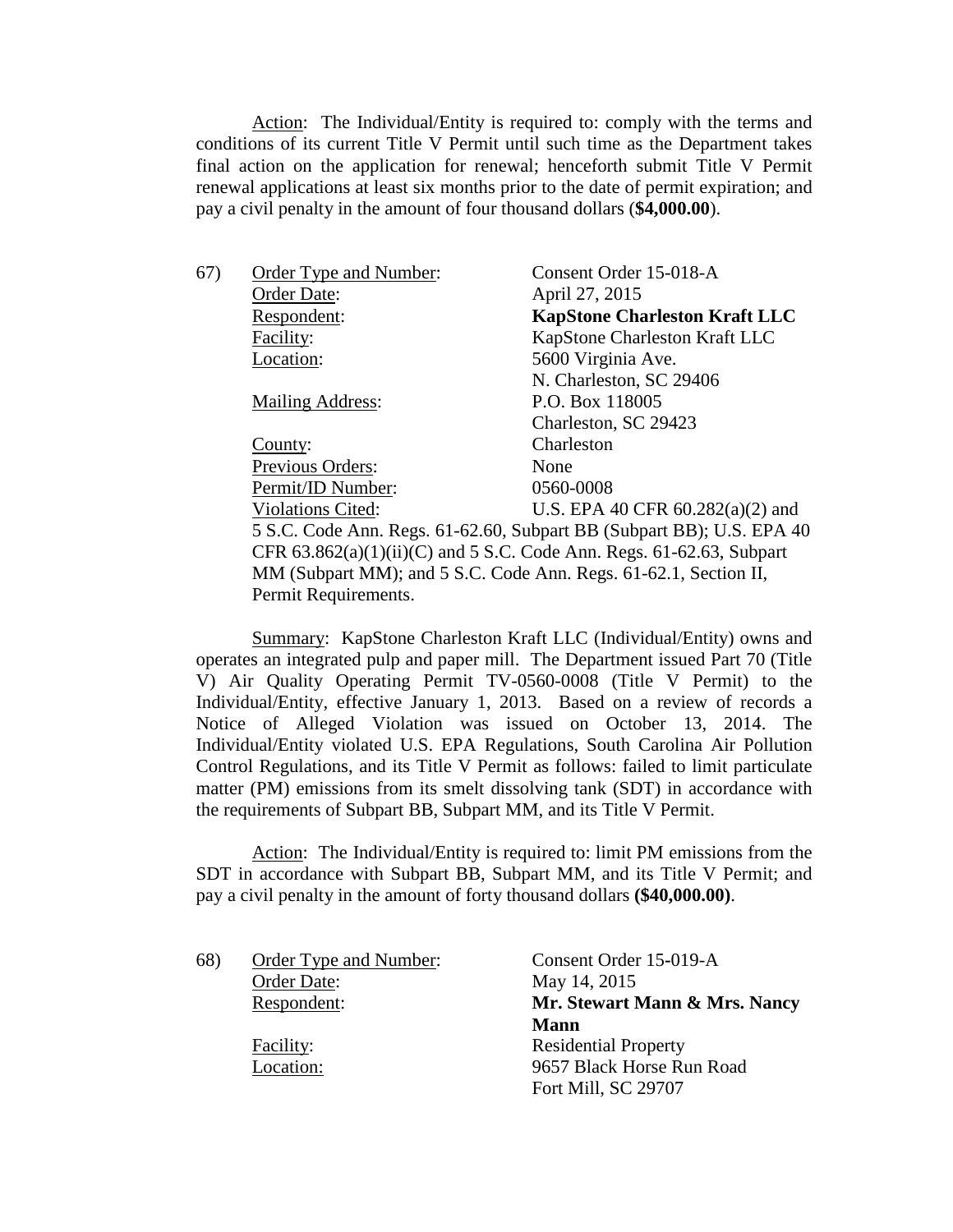| <b>Mailing Address:</b>              | Same                             |
|--------------------------------------|----------------------------------|
| County:                              | Lancaster                        |
| Previous Orders:                     | None                             |
| Permit/ID Number:                    | N/A                              |
| Violations Cited:                    | 5 South Carolina Code Ann. Regs. |
| 61-62.2, Prohibition of Open Burning |                                  |

Summary: Mr. Stewart Mann and Mrs. Nancy Mann (Individuals/Entities) reside at 9657 Black Horse Run Road, Fort Mill, South Carolina. On January 29, 2015, the Department conducted an open burning investigation. The Individuals/Entities violated South Carolina Air Pollution Control Regulations as follows: burned materials prohibited by the Regulation.

Action: The Individual/Entity is required to: cease open burning, except as in compliance with the Regulation; and pay a civil penalty in the amount of five hundred dollars **(\$500.00)**.

| 69) | Order Type and Number:                                                | Consent Order 15-020-A           |
|-----|-----------------------------------------------------------------------|----------------------------------|
|     | Order Date:                                                           | May 18, 2015                     |
|     | Individual/Entity:                                                    | Green Link Wood Industries, Inc. |
|     | Facility:                                                             | Green Link Wood Industries, Inc. |
|     | Location:                                                             | 225 Veneer Lane                  |
|     |                                                                       | Olar, SC 29843                   |
|     | <b>Mailing Address:</b>                                               | P.O. Box 138                     |
|     |                                                                       | Olar, SC 29843                   |
|     | County:                                                               | Bamberg                          |
|     | <b>Previous Orders:</b>                                               | None                             |
|     | Permit/ID Number:                                                     | 0260-0001                        |
|     | <b>Violations Cited:</b>                                              | U.S. EPA 40 CFR $63.11225(a)(2)$ |
|     | and 5 S.C. Code Ann. Regs. 61-62.63, Subpart JJJJJJ, 5 S.C. Code Ann. |                                  |
|     | Regs. 61-62.1, Section II, Permit Requirements, and 5 S.C. Code Ann.  |                                  |
|     | Regs. 61-62.5, Standard No. 1                                         |                                  |

Summary: Green Link Wood Industries, Inc. (Individual/Entity) manufactures wood veneer from hardwood logs. The Department issued Air Quality Operating Permit 0260-0001 (Permit) to the Individual/Entity, effective June 3, 2008. On July 30, 2014, the Department conducted an inspection. The Individual/Entity violated U.S. EPA Regulations at 40 CFR, South Carolina Air Pollution Control Regulations and Permit as follows: failed to submit to the Department an Initial Notification and a Notice of Compliance Status with 40 CFR, Subpart JJJJJJ and failed to conduct or request an extension to biennial source tests on its scrubbers in 2012 and 2014.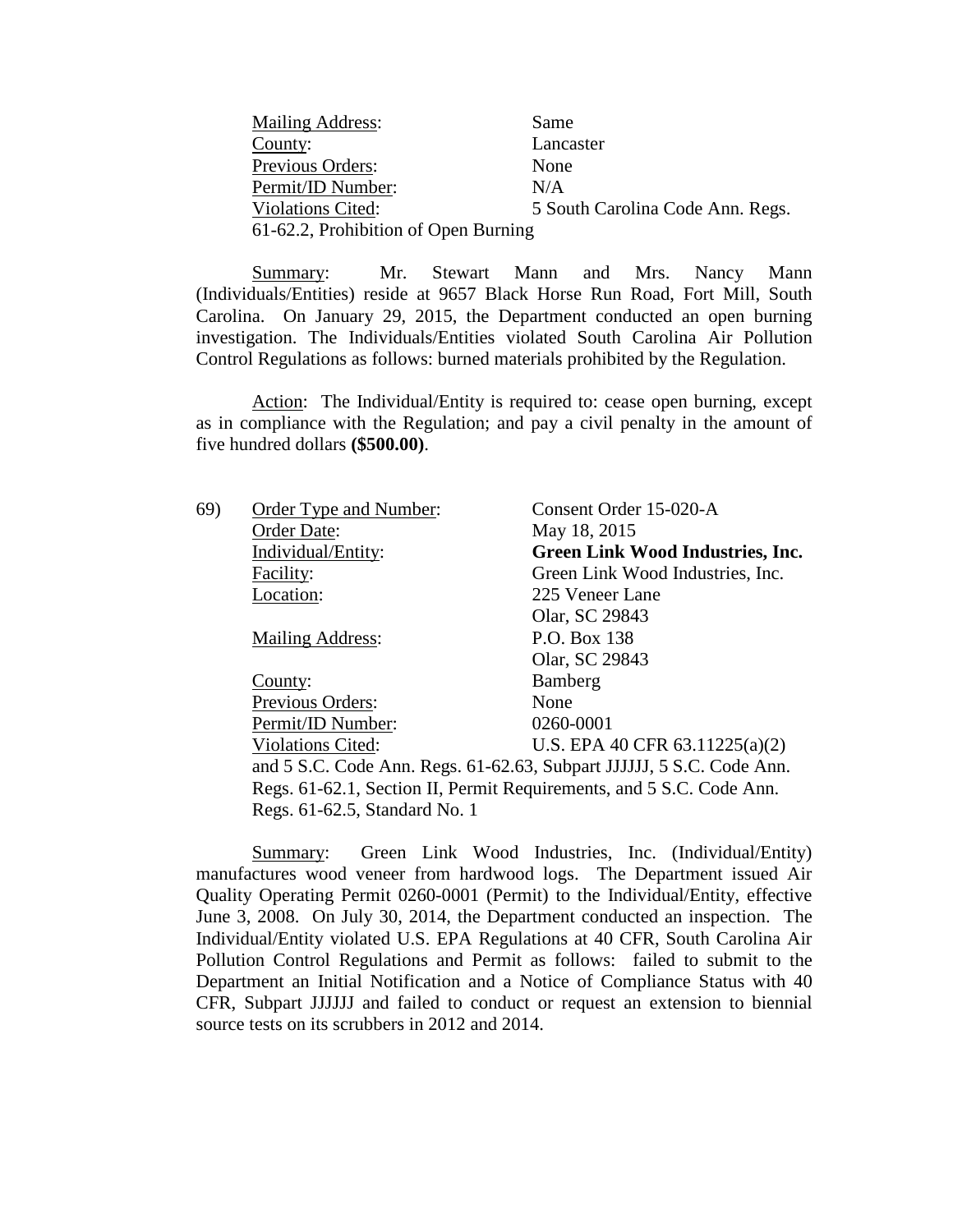Action: The Individual/Entity is required to: henceforth comply with all applicable requirements of Subpart JJJJJJ, Standard No. 1, and the Permit; and pay a civil penalty in the amount of nine thousand dollars **(\$9,000.00)**.

| 70) | Order Type and Number:               | Consent Order 15-021-A            |
|-----|--------------------------------------|-----------------------------------|
|     | Order Date:                          | May 20, 2015                      |
|     | Respondent:                          | Mr. Charles F. Wells, Sr.         |
|     | Facility:                            | <b>Residential Property</b>       |
|     | Location:                            | 1646 Joyner Road, Aiken, SC 29823 |
|     | <b>Mailing Address:</b>              | Same                              |
|     | County:                              | Aiken                             |
|     | Previous Orders:                     | None                              |
|     | Permit/ID Number:                    | N/A                               |
|     | <b>Violations Cited:</b>             | 5 South Carolina Code Ann. Regs.  |
|     | 61-62.2, Prohibition of Open Burning |                                   |
|     |                                      |                                   |

Summary: Mr. Charles F. Wells, Sr. (Individual/Entity) resides at 1646 Joyner Road, Aiken, South Carolina. On January 29, 2015, the Department conducted an open burning investigation. The Individual/Entity violated South Carolina Air Pollution Control Regulations as follows: burned materials prohibited by the Regulation.

Action: The Individual/Entity is required to: cease open burning except as in compliance with the Regulation; and, pay a civil penalty in the amount of six hundred dollars **(\$600.00)**.

| 71) | Order Type and Number:                                         | Consent Order 15-022-A          |
|-----|----------------------------------------------------------------|---------------------------------|
|     | Order Date:                                                    | June 2, 2015                    |
|     | Individual/Entity:                                             | <b>Qualawash Holdings, LLC</b>  |
|     | Facility:                                                      | <b>Qualawash Holdings, LLC</b>  |
|     | Location:                                                      | 131 South Garrison Road         |
|     |                                                                | Rock Hill SC 29730              |
|     | <b>Mailing Address:</b>                                        | Same                            |
|     | County:                                                        | York                            |
|     | Previous Orders:                                               | None                            |
|     | Permit/ID Number:                                              | CM-2440-0050                    |
|     | <b>Violations Cited:</b>                                       | 5 S.C. Code Ann. Regs. 61-62.1, |
|     | II.H.3, and 5 S.C. Code Ann. Regs. 61-62.1, Section II, Permit |                                 |
|     | Requirements                                                   |                                 |

Summary: Qualawash Holdings, LLC (Individual/Entity) cleans tanker trucks at its facility. The Department issued Conditional Major Air Quality Permit CM-2440-0050 to the Individual/Entity, effective October 1, 2008. On May 12, 2015, the Department issued a Notice of Alleged Violation. The Individual/Entity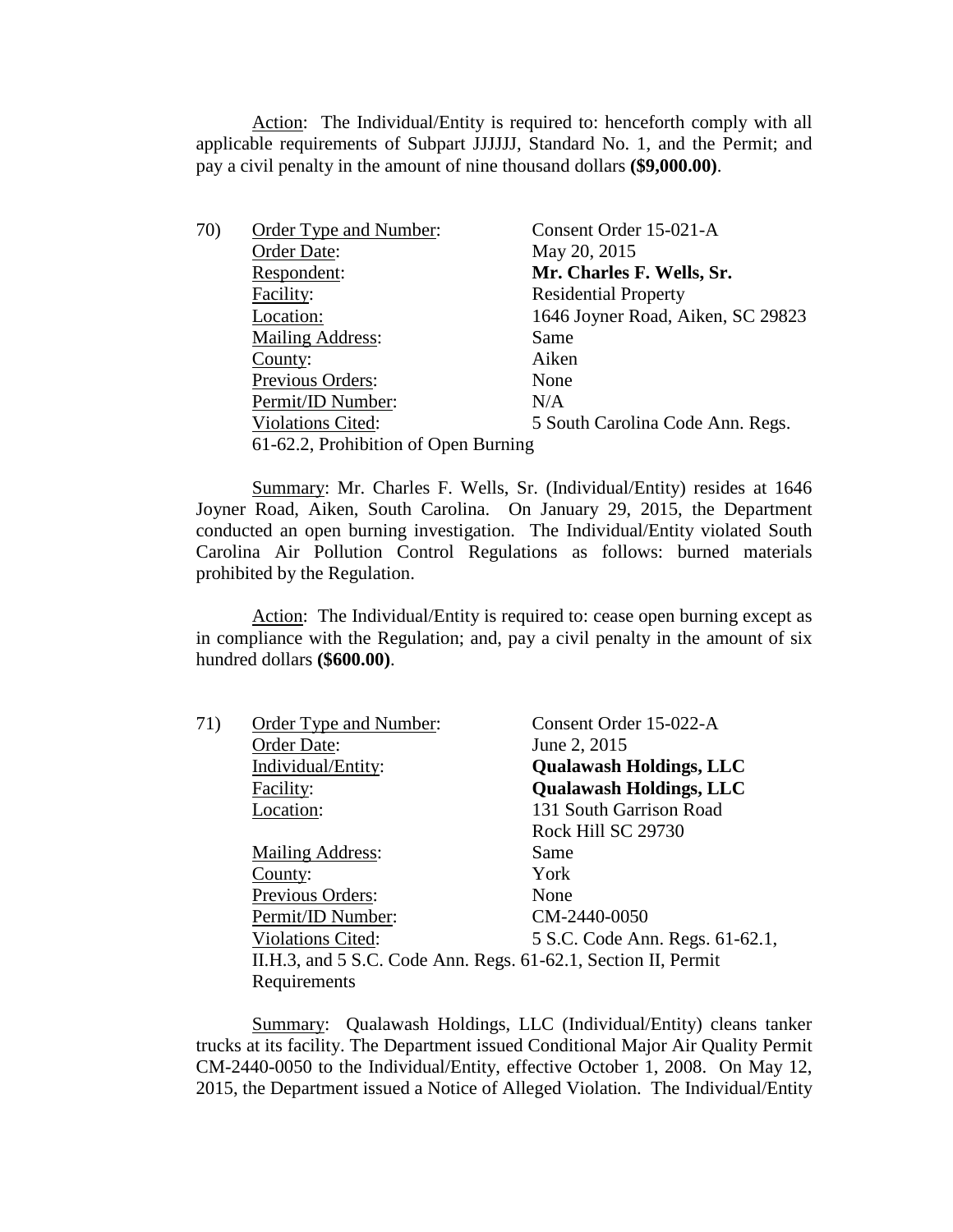violated South Carolina Air Pollution Control Regulations, in that it failed to submit a complete permit renewal application to the Department at least 90 days prior to the date of permit expiration.

Action: The Individual/Entity is required to: comply with the terms and conditions of its current permit until such time as the Department takes final action on the application for renewal; henceforth submit permit renewal applications at least 90 days prior to the date of permit expiration; and pay a civil penalty in the amount of four thousand dollars (**\$4,000.00**).

| Order Type and Number:                                       | Consent Order 15-024-A                                                  |
|--------------------------------------------------------------|-------------------------------------------------------------------------|
| Order Date:                                                  | June 18, 2015                                                           |
| Individual/Entity:                                           | Roya Foods, Inc.                                                        |
| Facility:                                                    | Roya Foods, Inc.                                                        |
| Location:                                                    | 782 Columbia Hwy                                                        |
|                                                              | Saluda, SC 29138                                                        |
| <b>Mailing Address:</b>                                      | Same                                                                    |
| County:                                                      | Saluda                                                                  |
| Previous Orders:                                             | None                                                                    |
| Permit/ID Number:                                            | NA.                                                                     |
| <b>Violations Cited:</b>                                     | U.S. EPA 40 CFR $61.145(a)$ and 7                                       |
|                                                              | S.C. Code Ann. Regs. 61-86.1, Section VI.A.1., U.S. EPA 40 CFR          |
|                                                              | 61.145(c)(1) and 7 S.C. Code Ann. Regs. 61-86.1, Section XVI.C.2., U.S. |
|                                                              | EPA 40 CFR 61.145(b)(1) and 7 S.C. Code Ann. Regs.61-86.1, Section      |
|                                                              | XVI.B.1.a., U.S. EPA 40 CFR 61.150(a) and 7 S.C. Code Ann. Regs. 61-    |
|                                                              | 86.1, Sections XVI.F.2., 7 S.C. Code Ann. Regs. 61-86.1, Section        |
|                                                              | XVI.B.2., and XVI.G., 7 S.C. Code Ann. Regs. 61-86.1, Section IV.A.1.   |
| and V.B.3., 7 S.C. Code Ann. Regs. 61-86.1, Section V.C.3.a. |                                                                         |
|                                                              |                                                                         |

Summary: Roya Foods Inc. (Individual/Entity) operates a manufacturing facility located at 782 Columbia Hwy. in Saluda, South Carolina (site). On May 20, 2014, the Department conducted an investigation at the site, and determined the Individual/Entity demolished a regulated structure in. The Individual/Entity violated U.S. EPA and South Carolina Standards of Performance for Asbestos Projects as follows: failed to ensure that an inspection was performed to identify the presence, location, and estimated quantity of ACM prior to beginning demolition; failed to ensure that all asbestos-containing materials were removed in accordance with the applicable work practice requirements, failed to submit a written notice of intent to demolish to the Department at least 10 working days prior to beginning demolition activities at the site; failed to ensure that all ACM was disposed of in accordance with applicable disposal requirements; failed to obtain a Department-issued demolition license and pay the applicable license fee, prior to demolishing a regulated structure; failed to obtain a Department-issued asbestos abatement project license and asbestos demolition license prior to engaging in an asbestos project; and failed to ensure each worker met the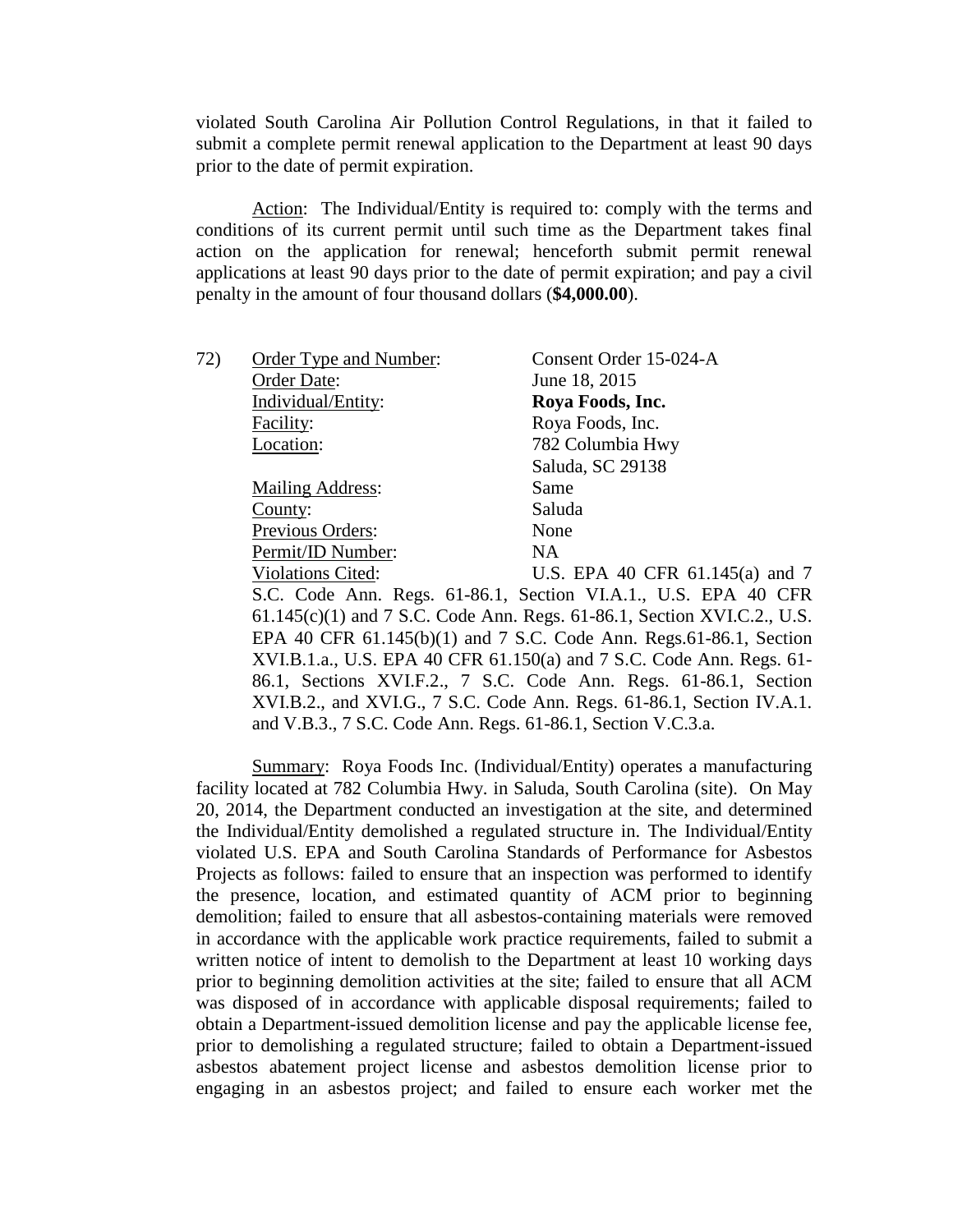applicable training and licensing requirements prior to engaging in a regulated asbestos project.

Action: The Individual/Entity is required to: henceforth ensure that all applicable inspection, demolition, work practice, and disposal procedures are followed in accordance with all Federal and State Asbestos Regulations; and, pay a civil penalty in the amount of twenty thousand, five hundred dollars **(\$20,500.00).**

| 73) | Order Type and Number:             | Consent Order 15-025-A                                             |
|-----|------------------------------------|--------------------------------------------------------------------|
|     | Order Date:                        | June 24, 2015                                                      |
|     | Individual/Entity:                 | <b>Boggs Materials, Inc.</b>                                       |
|     | Facility:                          | Boggs Materials, Inc.                                              |
|     | Location:                          | 4807 South Hwy 41                                                  |
|     |                                    | Mullins, SC 29574                                                  |
|     | Mailing Address:                   | P.O. Box 1609                                                      |
|     |                                    | <b>Monroe, NC 28111</b>                                            |
|     | County:                            | Marion                                                             |
|     | Previous Orders:                   | None                                                               |
|     | Permit/ID Number:                  | 9900-0400                                                          |
|     | <b>Violations Cited:</b>           | 5 S.C. Code Ann. Regs. 61-62.5,                                    |
|     |                                    | Standard No. 4, 5 S.C. Code Ann. Regs. 61-62.1, Section II, Permit |
|     |                                    | Requirements, and U.S. EPA 40 CFR 60.92(a)(1) and 5 S.C. Code Ann. |
|     | Regs. 61-62.60.92(a)(1), Subpart I |                                                                    |

Summary: Boggs Materials, Inc. (Individual/Entity) operates a portable 300 ton per hour drum mix hot mix asphalt plant ("ID-AP"). The Department issued General Conditional Major Permit 9900-0400 (Permit) to the Individual/Entity, effective August 5, 2013. On October 28, 2014, the Department received the results of a source test and issued a Notice of Alleged Violation. The Individual/Entity violated U.S. EPA Regulations at 40 CFR, South Carolina Air Pollution Control Regulations and its Permit as follows: failed to conduct or request an extension to biennial source tests on ID-AP in 2014; and failed to limit PM emissions during a Department-approved source test as required by Subpart I and the Permit.

Action: The Individual/Entity is required to: henceforth conduct a periodic test on ID-AP every two years to determine compliance with the permitted PM emissions limit, in accordance with the requirements of Standard No. 4 and the Permit; and pay to the Department a civil penalty in the amount of seven thousand dollars **(\$7,000.00)**.

74) Order Type and Number: Consent Order 15**-**026-A Order Date: June 24, 2015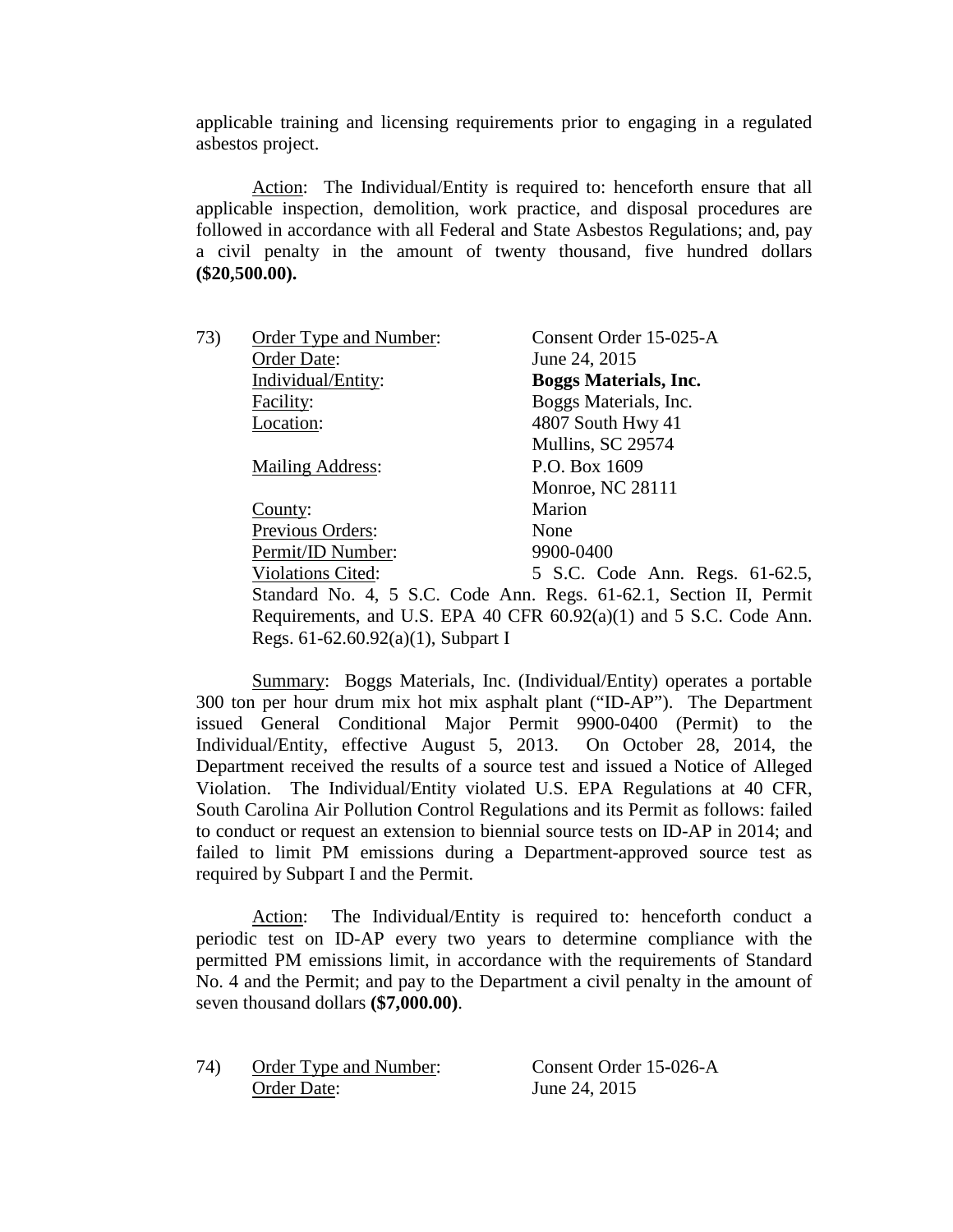| Respondent:                          | Mr. Marshall Ingram              |
|--------------------------------------|----------------------------------|
| Facility:                            | <b>Residential Property</b>      |
| Location:                            | 7230 Fork Road                   |
|                                      | Effingham, SC 29541              |
| <b>Mailing Address:</b>              | Same                             |
| County:                              | Florence                         |
| Previous Orders:                     | None                             |
| Permit/ID Number:                    | N/A                              |
| Violations Cited:                    | 5 South Carolina Code Ann. Regs. |
| 61-62.2, Prohibition of Open Burning |                                  |

Summary: Mr. Marshall Ingram (Individual/Entity) resides at 7230 Fork Road, Effingham, South Carolina (Site). On February 21, 2013, the Department conducted an open burning investigation. The Individual/Entity violated South Carolina Air Pollution Control Regulations as follows: burned materials prohibited by the Regulation.

Action: The Individual/Entity is required to: cease open burning except as in compliance with the Regulation; and, pay a civil penalty in the amount of two hundred fifty dollars **(\$250.00)**.

# **BUREAU OF ENVIRONMENTAL HEALTH SERVICES**

Order Date: April 23, 2015 Individual/Entity: **China Wok II, Inc.** Facility: China Wok II Location: 3981 Platt Springs Road

> Mailing Address: Same County: Lexington Previous Orders: None Permit/ID Number: 32-206-05960<br>Violations Cited: 5.C. Code Ann 501.16

75) Order Type and Number: Consent Order 2014-206-03-113 West Columbia, SC 29170 S.C. Code Ann. Regs. 61-25, 3-

Summary: China Wok II, Inc. (Individual/Entity) owns and operates China Wok II located in Lexington, South Carolina. The Department conducted inspections on August 8, 2013 and July 21, 2014. The Individual/Entity violated the violated the South Carolina Retail Food Establishment Regulation as follows: failed to maintain proper holding temperatures.

Action: The Individual/Entity is required to: maintain proper holding temperatures of Time/Temperature Control for Safety Foods (potentially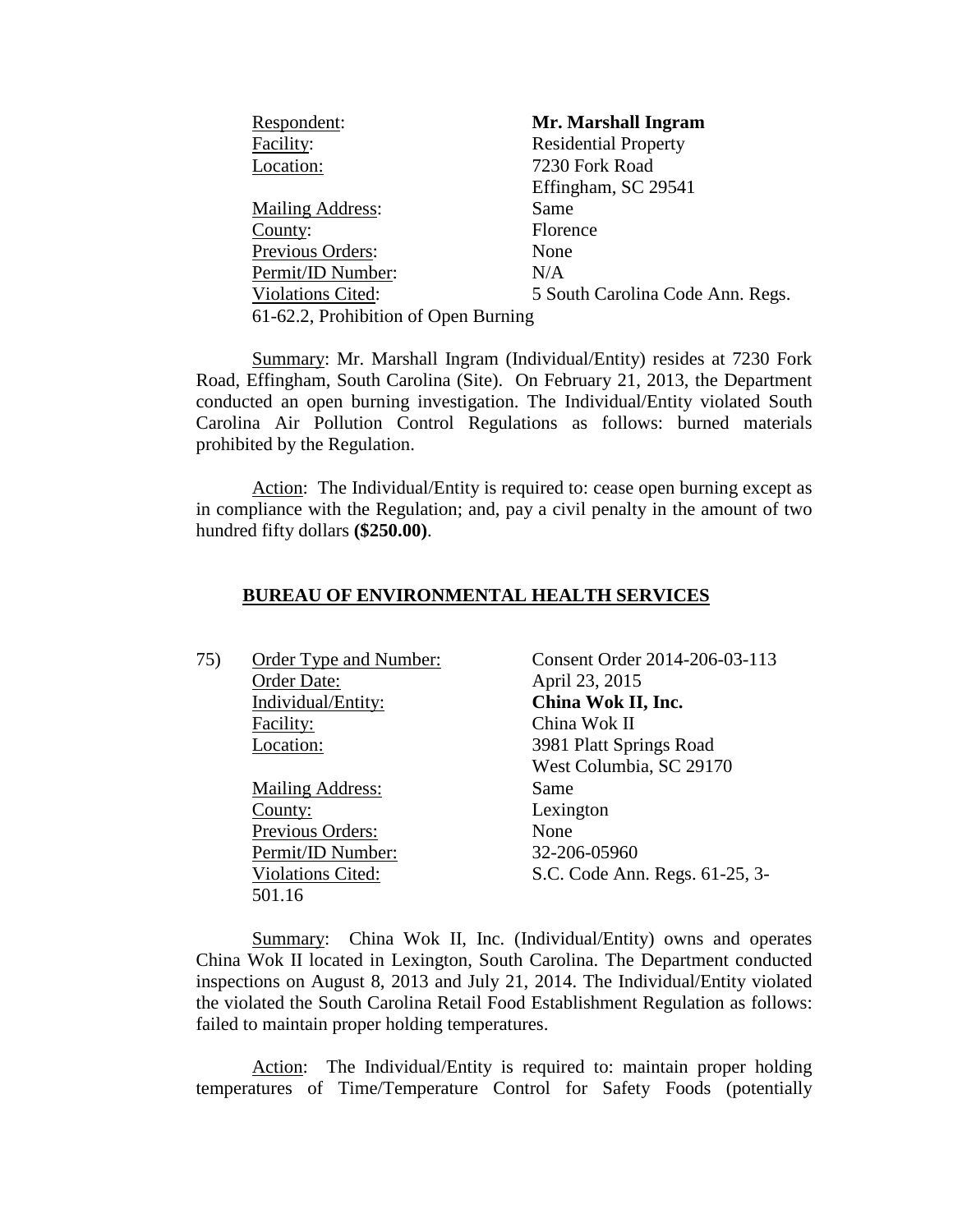hazardous foods); conduct operational monitoring procedures for checking holding temperatures of all Time/Temperature Control for Safety Foods (potentially hazardous foods) three (3) times a day and record these temperatures on a food temperature log; operate and maintain the facility in accordance with the requirements of all applicable regulations, including S.C. Regs. 61-25; complete a food protection manager certification program; pay a civil penalty in the amount of five hundred **(\$500.00)**; and, pay a stipulated penalty in the amount of two hundred fifty dollars (\$250.00) should the required food protection manager certification program not be completed. The civil penalty has been paid.

| 76) | Order Type and Number:                                                    | Consent Order 2014-206-06-026 |
|-----|---------------------------------------------------------------------------|-------------------------------|
|     | Order Date:                                                               | April 01, 2015                |
|     | Individual/Entity:                                                        | <b>K&amp;W</b> Cafeteria      |
|     | Facility:                                                                 | K&W Cafeteria #8              |
|     | Location:                                                                 | 7900 North Kings Highway      |
|     |                                                                           | Myrtle Beach, SC 29577        |
|     | <b>Mailing Address:</b>                                                   | Same                          |
|     | County:                                                                   | Horry                         |
|     | Previous Orders:                                                          | None                          |
|     | Permit/ID Number:                                                         | 26-206-00751                  |
|     | <b>Violations Cited:</b>                                                  | S.C. Code Ann. Regs. 61-25,   |
|     | Chapter II, Section B.1, and under the revised Regulation, S.C. Code Ann. |                               |
|     | Regs. 61-25, 3-501.16                                                     |                               |

Summary: K&W Cafeteria (Individual/Entity) owns and operates K&W Cafeteria #8 located in Myrtle Beach, South Carolina. The Department conducted inspections on February 20, 2014, April 23, 2014 and July 01, 2014. The Individual/Entity violated the violated the South Carolina Retail Food Establishment Regulation as follows: failed to maintain proper holding temperatures.

Action: The Individual/Entity is required to: maintain proper holding temperatures of Time/Temperature Control for Safety Foods (potentially hazardous foods); conduct operational monitoring procedures for checking holding temperatures of all Time/Temperature Control for Safety Foods (potentially hazardous foods) and record these temperatures on a food temperature log; operate and maintain the facility in accordance with the requirements of all applicable regulations, including S.C. Regs. 61-25; complete a food protection manager certification program; pay a civil penalty in the amount of eight hundred seventy-five dollars **(\$875.00)**; and, pay a stipulated penalty in the amount of two hundred fifty dollars (\$250.00) should the required food protection manager certification program not be completed. The civil penalty has been paid.

77) Order Type and Number: Consent Order 2015-204-03-001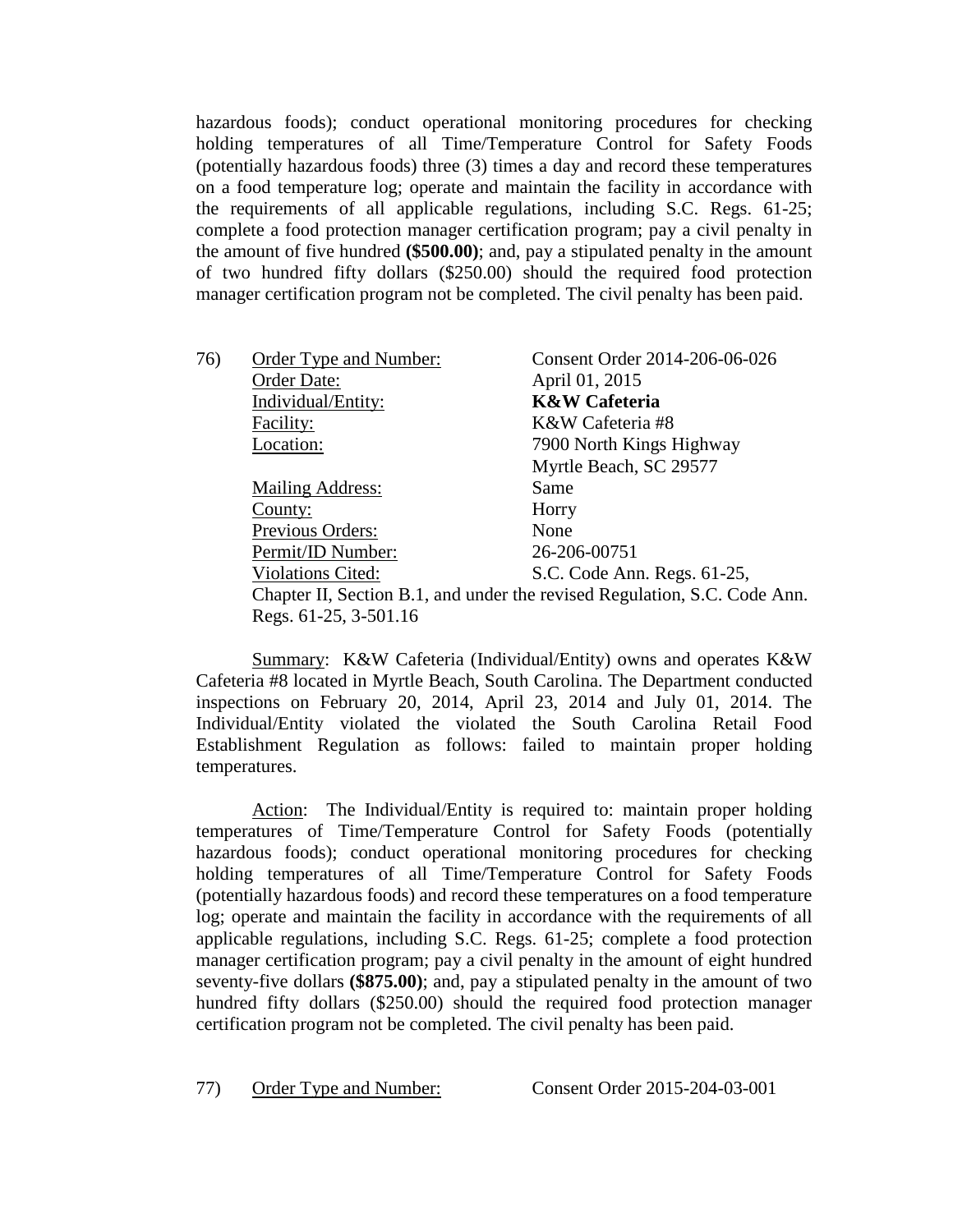| Order Date:                       | June 4, 2015                                                           |
|-----------------------------------|------------------------------------------------------------------------|
| Individual/Entity:                | <b>Corey LaBoo</b>                                                     |
| Facility:                         | Corey LaBoo                                                            |
| Location:                         | 6525 Two Notch Road                                                    |
|                                   | Columbia, SC                                                           |
| <b>Mailing Address:</b>           | 3645 Baxter Drive                                                      |
|                                   | Columbia, SC                                                           |
| County:                           | Richland                                                               |
| Previous Orders:                  | None                                                                   |
| Permit Number:                    | N/A                                                                    |
| <b>Violations Cited:</b>          | 4 S.C. Code Ann. Regs. 61-25                                           |
|                                   | Chapter XIV, Section A (previous regulation); S.C. Code Ann. Regs. 61- |
| 25, 8-301.11 (revised regulation) |                                                                        |

Summary: Corey LaBoo (Individual/Entity) owned and operated an unpermitted mobile retail food establishment in Columbia, South Carolina. The Department conducted inspections on June 21, 2014, September 9, 2014, November 6, 2014, December 10, 2014, and February 12, 2015. The Individual/Entity violated the South Carolina Retail Food Establishment Regulation as follows: failed to obtain a retail food establishment permit prior to operating.

Action: The Individual/Entity is required to: operate and maintain the facility in accordance with the requirements of all applicable regulations, including S.C. Regs. 61-25; complete a food protection manager certification program; pay a civil penalty in the amount of four thousand seven hundred fifty dollars **(\$4,750.00)**; and, pay a stipulated penalty in the amount of two hundred fifty dollars (\$250.00) should the required food protection manager certification program not be completed.

| 78) | Order Type and Number:              | Consent Order 2014-206-04-028                                           |
|-----|-------------------------------------|-------------------------------------------------------------------------|
|     | Order Date:                         | June 15, 2015                                                           |
|     | Individual/Entity:                  | <b>Eurest Dining/QVC</b>                                                |
|     | Facility:                           | Eurest Dining/QVC                                                       |
|     | Location:                           | 2200 TV Road                                                            |
|     |                                     | Florence, SC 29501                                                      |
|     | <b>Mailing Address:</b>             | Same                                                                    |
|     | County:                             | Florence                                                                |
|     | Previous Orders:                    | None                                                                    |
|     | Permit Number:                      | 21-206-02066                                                            |
|     | <b>Violations Cited:</b>            | 4 S.C. Code Ann. Regs. 61-25                                            |
|     |                                     | Chapter II, Section B.1 (previous regulation); S.C. Code Ann. Regs. 61- |
|     | $25, 3-501.16$ (revised regulation) |                                                                         |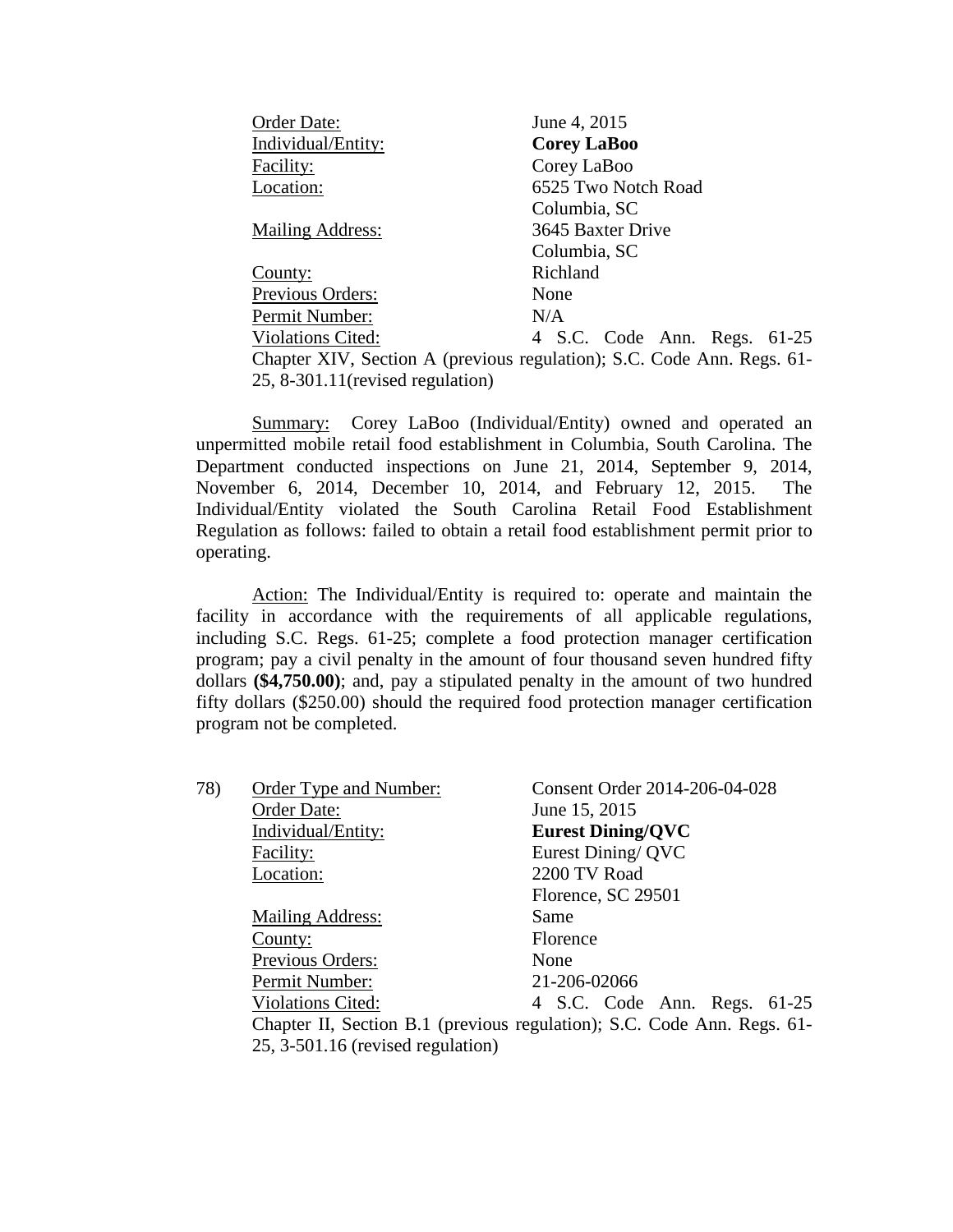Summary: Eurest Dining/QVC (Individual/Entity) is a restaurant located within the QVC Distribution Center in Florence, South Carolina. The Department conducted inspections on August 22, 2013, and August 19, 2014. The Individual/Entity violated the South Carolina Retail Food Establishment Regulation as follows: failed to maintain proper holding temperatures of potentially hazardous food.

Action: The Individual/Entity is required to: maintain proper holding temperatures of potentially hazardous foods; operate and maintain the facility in accordance with the requirements of all applicable regulations, including S.C. Regs. 61-25; complete a food protection manager certification program; pay a civil penalty in the amount of seven hundred fifty dollars **(\$750.00)**; and, pay a stipulated penalty in the amount of two hundred fifty dollars (\$250.00) should the required food protection manager certification program not be completed.

| 79) | Order Type and Number:              | Consent Order 2014-206-06-063                                           |
|-----|-------------------------------------|-------------------------------------------------------------------------|
|     | Order Date:                         | June 15, 2015                                                           |
|     | Individual/Entity:                  | <b>Gene's Country Store</b>                                             |
|     | Facility:                           | Gene's Country Store                                                    |
|     | Location:                           | 3630 Highmarket Street                                                  |
|     |                                     | Georgetown, SC 29440                                                    |
|     | <b>Mailing Address:</b>             | Same                                                                    |
|     | County:                             | Georgetown                                                              |
|     | Previous Orders:                    | None                                                                    |
|     | Permit Number:                      | 22-206-06095                                                            |
|     | <b>Violations Cited:</b>            | 4 S.C. Code Ann. Regs. 61-25                                            |
|     |                                     | Chapter II, Section B.1 (previous regulation); S.C. Code Ann. Regs. 61- |
|     | $25, 3-501.16$ (revised regulation) |                                                                         |

Summary: Gene's Country Store (Individual/Entity) is a restaurant located in Georgetown, South Carolina. The Department conducted inspections on April 29, 2014, and October 14, 2014. The Individual/Entity violated the South Carolina Retail Food Establishment Regulation as follows: failed to maintain proper holding temperatures of potentially hazardous food.

Action: The Individual/Entity is required to: maintain proper holding temperatures of potentially hazardous foods; operate and maintain the facility in accordance with the requirements of all applicable regulations, including S.C. Regs. 61-25; complete a food protection manager certification program; pay a civil penalty in the amount of five hundred thirty two dollars **(\$532.00)**; and, pay a stipulated penalty in the amount of two hundred fifty dollars (\$250.00) should the required food protection manager certification program not be completed.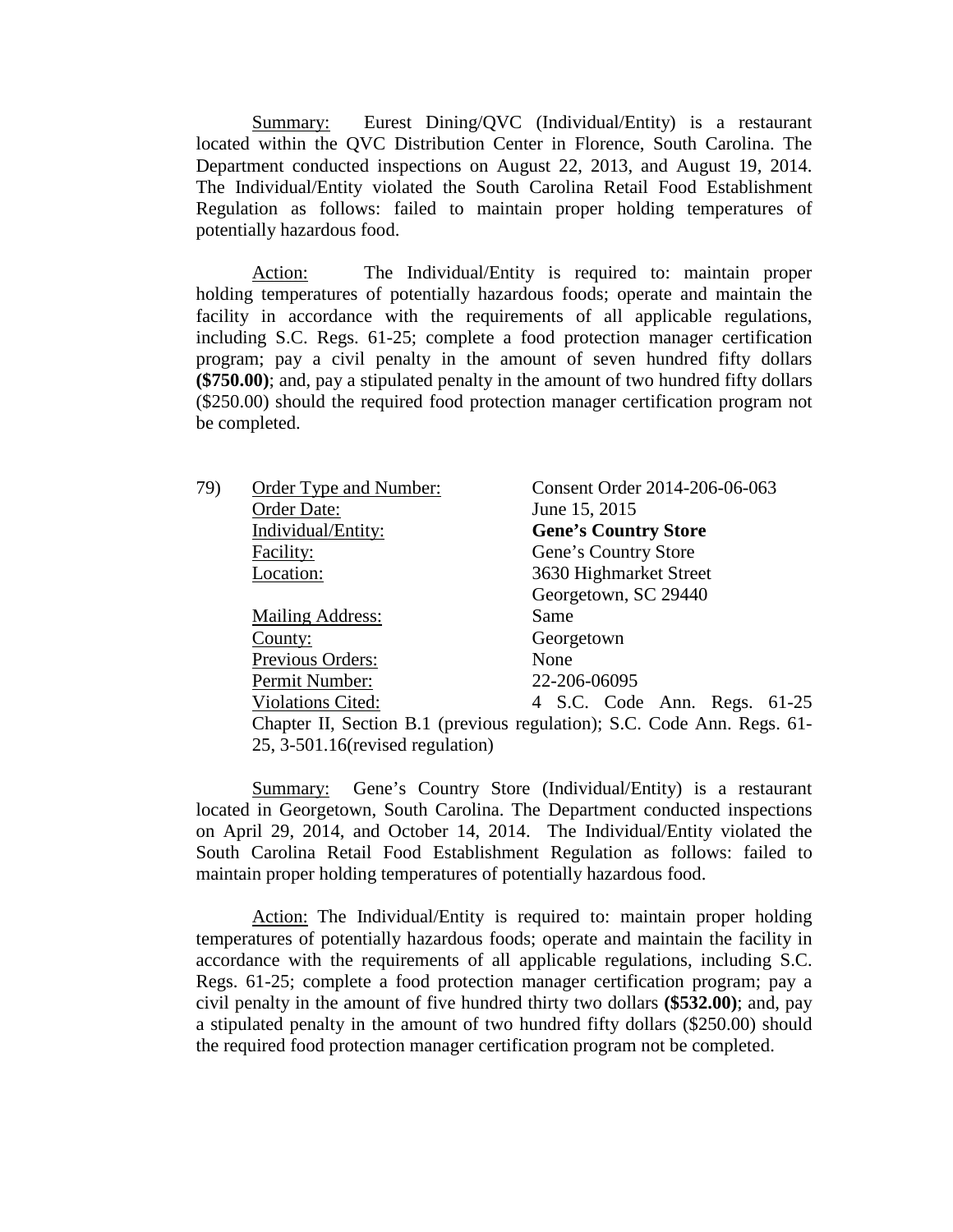| 80) | Order Type and Number:   | Consent Order 2013-206-06-025       |
|-----|--------------------------|-------------------------------------|
|     | Order Date:              | June 15, 2015                       |
|     | Individual/Entity:       | <b>Sam's Corner</b>                 |
|     | Facility:                | Sam's Corner                        |
|     | Location:                | 101 Atlantic Avenue, Murrells Inlet |
|     |                          | South Carolina, SC 29576            |
|     | <b>Mailing Address:</b>  | Same                                |
|     | County:                  | Horry                               |
|     | Previous Orders:         | None                                |
|     | Permit Number:           | 26-206-01271                        |
|     | <b>Violations Cited:</b> | 4 S.C. Code Ann. Regs. 61-25        |
|     | Chapter II, Section A.1  |                                     |

Summary: Sam's Corner (Individual/Entity) is a restaurant located in Murrells Inlet, South Carolina. The Department conducted inspections on March 27, 2013, and November 14, 2013. The Individual/Entity violated the South Carolina Retail Food Establishment Regulation as follows: failed to ensure that food was free from spoilage, adulteration, and other contamination.

Action: The Individual/Entity is required to: operate and maintain the facility in accordance with the requirements of all applicable regulations, including S.C. Regs. 61-25; complete a food protection manager certification program; pay a civil penalty in the amount of seven hundred and fifty dollars **(\$750.00)**; and, pay a stipulated penalty in the amount of two hundred fifty dollars (\$250.00) should the required food protection manager certification program not be completed.

| 81) | Order Type and Number:                              | Consent Order 2014-206-06-064                                        |
|-----|-----------------------------------------------------|----------------------------------------------------------------------|
|     | Order Date:                                         | June 15, 2015                                                        |
|     | Individual/Entity:                                  | <b>Frank Theaters</b>                                                |
|     | Facility:                                           | <b>Frank Theaters</b>                                                |
|     | Location:                                           | 10125 Highway 17 Bypass                                              |
|     |                                                     | Murrells Inlet, SC 29576                                             |
|     | <b>Mailing Address:</b>                             | Same                                                                 |
|     | County:                                             | Horry                                                                |
|     | Previous Orders:                                    | 2013-206-06-012 (\$750.00)                                           |
|     | Permit Number:                                      | 26-206-11823                                                         |
|     | <b>Violations Cited:</b>                            | 4 S.C. Code Ann. Regs. 61-25,                                        |
|     |                                                     | Chapter V, Section A.3.g(2)(c) (previous regulation); S.C. Code Ann. |
|     | Regs. 61-25, Chapter 4-501.114 (revised regulation) |                                                                      |

Summary: Frank Theaters (Individual/Entity) is a theater group that owns and operates a restaurant located in Murrells Inlet, South Carolina. The Department conducted inspections on May 7, 2014, and September 18, 2014. The Individual/Entity violated the South Carolina Retail Food Establishment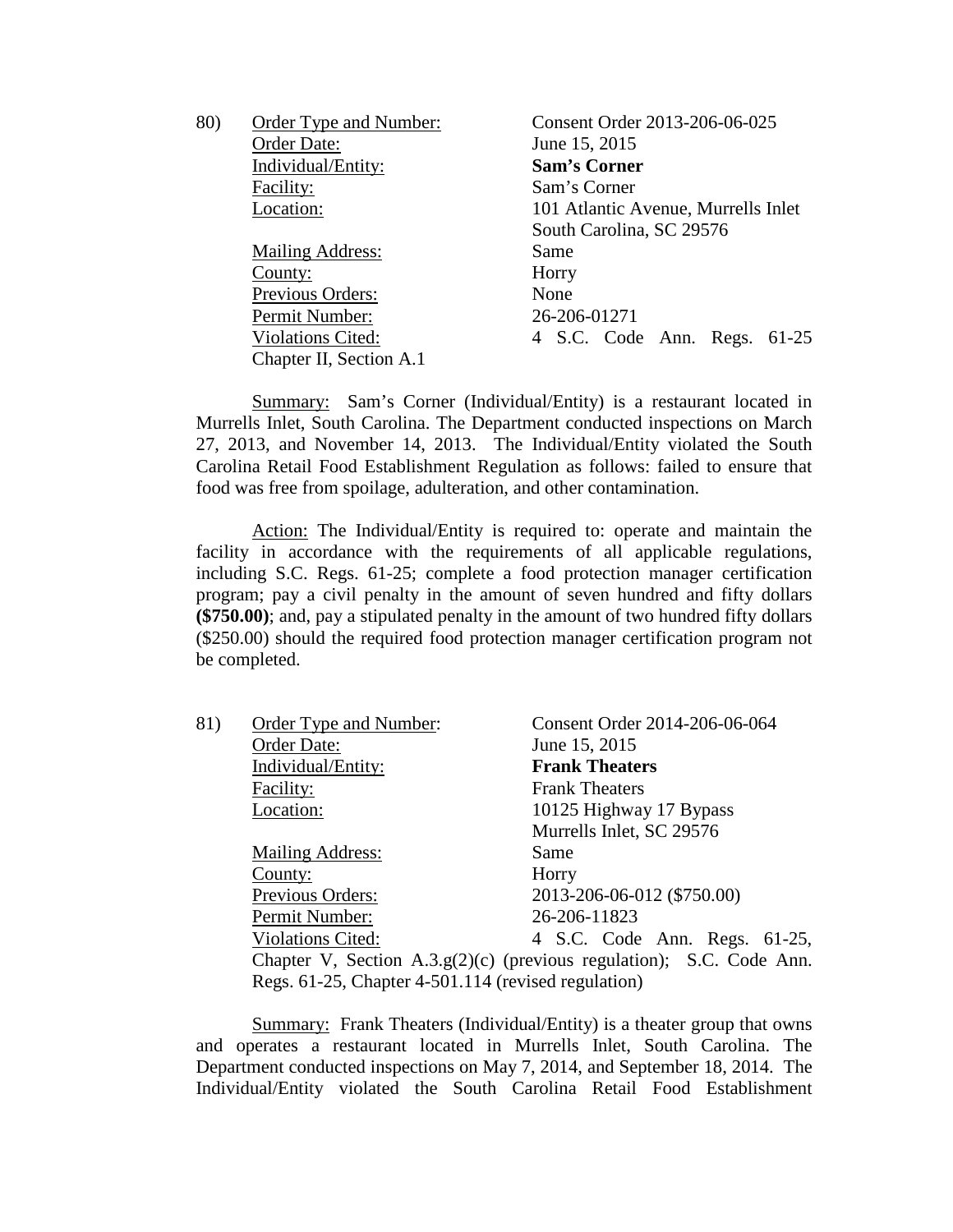Regulation as follows: failed to ensure that the sanitizing solution for manual or mechanical operation has a chlorine concentration between fifty (50) and two hundred (200) parts per million.

Action: The Individual/Entity is required to: operate and maintain the facility in accordance with the requirements of all applicable regulations, including S.C. Regs. 61-25; and, pay a civil penalty in the amount of one thousand, five hundred dollars **(\$1,500.00)**.

| 82) | Order Type and Number:              | Consent Order 2014-206-06-060                                          |
|-----|-------------------------------------|------------------------------------------------------------------------|
|     | Order Date:                         | June 26, 2015                                                          |
|     | Individual/Entity:                  | <b>Burger King #9806</b>                                               |
|     | Facility:                           | Burger King #9806                                                      |
|     | Location:                           | 1568 Highway 17                                                        |
|     |                                     | Little River, SC 29566                                                 |
|     | <b>Mailing Address:</b>             | Same                                                                   |
|     | County:                             | Horry                                                                  |
|     | Previous Orders:                    | None                                                                   |
|     | Permit Number:                      | 26-206-11561                                                           |
|     | <b>Violations Cited:</b>            | 4 S.C. Code Ann. Regs. 61-25                                           |
|     |                                     | Chapter VII, Section A (previous regulation); S.C. Code Ann. Regs. 61- |
|     | $25, 4-602.13$ (revised regulation) |                                                                        |
|     |                                     |                                                                        |

Summary: Burger King #9806 (Individual/Entity) is a restaurant located in Little River, South Carolina. The Department conducted inspections on November 6, 2013, November 4, 2014, and November 13, 2014. The Individual/Entity violated the South Carolina Retail Food Establishment Regulation as follows: failed to ensure that non-food contact surfaces were cleaned at a frequency necessary to preclude the accumulation of soil residues.

Action: The Individual/Entity is required to: operate and maintain the facility in accordance with the requirements of all applicable regulations, including S.C. Regs. 61-25; complete a food protection manager certification program; pay a civil penalty in the amount of one thousand, one hundred dollars **(\$1,100.00)**; and, pay a stipulated penalty in the amount of two hundred fifty dollars (\$250.00) should the required food protection manager certification program not be completed.

# **OCEAN AND COASTAL RESOURCE MANAGEMENT**

83) Order Type and Number: Consent Order 14C-001WF Order Date: April 20, 2015